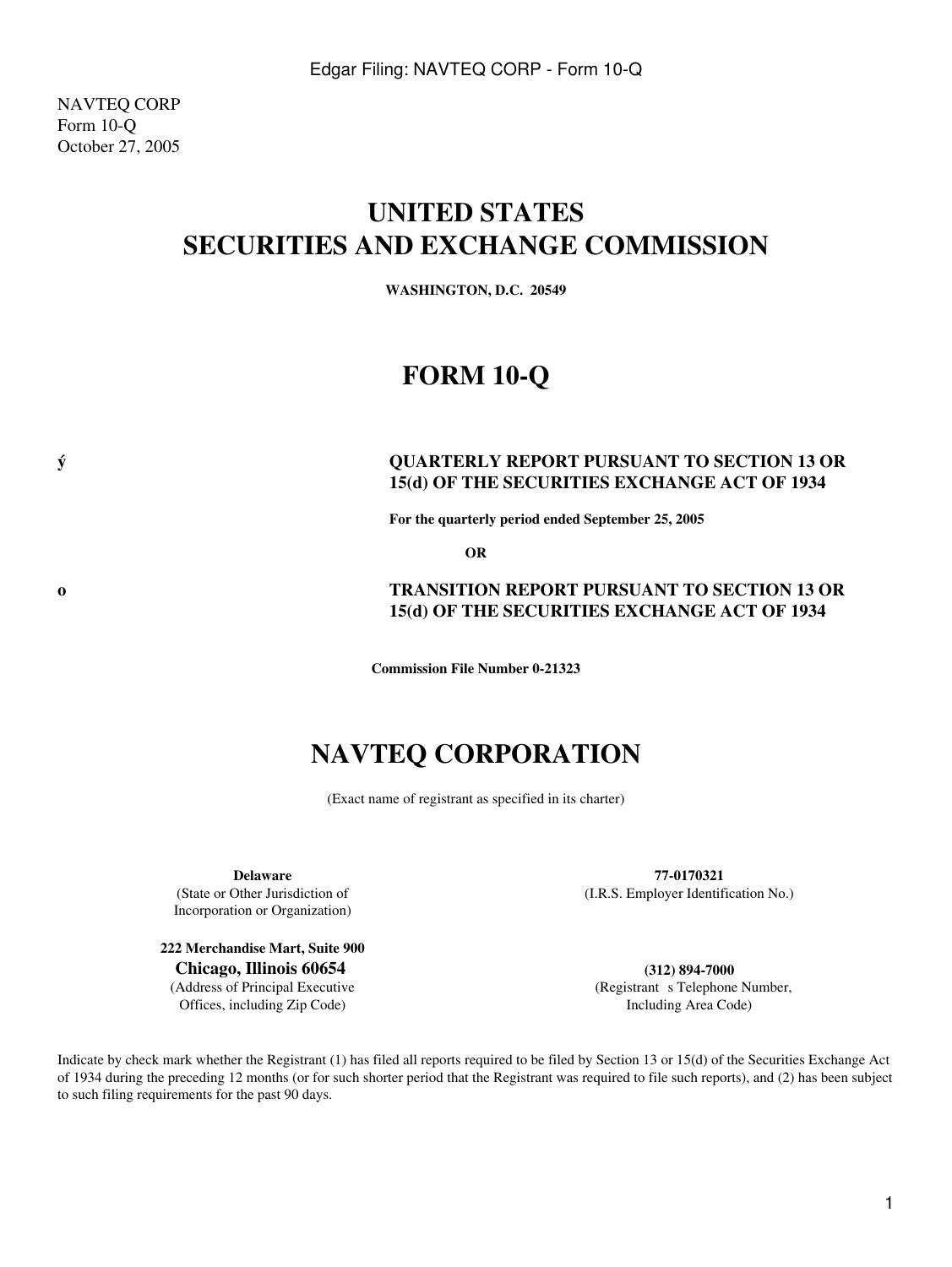Yes ý No o

Indicate by check mark whether the registrant is an accelerated filer (as defined in Rule 12b-2 of the Exchange Act).

Yes o No ý

Indicate by check mark whether the registrant is a shell company (as defined in Rule 12b-2 of the Exchange Act).

Yes o No ý

The number of shares of the Registrant s Common Stock, \$0.001 par value, outstanding as of October 13, 2005 was 91,235,669.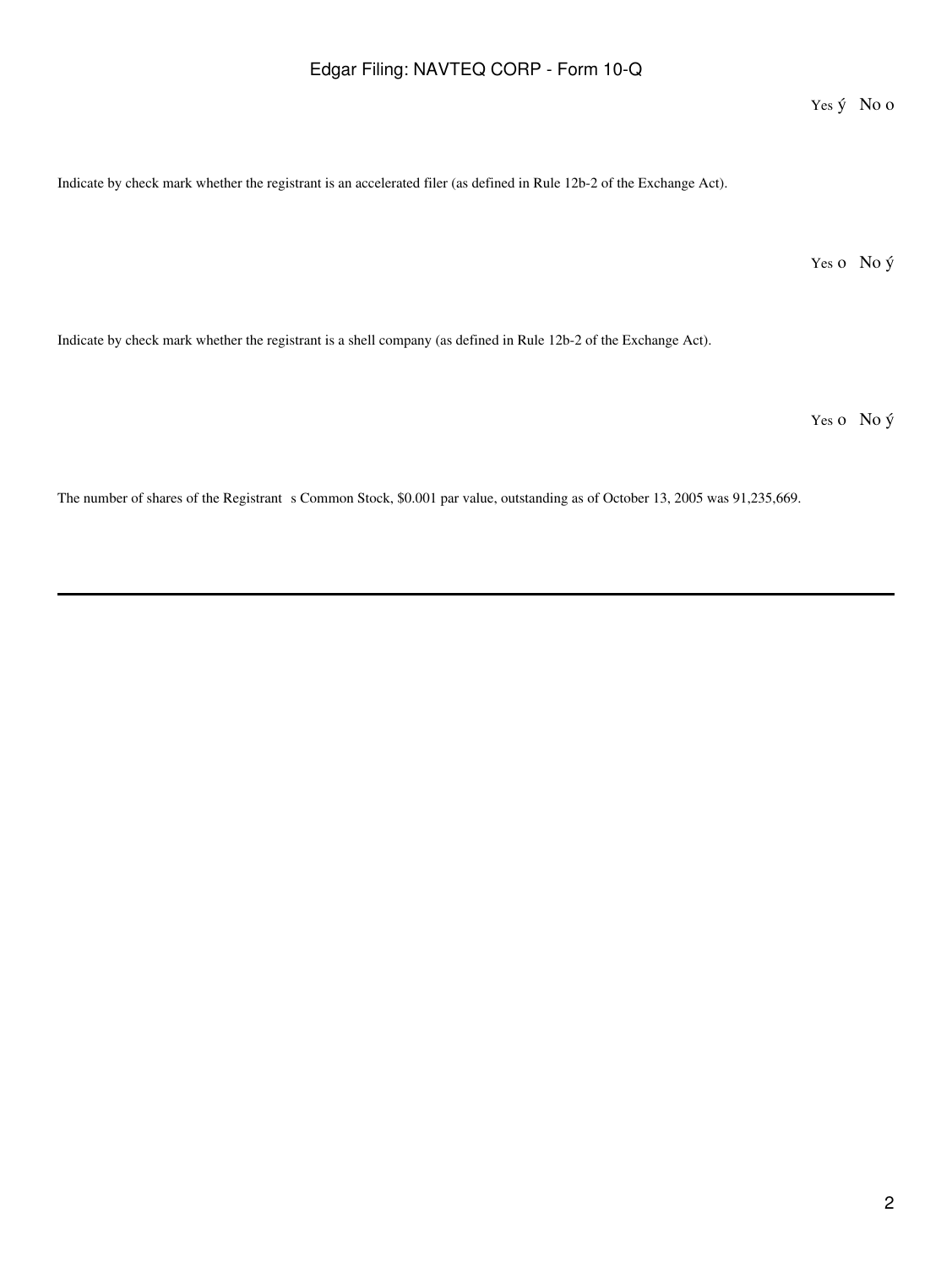References in this Quarterly Report on Form 10-Q to NAVTEQ, the Company, we, us, and our refer to NAVTEQ Corporation and its subsidiaries.

This quarterly report contains forward-looking statements within the meaning of Section 27A of the Securities Act of 1933, as amended, and Section 21E of the Securities Exchange Act of 1934, as amended. These forward-looking statements are not historical facts but rather are based on current expectations, estimates and projections about our industry, our beliefs and our assumptions. Words such as anticipates, expects, intends, plans, believes, seeks, may, will, should and estimates, and variations of these words and similar expressions, are intended forward-looking statements. These statements are not guarantees of future performance and are subject to risks, uncertainties and other factors, some of which are beyond our control, are difficult to predict and could cause actual results to differ materially from those expressed, implied or forecast in the forward-looking statements. In addition, the forward-looking events discussed in this quarterly report might not occur. These risks and uncertainties include, among others, those described in Risk Factors in the Company s Quarterly Report on Form 10-Q for the quarter ended June 26, 2005. Readers are cautioned not to place undue reliance on these forward-looking statements. Readers should read this quarterly report, and the documents that we refer to in this quarterly report and have filed as exhibits to this quarterly report, with the understanding that actual future results and events may be materially different from what we currently expect.

The forward-looking statements included in this quarterly report reflect our views and assumptions only as of the date of this quarterly report. Except as required by law, we undertake no obligation to update any forward-looking statement, whether as a result of new information, future events or otherwise.

NAVTEQ is a trademark of NAVTEQ Corporation.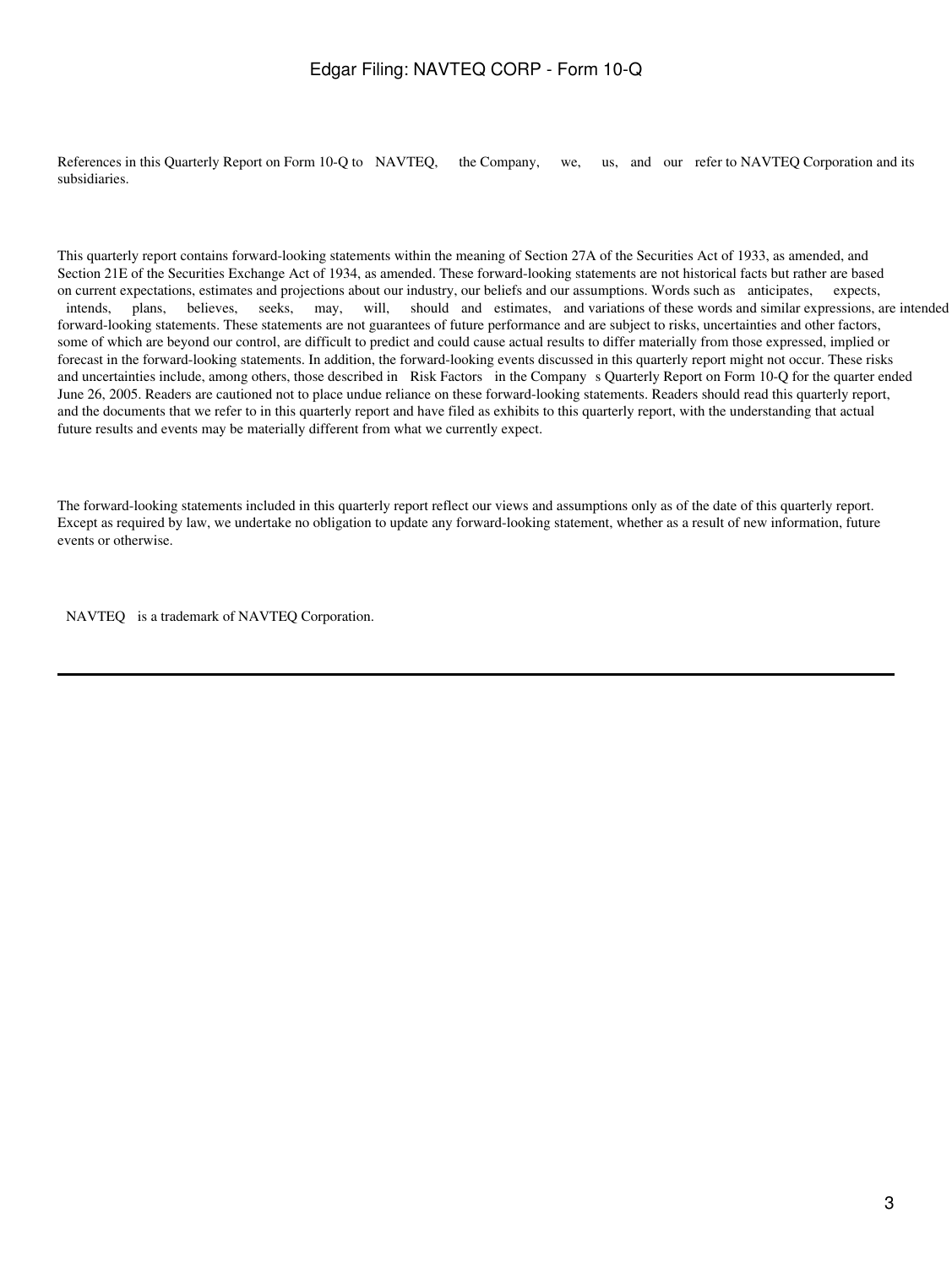### **PART I**

### **FINANCIAL INFORMATION**

### **Item 1. Financial Statements**

# **NAVTEQ CORPORATION AND SUBSIDIARIES**

### **Condensed Consolidated Balance Sheets**

(In thousands, except per share amounts)

|                                                                                                | December 31,<br>2004 | September 25,<br>2005<br>(Unaudited) |
|------------------------------------------------------------------------------------------------|----------------------|--------------------------------------|
| <b>Assets</b>                                                                                  |                      |                                      |
| Current assets:                                                                                |                      |                                      |
| Cash and cash equivalents                                                                      | \$<br>30,101         | 39,956                               |
| Short-term marketable securities                                                               | 45,650               | 60,935                               |
| Accounts receivable, net of allowance for doubtful accounts of \$3,571 and \$4,750 in 2004 and |                      |                                      |
| 2005, respectively                                                                             | 56,582               | 86,325                               |
| Deferred income taxes                                                                          | 50,696               | 55,244                               |
| Prepaid expenses and other current assets                                                      | 8,348                | 15,196                               |
| Total current assets                                                                           | 191,377              | 257,656                              |
| Property and equipment, net                                                                    | 18,220               | 17,925                               |
| Capitalized software development costs, net                                                    | 26,243               | 25,700                               |
| Long-term deferred income taxes, net                                                           | 92,069               | 167,949                              |
| Long-term marketable securities                                                                | 27,280               | 58,119                               |
| Acquired intangible assets, net                                                                |                      | 17,298                               |
| Goodwill                                                                                       |                      | 12,440                               |
| Deposits and other assets                                                                      | 9,519                | 13,040                               |
| Total assets                                                                                   | \$<br>364,708        | 570,127                              |
| Liabilities and Stockholders Equity                                                            |                      |                                      |
| Current liabilities:                                                                           |                      |                                      |
| Accounts payable                                                                               | \$<br>13,962         | 13,396                               |
| Accrued payroll and related liabilities                                                        | 28,054               | 27,985                               |
| Other accrued expenses                                                                         | 20,609               | 26,518                               |
| Deferred revenue                                                                               | 31,165               | 39,800                               |
| Total current liabilities                                                                      | 93,790               | 107,699                              |
| Fair value of foreign currency derivative                                                      | 21,616               | 7,047                                |
| Long-term deferred revenue                                                                     | 13,342               | 3,785                                |
| Other long-term liabilities                                                                    | 3,142                | 4,199                                |
| <b>Total liabilities</b>                                                                       | 131,890              | 122,730                              |
| Stockholders equity:                                                                           |                      |                                      |
| Common stock, \$0.001 par value; 400,000 shares authorized; 87,741 and 91,143 shares issued    |                      |                                      |
| and outstanding in 2004 and 2005, respectively                                                 | 88                   | 91                                   |
| Additional paid-in capital                                                                     | 741,448              | 809,848                              |
| Deferred compensation expense                                                                  | (12, 403)            | (11, 185)                            |
| Accumulated other comprehensive loss:                                                          |                      |                                      |
| Cumulative translation adjustment                                                              | (28,503)             | (26, 430)                            |
| Unrealized holding loss on available-for-sale marketable securities, net of tax                | (98)                 | (377)                                |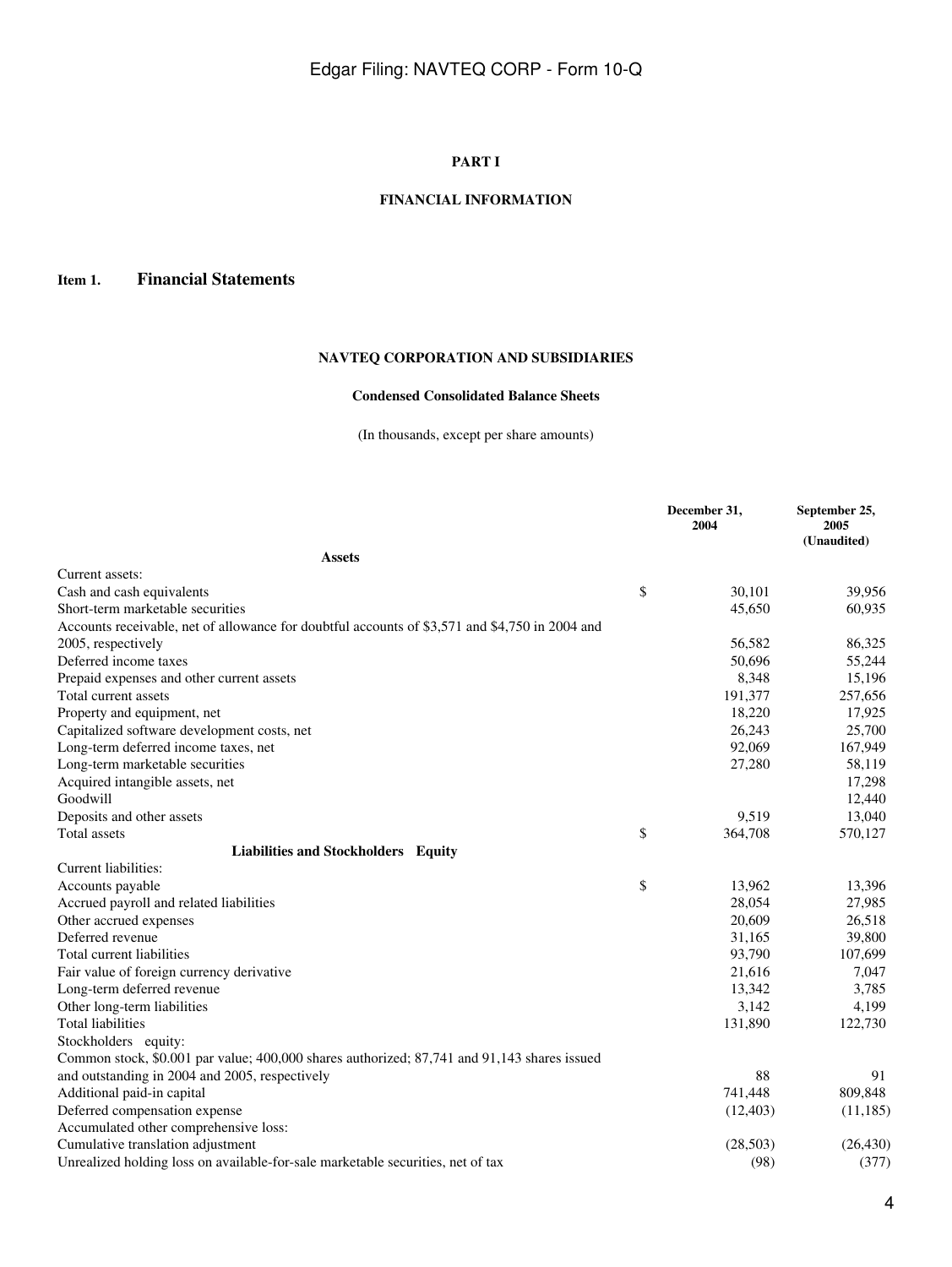| Total accumulated other comprehensive loss | (28.601)  | (26, 807)  |
|--------------------------------------------|-----------|------------|
| Accumulated deficit                        | (467.714) | (324, 550) |
| Total stockholders equity                  | 232,818   | 447.397    |
| Total liabilities and stockholders equity  | 364.708   | 570.127    |

See accompanying notes to condensed consolidated financial statements.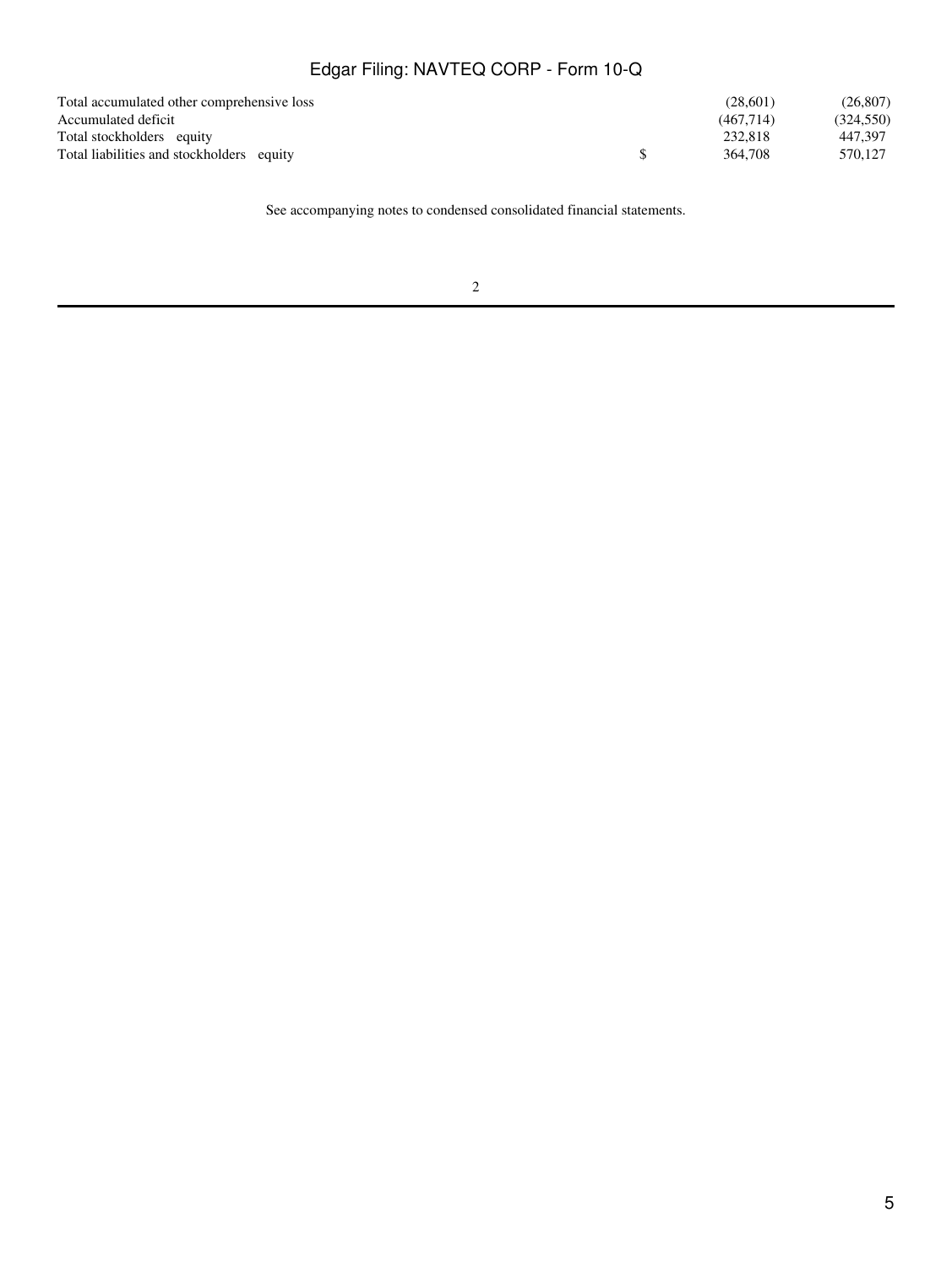### **NAVTEQ CORPORATION AND SUBSIDIARIES**

**Condensed Consolidated Statements of Income**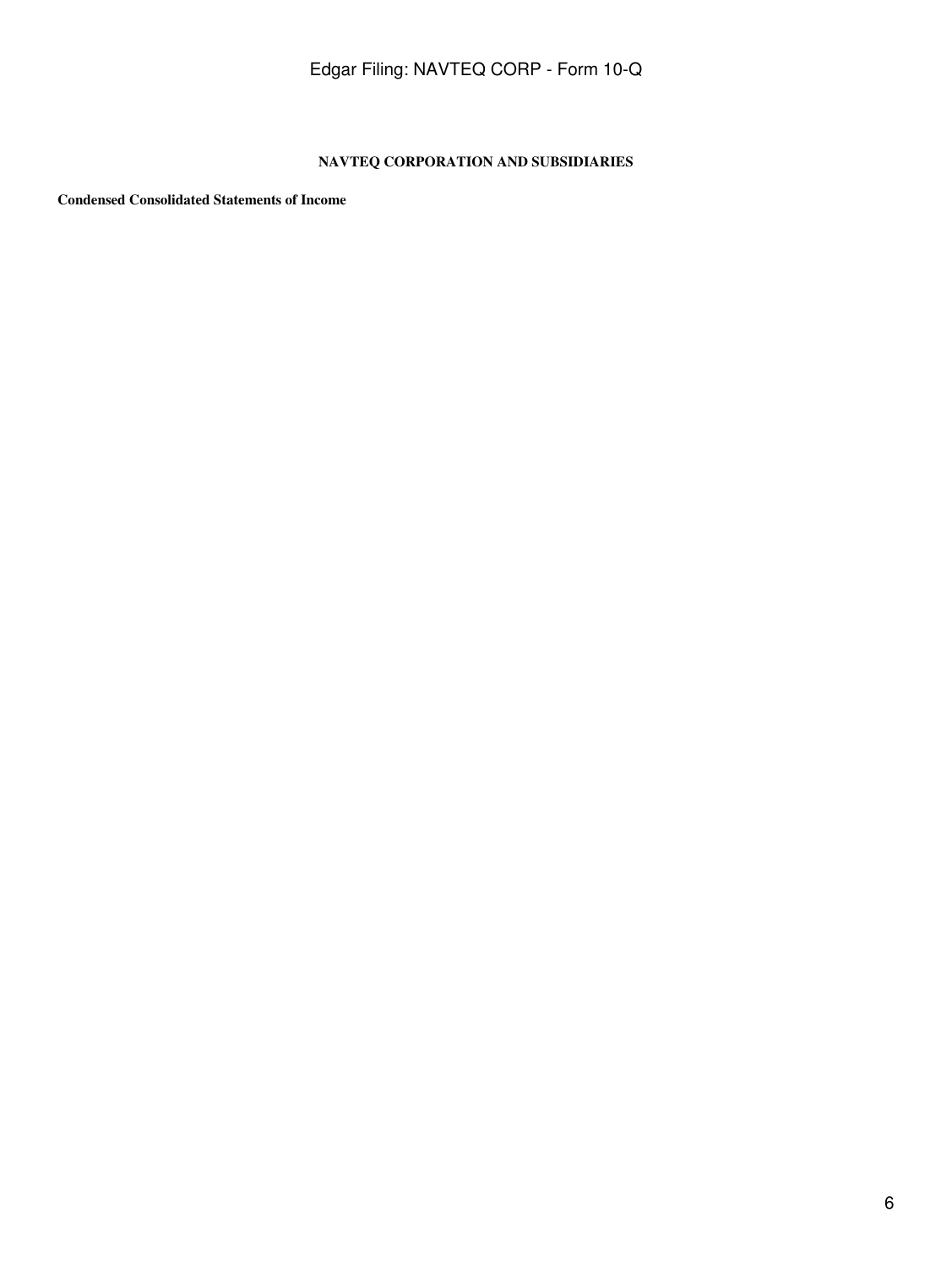### (In thousands, except per share data)

### (Unaudited)

|                                              |           | <b>Quarter Ended</b>  |                       |      | <b>Nine Months Ended</b> |                       |
|----------------------------------------------|-----------|-----------------------|-----------------------|------|--------------------------|-----------------------|
|                                              |           | September 26,<br>2004 | September 25,<br>2005 |      | September 26,<br>2004    | September 25,<br>2005 |
| Net revenue                                  | \$        | 97,793                | 123,005               | - \$ | 273,858                  | 350,534               |
| Operating costs and expenses:                |           |                       |                       |      |                          |                       |
| Database creation and distribution costs     |           | 48,166                | 57,377                |      | 133,140                  | 159,380               |
| Selling, general and administrative expenses |           | 27,528                | 35,205                |      | 77,840                   | 98,458                |
| Total operating costs and expenses           |           | 75,694                | 92,582                |      | 210,980                  | 257,838               |
| Operating income                             |           | 22,099                | 30,423                |      | 62,878                   | 92,696                |
| Other income (expense):                      |           |                       |                       |      |                          |                       |
| Interest income                              |           | 283                   | 1,123                 |      | 613                      | 2,566                 |
| Interest expense                             |           | (2)                   | (6)                   |      | (10)                     | (16)                  |
| Foreign currency gain (loss)                 |           | (386)                 | 96                    |      | (1,108)                  | 86                    |
| Other income (expense)                       |           | (64)                  | (11)                  |      | (53)                     | $\overline{4}$        |
| Income before income taxes                   |           | 21,930                | 31,625                |      | 62,320                   | 95,336                |
| Income tax expense (benefit)                 |           | 8,334                 | (69, 490)             |      | 23,682                   | (47, 828)             |
| Net income                                   | \$        | 13,596                | $101,115$ \$          |      | 38,638                   | 143,164               |
| Earnings per share of common stock:          |           |                       |                       |      |                          |                       |
| <b>Basic</b>                                 | \$        | 0.16                  | 1.11                  | \$   | 0.45                     | 1.60                  |
| Diluted                                      | $\hat{S}$ | 0.15                  | 1.07                  | \$   | 0.42                     | 1.52                  |
| Weighted average shares of common stock      |           |                       |                       |      |                          |                       |
| outstanding:                                 |           |                       |                       |      |                          |                       |
| <b>Basic</b>                                 |           | 87,669                | 90,701                |      | 86,114                   | 89,700                |
| Diluted                                      |           | 92,230                | 94,521                |      | 91,757                   | 93,959                |

See accompanying notes to condensed consolidated financial statements.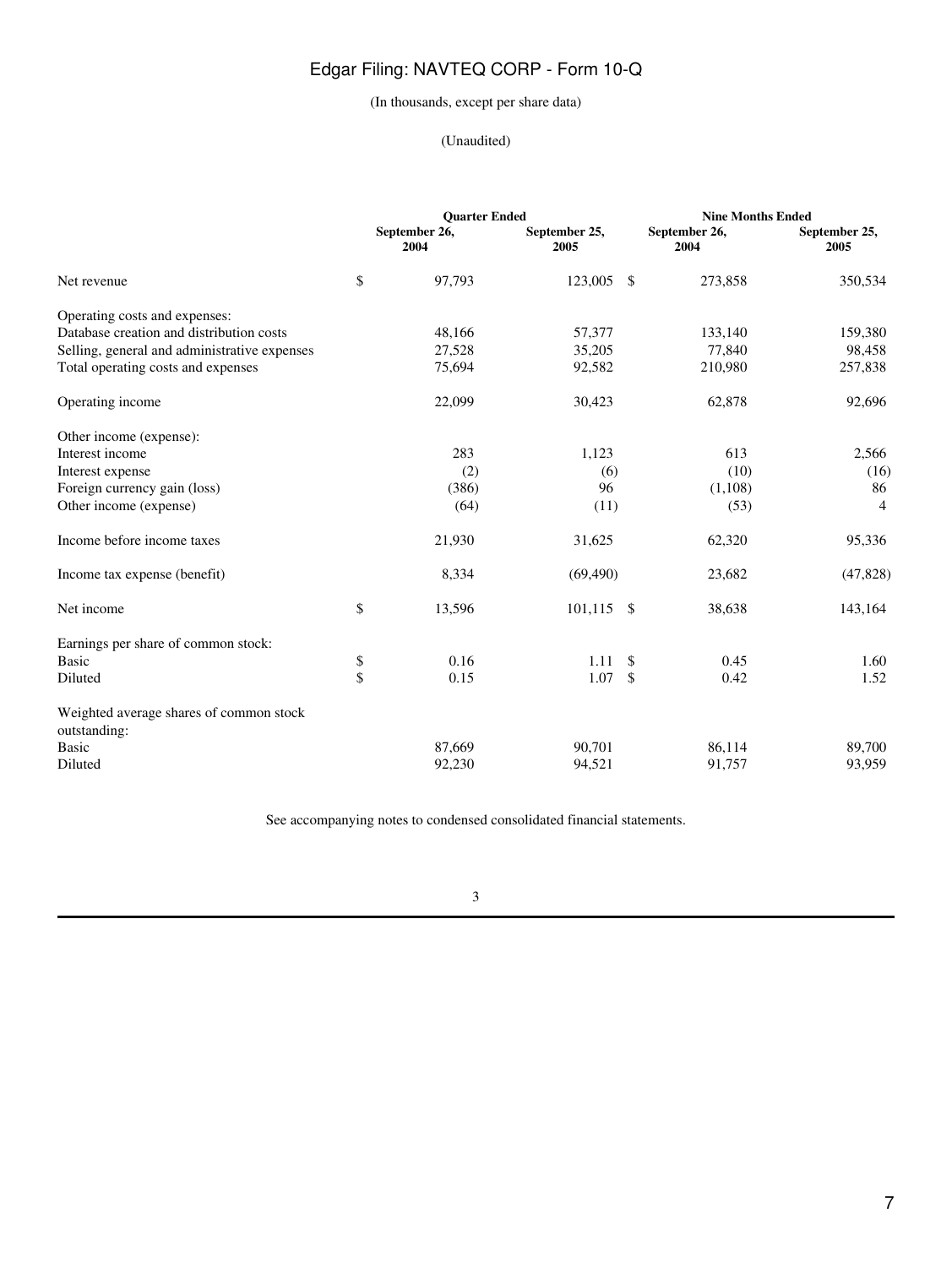# **NAVTEQ CORPORATION AND SUBSIDIARIES**

# **Condensed Consolidated Statements of Cash Flows**

(In thousands)

(Unaudited)

|                                                                              | <b>Nine Months Ended</b>  |                    |  |
|------------------------------------------------------------------------------|---------------------------|--------------------|--|
|                                                                              | <b>September 26, 2004</b> | September 25, 2005 |  |
| Cash flows from operating activities:                                        |                           |                    |  |
| Net income                                                                   | \$<br>38,638              | 143,164            |  |
| Adjustments to reconcile net income to net cash provided by operating        |                           |                    |  |
| activities:                                                                  |                           |                    |  |
| Deferred income taxes                                                        | 19,557                    | (88, 768)          |  |
| Depreciation and amortization                                                | 4,595                     | 6,278              |  |
| Amortization of software development costs                                   | 6,503                     | 9,491              |  |
| Amortization of acquired intangible assets                                   |                           | 756                |  |
| Foreign currency (gain) loss                                                 | 1,108                     | (86)               |  |
| Provision for (recovery of) bad debts                                        | (203)                     | 1,826              |  |
| Stock compensation expense                                                   | 4,521                     | 6,887              |  |
| Tax benefit on non-qualified stock options                                   | 569                       | 37,611             |  |
| Noncash other                                                                | 175                       | 941                |  |
| Changes in operating assets and liabilities, net of effects of acquisitions: |                           |                    |  |
| Accounts receivable                                                          | (11, 373)                 | (32, 919)          |  |
| Prepaid expenses and other current assets                                    | (2,584)                   | (5,868)            |  |
| Deposits and other assets                                                    | (8,635)                   | (1,783)            |  |
| Accounts payable                                                             | (4,577)                   | (333)              |  |
| Accrued payroll and related liabilities                                      | (2, 532)                  | 1,470              |  |
| Other accrued expenses                                                       | 2,382                     | (2,893)            |  |
| Deferred revenue                                                             | 19,770                    | 803                |  |
| Other long-term liabilities                                                  | 3,692                     | 903                |  |
| Net cash provided by operating activities                                    | 71,606                    | 77,480             |  |
| Cash flows from investing activities:                                        |                           |                    |  |
| Acquisition of property and equipment                                        | (9,268)                   | (5,086)            |  |
| Capitalized software development costs                                       | (9,101)                   | (8,948)            |  |
| Purchases of marketable securities                                           | (46,973)                  | (148, 162)         |  |
| Sales of marketable securities                                               |                           | 101,042            |  |
| Payments for acquisitions, net of cash acquired                              |                           | (8,234)            |  |
| Purchase of investments                                                      |                           | (1,201)            |  |
| Cash on deposit with affiliate, net                                          | 65,143                    |                    |  |
| Net cash used in investing activities                                        | (199)                     | (70, 589)          |  |
| Cash flows from financing activities:                                        |                           |                    |  |
| Issuance of common stock                                                     | 806                       | 5,147              |  |
| Dividends paid                                                               | (47, 159)                 |                    |  |
| Net cash provided by (used in) financing activities                          | (46,353)                  | 5,147              |  |
| Effect of exchange rate changes on cash                                      | (2)                       | (2,183)            |  |
| Net increase in cash and cash equivalents                                    | 25,052                    | 9,855              |  |
| Cash and cash equivalents at beginning of period                             | 1,982                     | 30,101             |  |
| Cash and cash equivalents at end of period                                   | \$<br>27,034              | 39,956             |  |
| Supplemental disclosure of cash flow information:                            |                           |                    |  |
| Cash paid during the period for interest                                     | \$<br>10                  | 16                 |  |
| Cash paid during the period for income taxes                                 | \$<br>2,404               | 569                |  |
| Non-cash transactions:                                                       |                           |                    |  |
| Value of common stock issued in connection with acquisition                  | \$                        | 19,977             |  |
|                                                                              |                           |                    |  |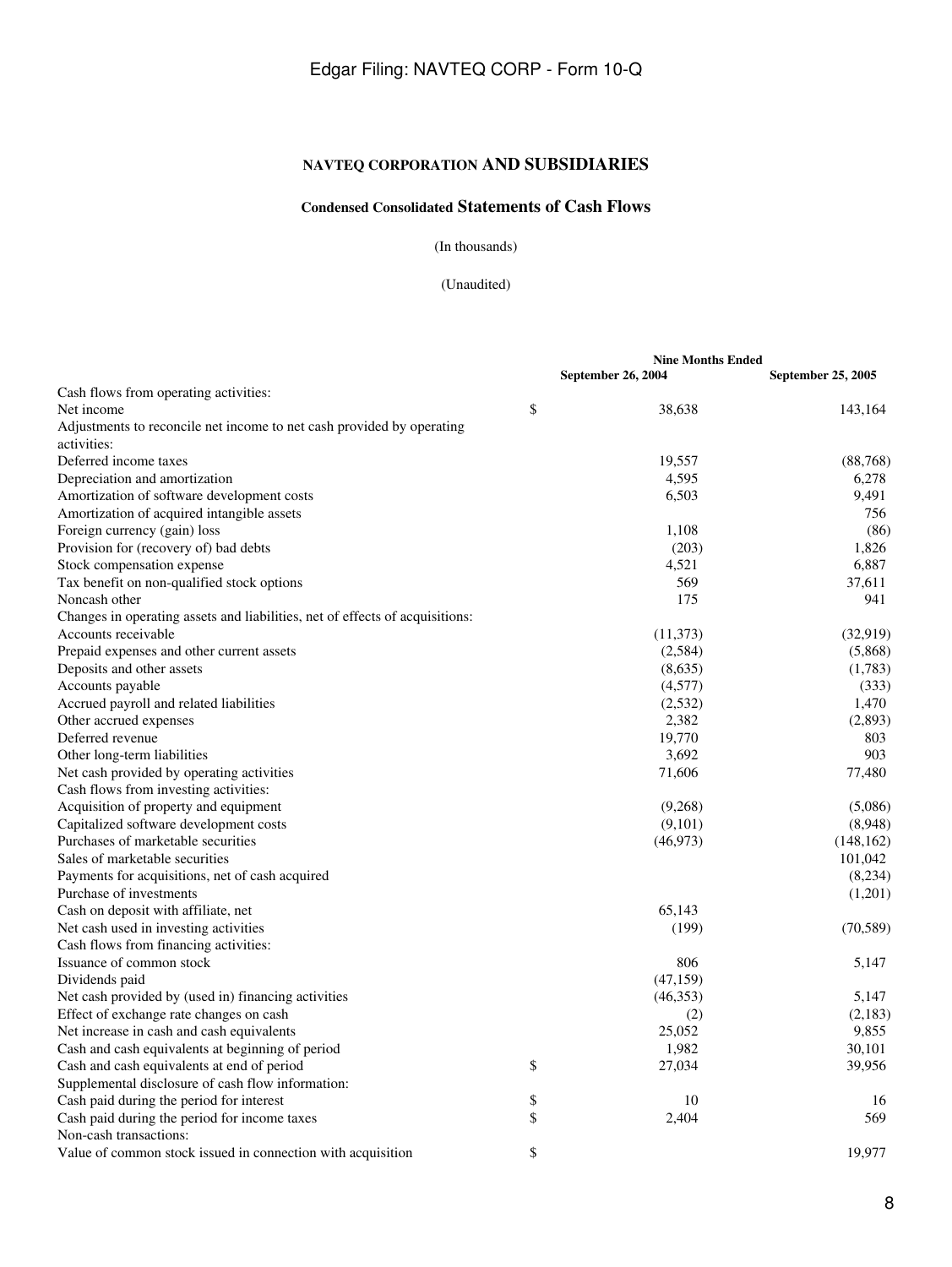See accompanying notes to condensed consolidated financial statements.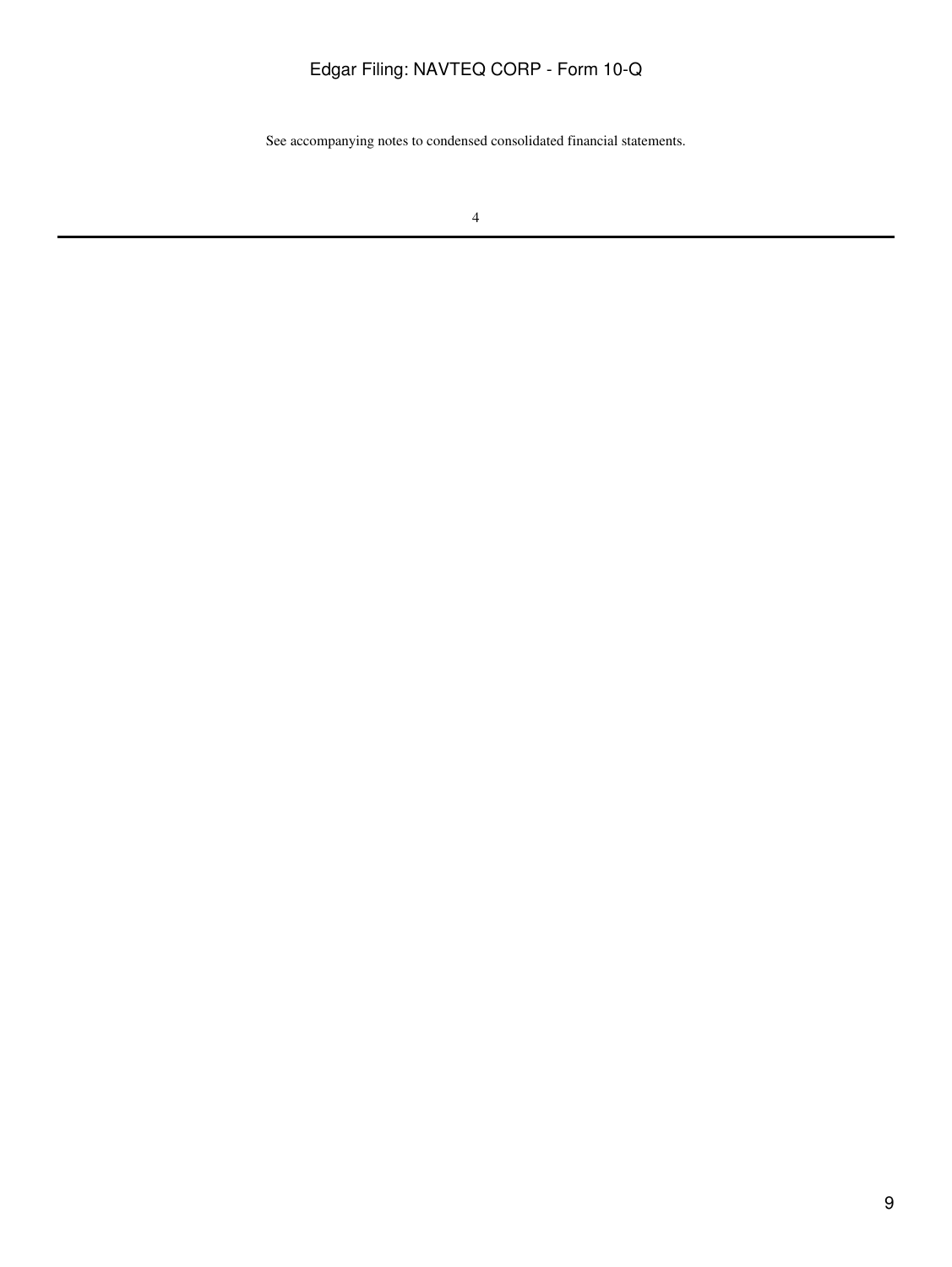#### **NAVTEQ CORPORATION**

#### **AND SUBSIDIARIES**

#### **Notes to Condensed Consolidated Financial Statements**

(Unaudited, amounts in thousands, except per share amounts)

#### **(1) Unaudited Financial Statements**

NAVTEQ Corporation (the Company) is a leading provider of digital map information and related software and services used in a wide range of navigation, mapping and geographic-related applications, including products and services that provide maps, driving directions, turn-by-turn route guidance, fleet management and tracking and geographic information systems. These products and services are provided to end users by the Company s customers on various platforms, including: self-contained hardware and software systems installed in vehicles; personal computing devices, such as mobile phones, personal digital assistants and personal navigation devices; server-based systems, including internet and wireless services; and paper media.

The Company is engaged primarily in the creation, updating, enhancing, licensing and distribution of its database for North America and Europe. The Companys database is a digital representation of road transportation networks constructed to provide a high level of accuracy and the useful level of detail necessary to support route guidance products and similar applications. The Companys database is licensed to leading automotive electronics manufacturers, automotive manufacturers, developers of advanced transportation applications, developers of geographic-based information products and services, location-based service providers and other product and service providers. The Company is currently realizing revenue primarily from license fees charged to customers who incorporate the Companys database into their products and services.

The accompanying condensed consolidated financial statements of the Company have been prepared in accordance with accounting principles generally accepted in the United States of America (GAAP) for interim financial information, the instructions to United States Securities and Exchange Commission Form 10-Q and Rule 10-01 of Regulation S-X. Accordingly, they do not include all of the information and footnotes required by GAAP for complete financial statements.

In the opinion of management, all adjustments (consisting of normal recurring adjustments) considered necessary for a fair presentation have been included. The results of operations for the interim periods are not necessarily indicative of the results that may be expected for the fiscal year. For further information, refer to the consolidated financial statements and accompanying notes for the year ended December 31, 2004 included in the Company s Annual Report on Form 10-K, as amended.

The preparation of financial statements in conformity with GAAP requires management to make estimates and assumptions that affect the reported amounts of assets and liabilities and disclosure of contingent assets and liabilities at the date of the financial statements, and the reported amounts of revenue and expenses during the reporting period. Actual results could differ from those estimates.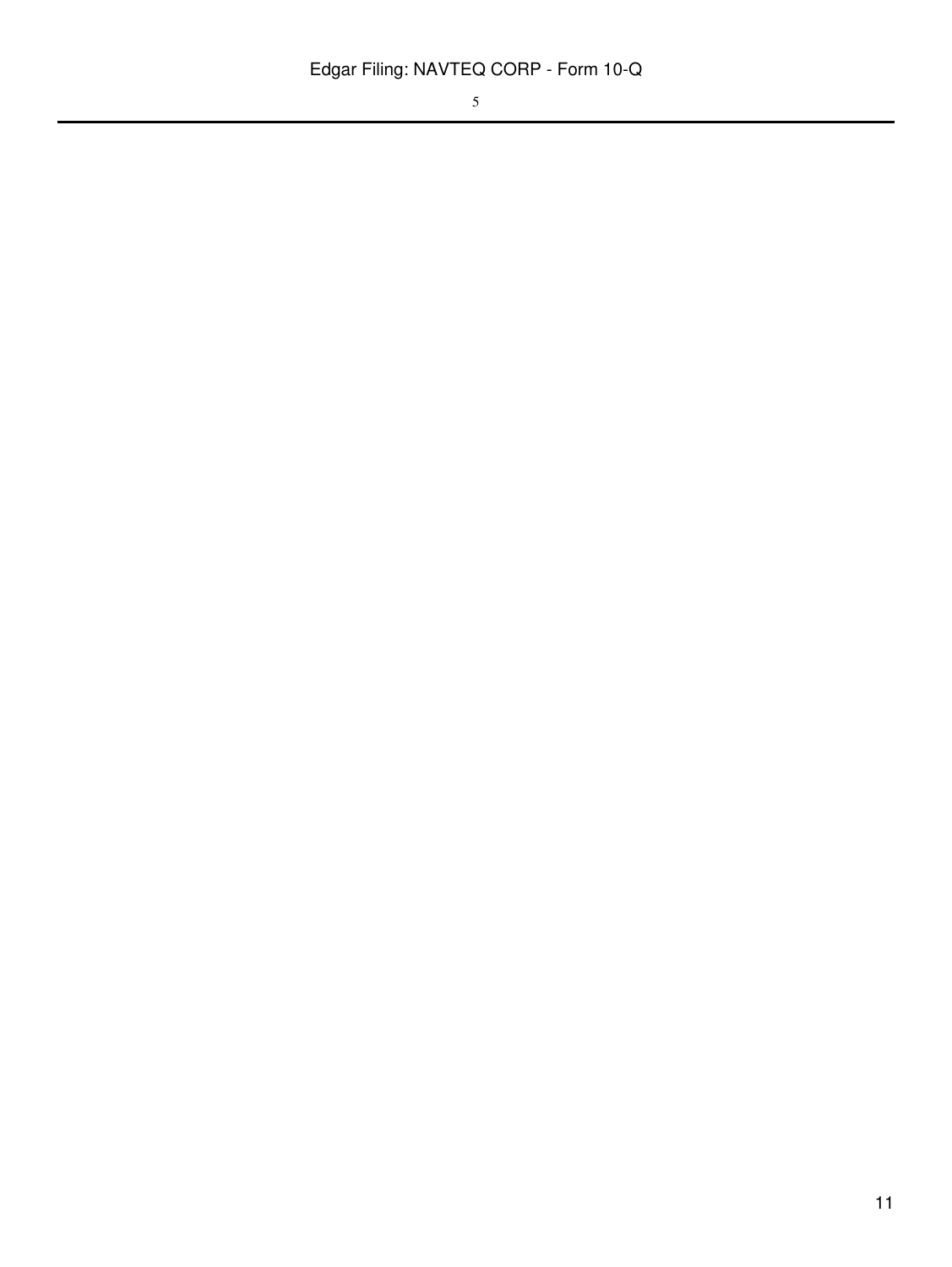#### Principles of Presentation

The Company s fiscal quarterly periods end on the Sunday preceding the calendar quarter end. The 2004 third quarter had 91 days and the 2005 third quarter had 91 days. The 2004 year to date period had 270 days and the 2005 year to date period had 268 days. The Company s fiscal year end is December 31.

Certain 2004 amounts in the condensed consolidated financial statements have been reclassified to conform to the 2005 presentation.

#### Stock-Based Compensation

The Company applies the intrinsic value-based method of accounting prescribed by Accounting Principles Board (APB) Opinion No. 25, Accounting for Stock Issued to Employees, and related interpretations, including Financial Accounting Standards Board (FASB) Interpretation No. 44, Accounting for Certain Transactions involving Stock Compensation, an interpretation of APB Opinion No. 25, to account for its fixed plan stock-based awards to employees. Under this method, compensation expense is recorded on the date of grant only if the fair value of the underlying stock exceeds the exercise price of the option. Prior to 2003, under the Company s stock option plan, options were granted at exercise prices that were equal to the fair value of the underlying common stock on the date of grant. Therefore, no stock-based compensation was recorded in the consolidated statements of operations. During 2003, the Company granted options at exercise prices below the fair value of the underlying common stock on the date of grant. Accordingly, the Company recorded compensation expense related to these option grants of \$164 and \$179 for the quarters ended September 26, 2004 and September 25, 2005, respectively, and \$561 and \$571 for the nine months ended September 26, 2004 and September 25, 2005, respectively, in the condensed consolidated statements of income. Prior to the completion of the Company s initial public offering in August 2004, the fair value of the underlying common stock was determined by the Company s Board of Directors based on an internally-prepared valuation analysis using comparable companies, comparable merger transactions and discounted cash flow methodologies.

During 2004 and 2005, the Company granted restricted stock units (RSUs) to certain directors and employees under the Company s 2001 Stock Incentive Plan. The RSUs are securities that require the Company to deliver one share of common stock to the holder for each vested unit. Compensation expense is recognized ratably over the vesting periods of each tranche of the RSUs using a fair value equal to the fair market value of the Company s common stock on the date of the grant. The Company recognized \$2,831 and \$1,889 of compensation expense related to these restricted stock units during the quarters ended September 26, 2004 and September 25, 2005, respectively. The Company recognized \$3,960 and \$6,316 of compensation expense related to these restricted stock units during the nine months ended September 26, 2004 and September 25, 2005, respectively. The expense related to the RSUs is reported in Database Creation and Distribution Costs and Selling, General and Administrative Expenses.

Statement of Financial Accounting Standards (SFAS) No. 123, Accounting for Stock-Based Compensation, established accounting and disclosure requirements using a fair value based method of accounting for stock-based employee compensation plans. As allowed by SFAS No. 123, the Company has elected to continue to apply the intrinsic value-based method of accounting described above and has furnished the pro forma disclosures required by SFAS No. 123,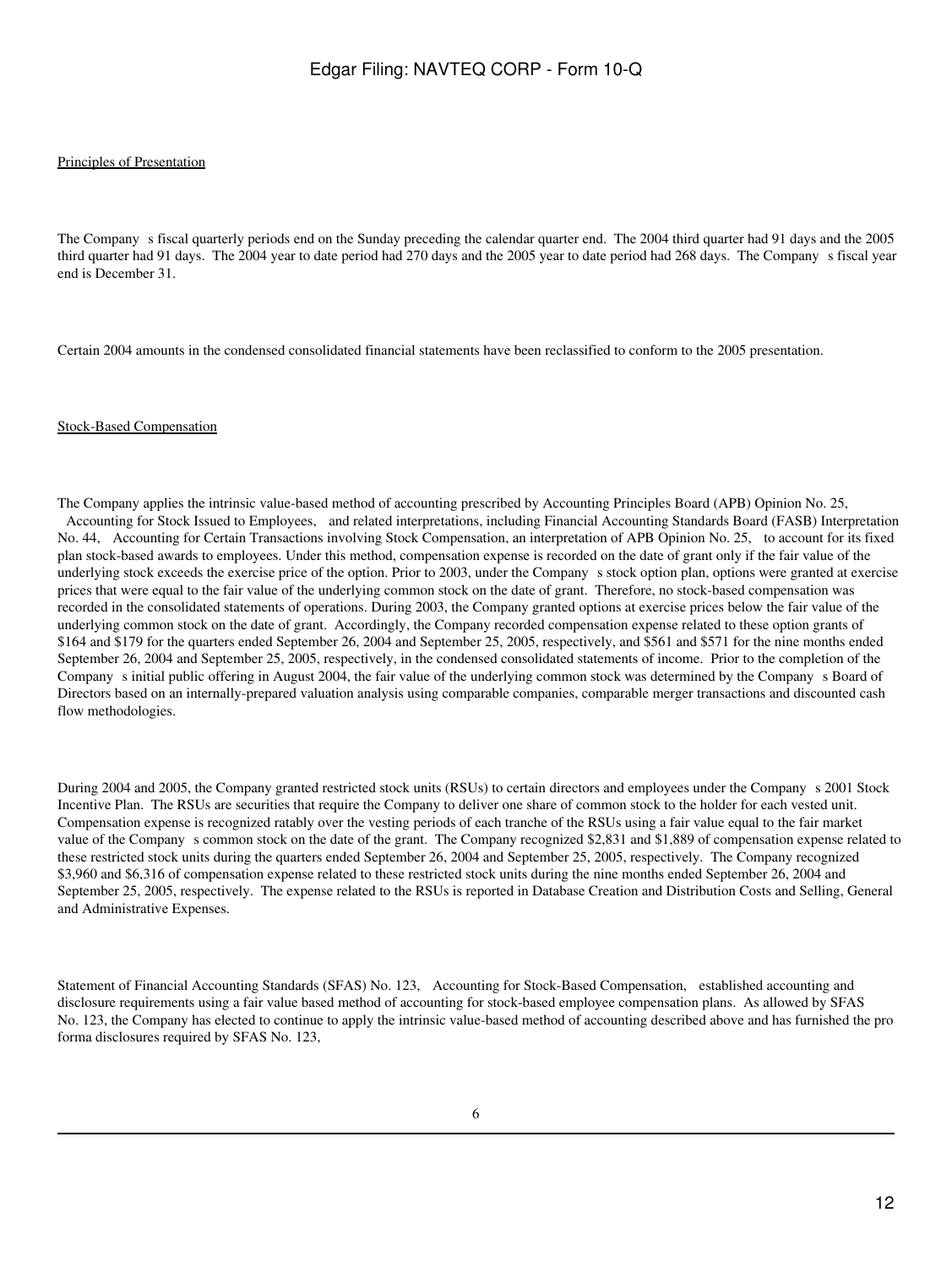as amended by SFAS No. 148, Accounting for Stock Based Compensation Transition and Disclosure. The compensation expense for stock options included in the pro forma disclosures is recognized ratably over the vesting periods of each tranche of the stock options. The following table illustrates the effect on net income and earnings per share if the fair value based method had been applied in each period.

|                                                               | <b>Ouarter Ended</b>  |                       |    | <b>Nine Months Ended</b> |                       |  |
|---------------------------------------------------------------|-----------------------|-----------------------|----|--------------------------|-----------------------|--|
|                                                               | September 26,<br>2004 | September 25,<br>2005 |    | September 26,<br>2004    | September 25,<br>2005 |  |
| Net income, as reported                                       | \$<br>13,596          | $101,115$ \$          |    | 38,638                   | 143,164               |  |
| Add: Stock-based employee<br>compensation expense included in |                       |                       |    |                          |                       |  |
| reported net income, net of tax                               | 1,857                 | 1,278                 |    | 2,803                    | 4,459                 |  |
| Deduct: Total stock-based employee                            |                       |                       |    |                          |                       |  |
| compensation expense determined                               |                       |                       |    |                          |                       |  |
| under fair value method for all awards,                       |                       |                       |    |                          |                       |  |
| net of tax                                                    | (2,089)               | (2,756)               |    | (3,701)                  | (8, 412)              |  |
| Pro forma net income                                          | \$<br>13,364          | 99,637 \$             |    | 37,740                   | 139,211               |  |
| Earnings per share of common stock:                           |                       |                       |    |                          |                       |  |
| Basic as reported                                             | \$<br>0.16            | 1.11S                 |    | 0.45                     | 1.60                  |  |
| Diluted as reported                                           | \$<br>0.15            | 1.07                  | -S | 0.42                     | 1.52                  |  |
| Basic pro forma                                               | \$<br>0.15            | 1.10                  |    | 0.44                     | 1.55                  |  |
| Diluted pro forma                                             | \$<br>0.15            | 1.05                  | \$ | 0.41                     | 1.48                  |  |

### **(2) Recent Accounting Pronouncements**

In December 2004, the FASB issued SFAS No. 123(R), Share-Based Payment, to be effective for interim or annual periods beginning after June 15, 2005. On April 14, 2005, the Securities and Exchange Commission amended the compliance dates to require SFAS No.123(R) to be effective for fiscal years beginning after June 15, 2005. SFAS No. 123(R) supersedes APB Opinion No. 25 and requires all share-based payments to employees, including grants of employee stock options, to be recognized as an operating expense in the income statement. The cost will be recognized over the requisite service period based on fair values measured on grant dates. The Company will adopt the new standard using the modified prospective transition method, which permits recognition of expense on or after the effective date for the portion of outstanding awards for which the requisite service has not yet been rendered. The adoption of SFAS 123(R) will result in additional expense being recorded beginning in 2006 related to the Companys share-based employee compensation programs.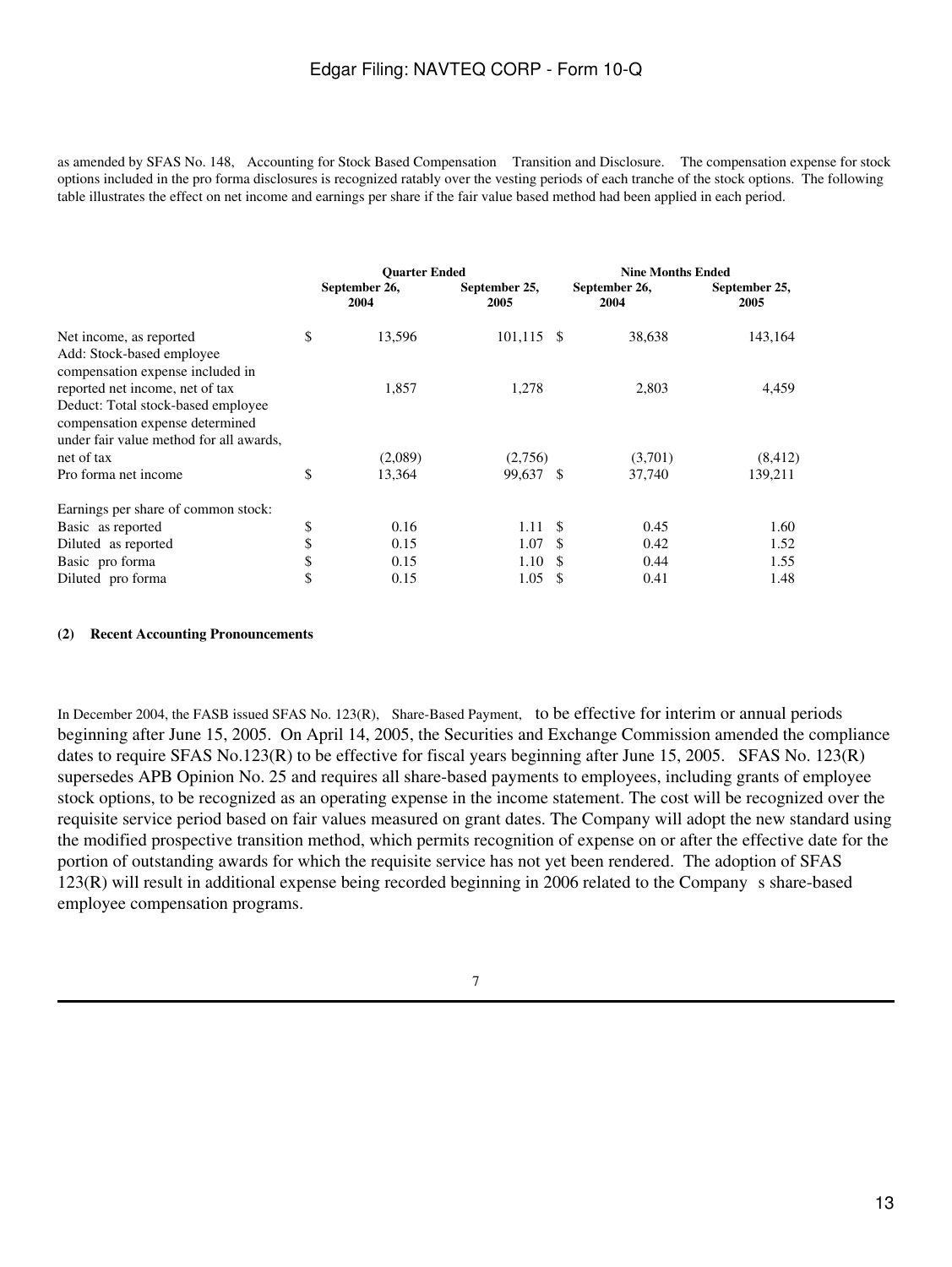#### **(3) Comprehensive Income**

Comprehensive income for the quarters and the nine months ended September 26, 2004 and September 25, 2005 was as follows:

|                                               | <b>Ouarter Ended</b> |                       |                       | <b>Nine Months Ended</b> |                       |  |
|-----------------------------------------------|----------------------|-----------------------|-----------------------|--------------------------|-----------------------|--|
|                                               |                      | September 26,<br>2004 | September 25.<br>2005 | September 26,<br>2004    | September 25,<br>2005 |  |
| Net income                                    |                      | 13.596                | $101.115$ \$          | 38,638                   | 143.164               |  |
| Foreign currency translation adjustment       |                      | (709)                 | 82                    | 2,252                    | 2.073                 |  |
| Unrealized holding loss on available-for-sale |                      |                       |                       |                          |                       |  |
| marketable securities, net of tax             |                      |                       | (160)                 |                          | (279)                 |  |
| Comprehensive income                          |                      | 12.887                | 101.037               | 40,890                   | 144.958               |  |

#### **(4) Earnings Per Share**

Basic and diluted earnings per share is computed based on net income divided by the weighted average number of shares of common stock and dilutive common stock equivalents outstanding for the period, in accordance with SFAS No. 128, Earnings Per Share.

Basic and diluted earnings per share for the quarters and the nine months ended September 26, 2004 and September 25, 2005 was calculated as follows:

|                                          | <b>Ouarter Ended</b> |                       |                       |    | <b>Nine Months Ended</b> |                       |  |
|------------------------------------------|----------------------|-----------------------|-----------------------|----|--------------------------|-----------------------|--|
|                                          |                      | September 26,<br>2004 | September 25,<br>2005 |    | September 26,<br>2004    | September 25,<br>2005 |  |
| Numerator:                               |                      |                       |                       |    |                          |                       |  |
| Net income                               | \$                   | 13,596                | $101,115$ \$          |    | 38,638                   | 143,164               |  |
| Denominator:                             |                      |                       |                       |    |                          |                       |  |
| Denominator for basic earnings per share |                      |                       |                       |    |                          |                       |  |
| - weighted average shares outstanding    |                      | 87,669                | 90,701                |    | 86,114                   | 89,700                |  |
| Effect of dilutive securities:           |                      |                       |                       |    |                          |                       |  |
| Employee stock options                   |                      | 4,398                 | 3,484                 |    | 4,086                    | 3,903                 |  |
| Restricted stock units                   |                      | 163                   | 336                   |    | 60                       | 356                   |  |
| Warrants                                 |                      |                       |                       |    | 1,497                    |                       |  |
| Denominator for diluted earnings per     |                      |                       |                       |    |                          |                       |  |
| share - weighted average shares          |                      |                       |                       |    |                          |                       |  |
| outstanding and assumed conversions      |                      | 92,230                | 94,521                |    | 91,757                   | 93,959                |  |
| Earnings per share:                      |                      |                       |                       |    |                          |                       |  |
| Basic                                    | \$                   | 0.16                  | 1.11                  | -S | 0.45                     | 1.60                  |  |
| Diluted                                  | \$                   | 0.15                  | 1.07                  | \$ | 0.42                     | 1.52                  |  |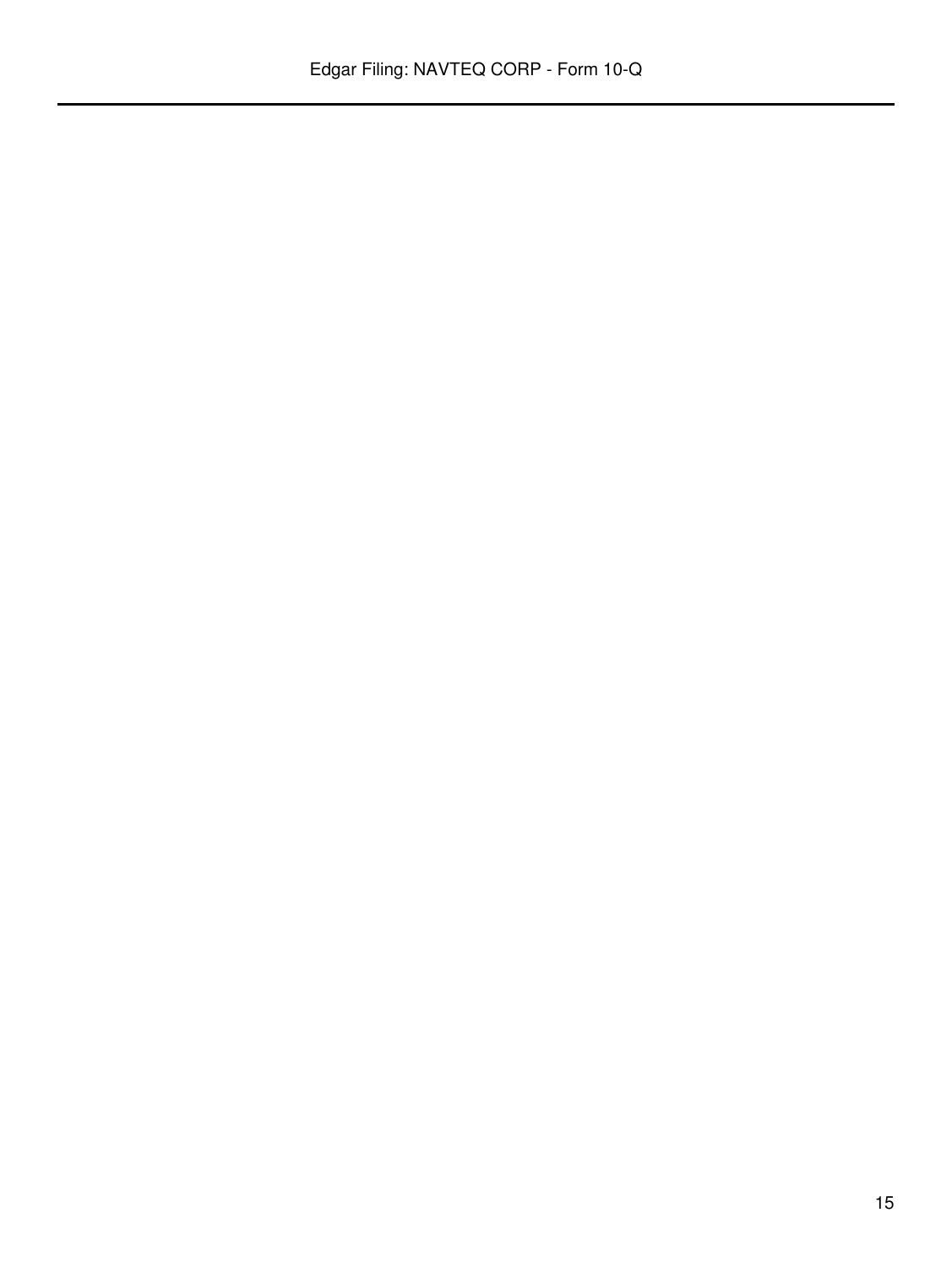Outstanding options to purchase 0 and 559 shares of common stock at September 26, 2004 and September 25, 2005, respectively, were not included in the computation of diluted earnings per share because the effect would be antidilutive.

### **(5) Enterprise-wide Disclosures**

The Company operates in one business segment and therefore does not report operating income, identifiable assets and/or other resources related to business segments. The Company derives its revenues primarily from database license fees. Revenues for geographic data of Europe, the United States/Canada and Korea are attributed to Europe (The Netherlands), North America (United States) and Asia Pacific (Korea) based on the entity that executed the related licensing agreement. Revenues for geographic data for Central and South America are attributed to North America. Revenues for geographic data for countries outside of Europe, the Americas and Korea are attributed to Europe, and are not material.

The following summarizes net revenue on a geographic basis for the quarters and the nine months ended September 26, 2004 and September 25, 2005:

|                   | <b>Ouarter Ended</b>  |                       |     | <b>Nine Months Ended</b> |                       |  |
|-------------------|-----------------------|-----------------------|-----|--------------------------|-----------------------|--|
|                   | September 26,<br>2004 | September 25,<br>2005 |     | September 26,<br>2004    | September 25,<br>2005 |  |
| Net revenue:      |                       |                       |     |                          |                       |  |
| Europe            | \$<br>68.323          | 77.215                | - S | 189.450                  | 231,216               |  |
| North America     | 29,470                | 42,737                |     | 84,408                   | 116,265               |  |
| Asia Pacific      |                       | 3,053                 |     |                          | 3,053                 |  |
| Total net revenue | \$<br>97.793          | 123,005               |     | 273,858                  | 350,534               |  |

The following summarizes long-lived assets on a geographic basis as of December 31, 2004 and September 25, 2005:

|                                                   | December 31,<br>2004 | September 25,<br>2005 |
|---------------------------------------------------|----------------------|-----------------------|
| Property and equipment, net:                      |                      |                       |
| Europe                                            | \$<br>5,801          | 4,849                 |
| North America                                     | 12,367               | 12,229                |
| Asia Pacific                                      | 52                   | 847                   |
| Total property and equipment, net                 | \$<br>18,220         | 17,925                |
| Capitalized software development costs, net:      |                      |                       |
| Europe                                            | \$                   |                       |
| North America                                     | 26,243               | 25,700                |
| Asia Pacific                                      |                      |                       |
| Total capitalized software development costs, net | \$<br>26,243         | 25,700                |
| Acquired intangible assets, net and goodwill:     |                      |                       |
| Europe                                            | \$                   |                       |
| North America                                     |                      |                       |
| Asia Pacific                                      |                      | 29,738                |
| Total acquired intangible assets, net             | \$                   | 29,738                |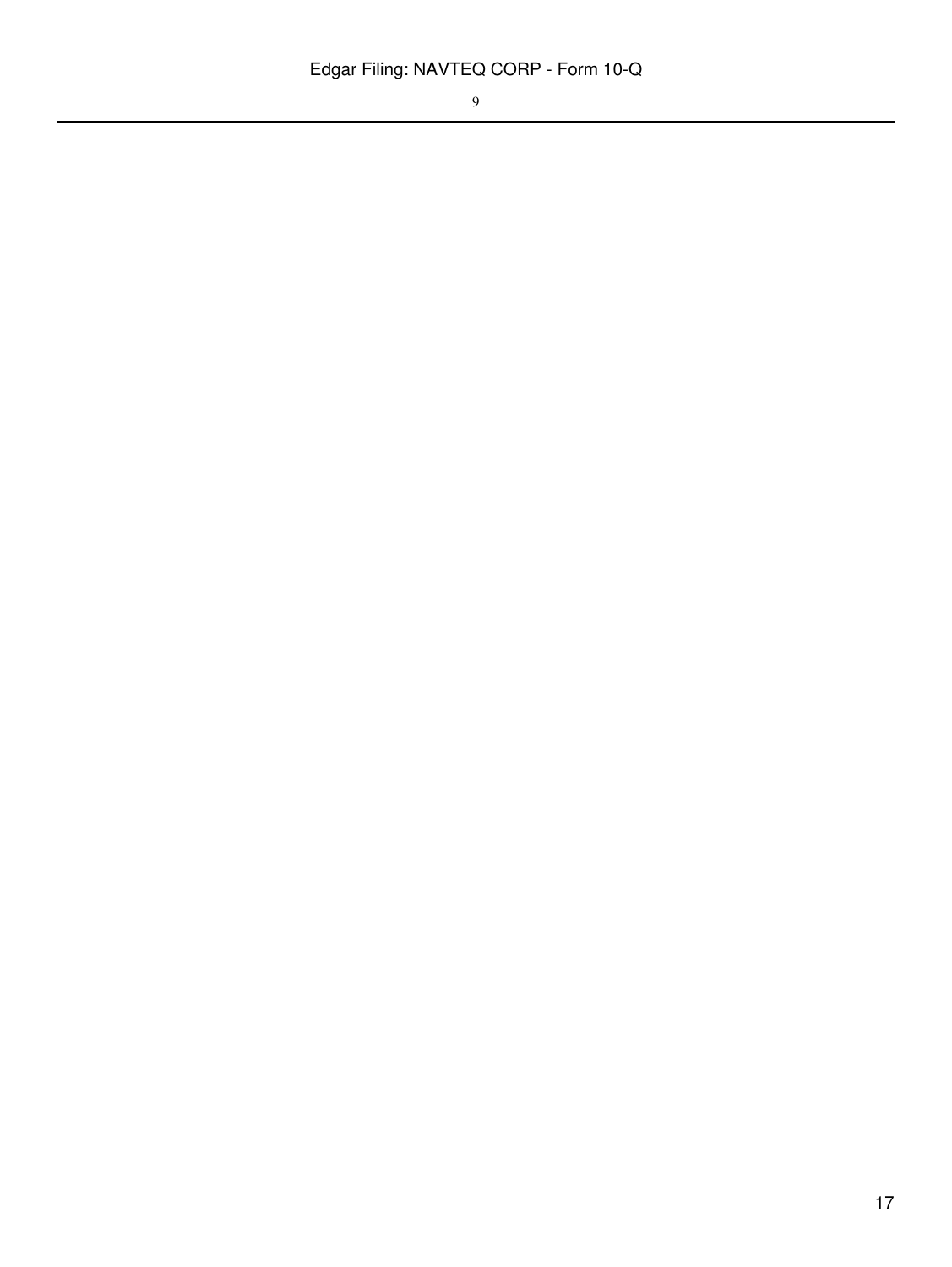#### **(6) Foreign Currency Derivative**

On April 22, 2003, the Company entered into a U.S. dollar/euro currency swap agreement (the Swap) with Philips N.V., which was subsequently assigned to an unaffiliated third party in the third quarter of 2004. The purpose of the Swap was to minimize the exchange rate exposure between the U.S. dollar and the euro on the expected repayment of an intercompany obligation. The intercompany balance is payable by one of the Companys European subsidiaries to the Company and one of its U.S. subsidiaries, and is due in U.S. dollars. Through December 31, 2002, this intercompany balance was considered permanent in nature, as repayment was not expected to occur in the foreseeable future. However, primarily as a result of improved operating performance in the Companys European business, management concluded that cash flows would be sufficient to support repayment over the next several years. Accordingly, effective January 1, 2003, the Company adopted a plan for repayment and the loan is no longer designated as permanent in nature.

Under the terms of the Swap, one of the Company s European subsidiaries makes payments to the other party to the Swap in euros in exchange for the U.S. dollar equivalent at a fixed exchange rate of \$1.0947 U.S. dollar/euro. The U.S. dollar proceeds obtained under the Swap are utilized to make payments of principal on the intercompany loan. The outstanding principal balance under the intercompany loan was \$187,136 at April 22, 2003. The Swap has a maturity date of December 22, 2006 and provides for settlement on a monthly basis in proportion to the repayment of the intercompany obligation. As of September 25, 2005, the outstanding intercompany obligation was \$70,931 and the fair value of the Swap was a liability of \$7,047.

The intercompany loan bears interest at one-month U.S. LIBOR. The Swap also provides that this European subsidiary of the Company will pay interest due in euros on a monthly basis to the other party to the Swap in exchange for U.S. dollars at the one-month U.S. dollar LIBOR rate.

The Swap was not designated for hedge accounting and therefore changes in the fair value of the Swap are recognized in current period earnings. A gain on the fair value of the Swap of \$1,643 was recorded for the quarter ended September 25, 2005. This gain was offset by a foreign currency translation loss of \$206 recognized as a result of the remeasurement of the outstanding intercompany obligation at September 25, 2005, and a foreign currency transaction loss of \$1,436 recognized in earnings during the quarter ended September 25, 2005 resulting from foreign currency exchange differences arising on the repayments of the intercompany obligation. A gain on the fair value of the Swap of \$12,501 was recorded for the nine months ended September 25, 2005. This gain was offset by a foreign currency translation loss of \$10,410 recognized as a result of the remeasurement of the outstanding intercompany obligation at September 25, 2005, and a foreign currency transaction loss of \$2,070 recognized in earnings during the nine months ended September 25, 2005 resulting from foreign currency exchange differences arising on the repayments of the intercompany obligation.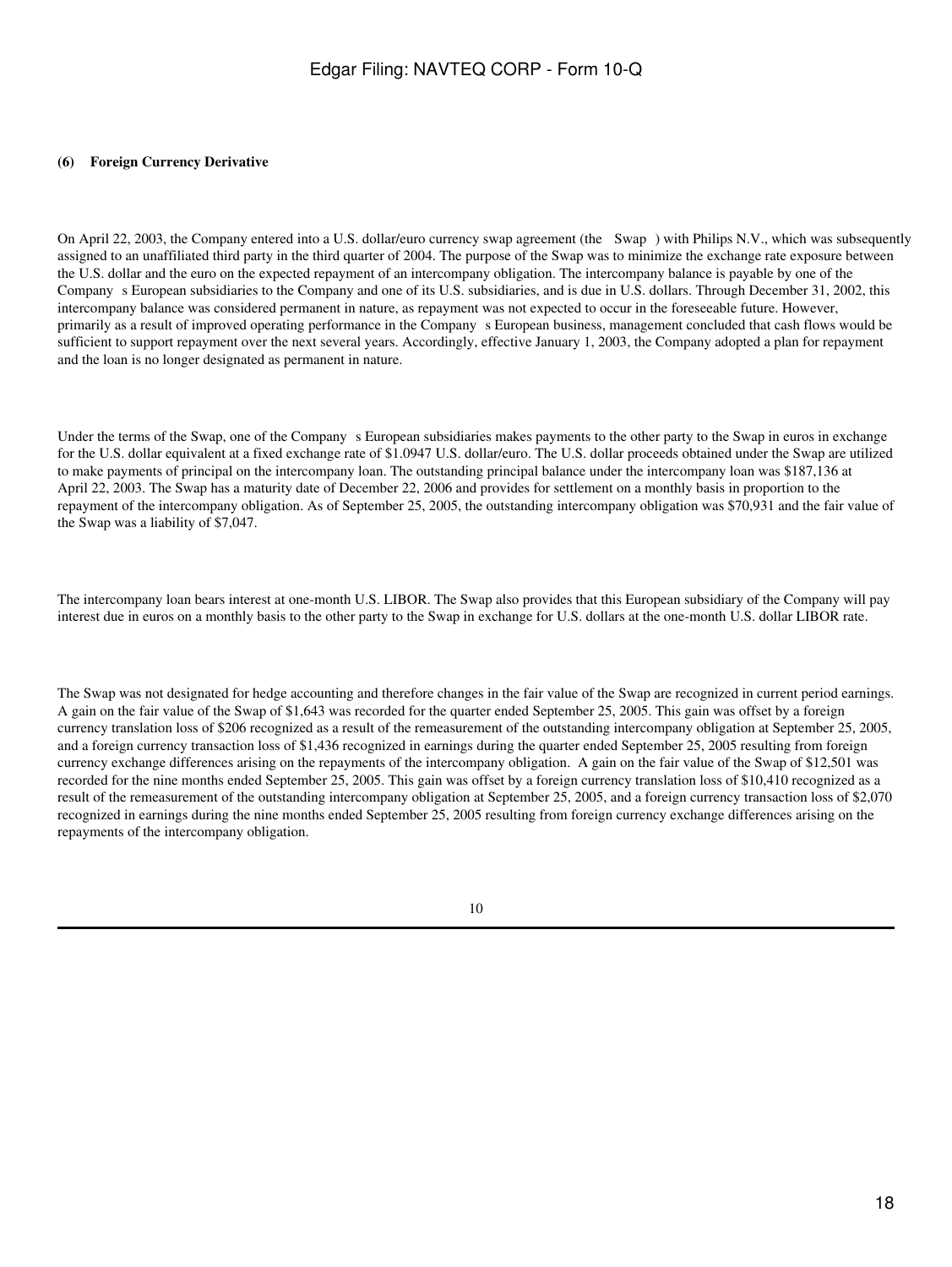**(7)** Deferred Revenue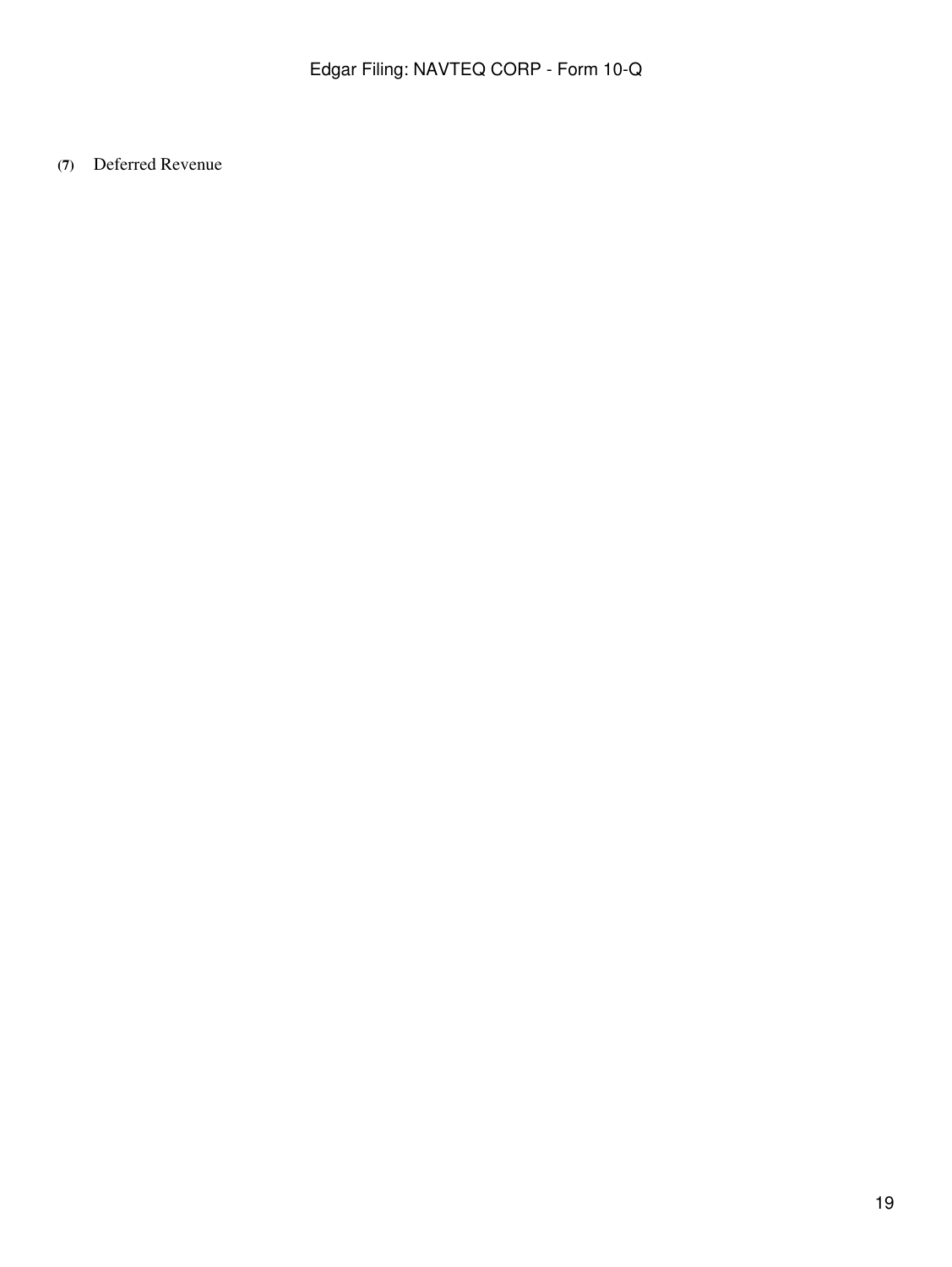During the first quarter of 2004, the Company entered into a five-year license agreement to provide map database information to a customer. Under the license agreement, the customer paid \$30,000 during the second quarter of 2004 related to license fees for the first three years of the agreement. The customer can use up to \$10,000 of the credits in each of 2004, 2005 and 2006. As of September 25, 2005, \$10,000 remained in the balance of short-term deferred revenue and \$0 remained in the balance of long-term deferred revenue related to this agreement. In addition, the customer will have an obligation to the Company of \$20,000 payable on January 15, 2007 related to license fees in 2007 and 2008, which has not been reflected in the accompanying condensed consolidated balance sheets.

#### **(8) Income Taxes**

During the third quarter of 2005, the Company recorded an income tax benefit of \$83,270 related to the reversal of a valuation allowance for a portion of deferred tax assets. The Company also recorded the reversal of tax benefits of \$2,633 related to deferred compensation. In addition, the Company reversed the valuation allowance on deferred tax assets associated with stock-based compensation, which resulted in an increase to additional paid-in capital of \$34,552.

In assessing the realizability of deferred tax assets, management considers whether it is more likely than not that some portion or all of the deferred tax assets will not be realized. The ultimate realization of deferred tax assets is dependent upon the generation of future taxable income during the periods in which those temporary differences become deductible. Management considers the scheduled reversal of deferred tax liabilities, projected future taxable income, and tax planning strategies in making this assessment.

Prior to 2005, the Company had provided a valuation allowance for a portion of deferred tax assets due to the uncertainty of generating sufficient future taxable income that would allow for the realization of such deferred tax assets. During the third quarter of 2005, the Company made the determination that it is more likely than not that it would be able to realize the benefits of the deferred tax assets related to net operating loss carryforwards and deferred interest credits in the United States. In reaching the determination, the Company considered both positive and negative evidence. Positive evidence included the Companys strong recent revenue growth and operating performance, expectations regarding the generation of future taxable income, the length of available carryforward periods, the Companys market position and the expected growth of the market. Negative evidence included the Companys history of operating losses through 2001 and the likelihood of increased competition and loss of a significant customer. From that analysis, the Company determined that sufficient evidence existed to conclude that it was more likely than not that the benefits of certain of the deferred tax assets will be realized. Accordingly, the Company reversed the related valuation allowance. As of September 26, 2005, the Company had a valuation allowance for deferred tax assets of \$3,243 related to Canadian net operating loss carryforwards and research and experimental tax credits.

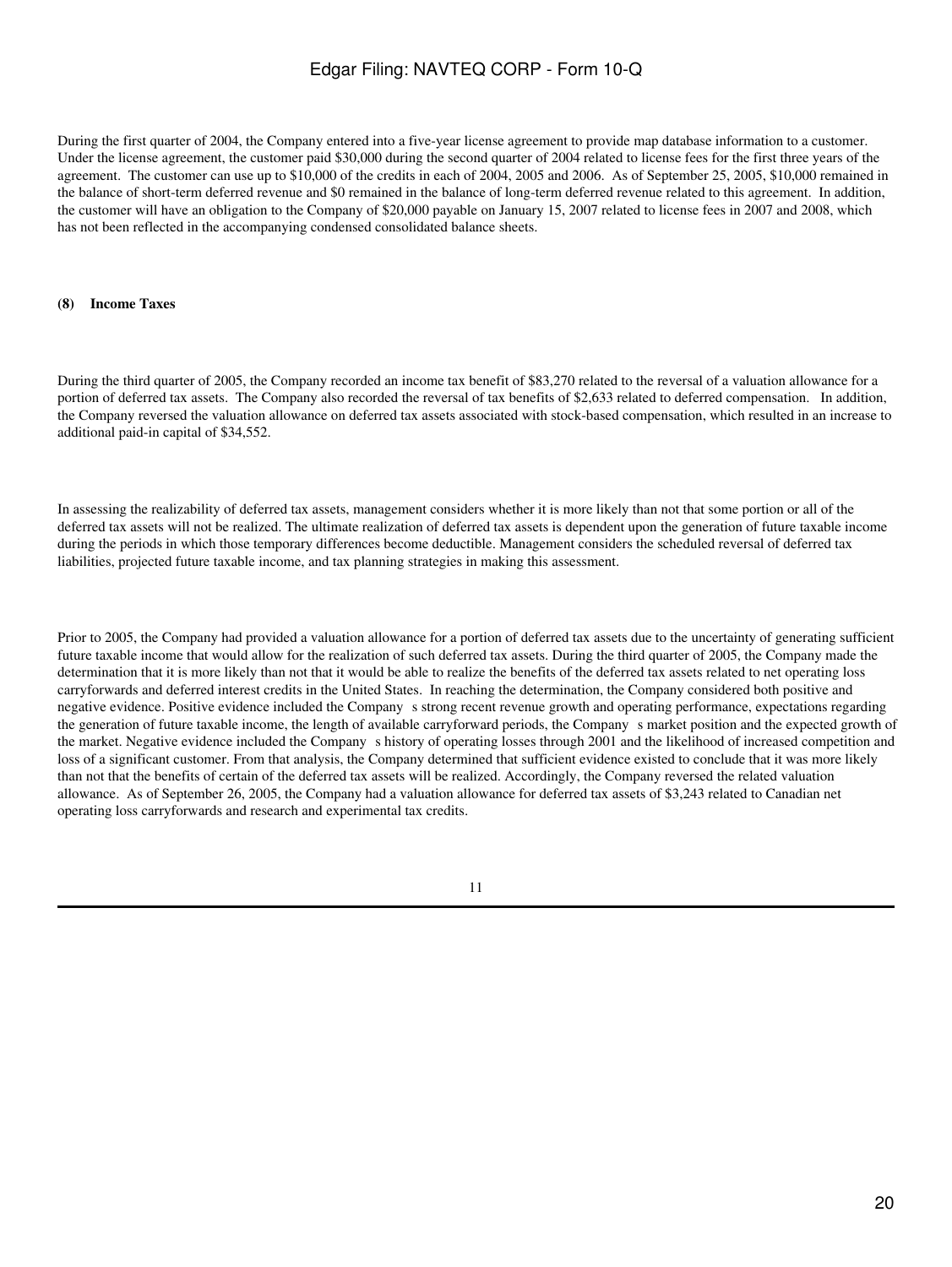#### **(9) Business Combination**

On July 8, 2005, the Company acquired Picture Map International Co., Ltd., a South Korean digital map company (PMI), through its wholly owned subsidiary, NAVTEQ B.V., pursuant to a Stock Purchase Agreement (the Agreement) dated the same date by and among NAVTEQ B.V., the Company, PMI and all of the shareholders of PMI (the PMI Shareholders). Under the Agreement, NAVTEQ B.V. acquired all of the outstanding shares of PMI for an aggregate purchase price of \$28,500 (the Purchase Price), subject to post-closing adjustments based on working capital and net indebtedness. Each of the PMI Shareholders received the shareholder s proportionate share of thirty percent of the Purchase Price in cash. The PMI Shareholders also received cash through a payment agent in Korea for the remaining seventy percent of the Purchase Price, but the PMI Shareholders were then required to use this cash to purchase an aggregate of 545 shares of the Company s common stock (the NVT Stock). The number of shares of the Company s common stock issued was based on a per share price of \$36.60, the average price of the common stock as quoted on the New York Stock Exchange for the twenty consecutive trading days immediately prior to the closing date.

The Agreement contained customary representations, warranties and related indemnification provisions. In addition, to secure the indemnification obligations of the PMI Shareholders, fifteen percent of the Purchase Price was deposited in escrow and \$500 of the Purchase Price was deferred for payment until the second anniversary of the Closing Date. On August 18, 2005, the Company filed a registration statement on Form S-3 with the SEC under the Securities Act of 1933, as amended, to register for resale the shares of NVT Stock held by the PMI Shareholders. The registration statement was declared effective on September 7, 2005.

In addition to the aforementioned consideration, the Company paid \$598 in direct costs to acquire the shares of PMI to bring the total purchase price to \$29,125. As part of the purchase price allocation, the Company recorded \$35,129 in assets and \$6,004 in liabilities. Included in the total assets were the following intangible assets with their values in thousands and their estimated useful lives:

|                         |             | <b>Estimated</b>   |
|-------------------------|-------------|--------------------|
| <b>Intangible Asset</b> | Value       | <b>Useful Life</b> |
| Database                | \$<br>8.000 | 10 years           |
| Customer List           | 5,600       | 7 years            |
| Software                | 4.000       | 3 years            |

The acquired intangible assets will be amortized on a straight-line basis over those estimated useful lives. In addition, the Company recorded \$12,156 in goodwill at the acquisition date. Pro forma results of the Company, assuming the acquisition occurred at the beginning of each period presented, would not be materially different from the results presented.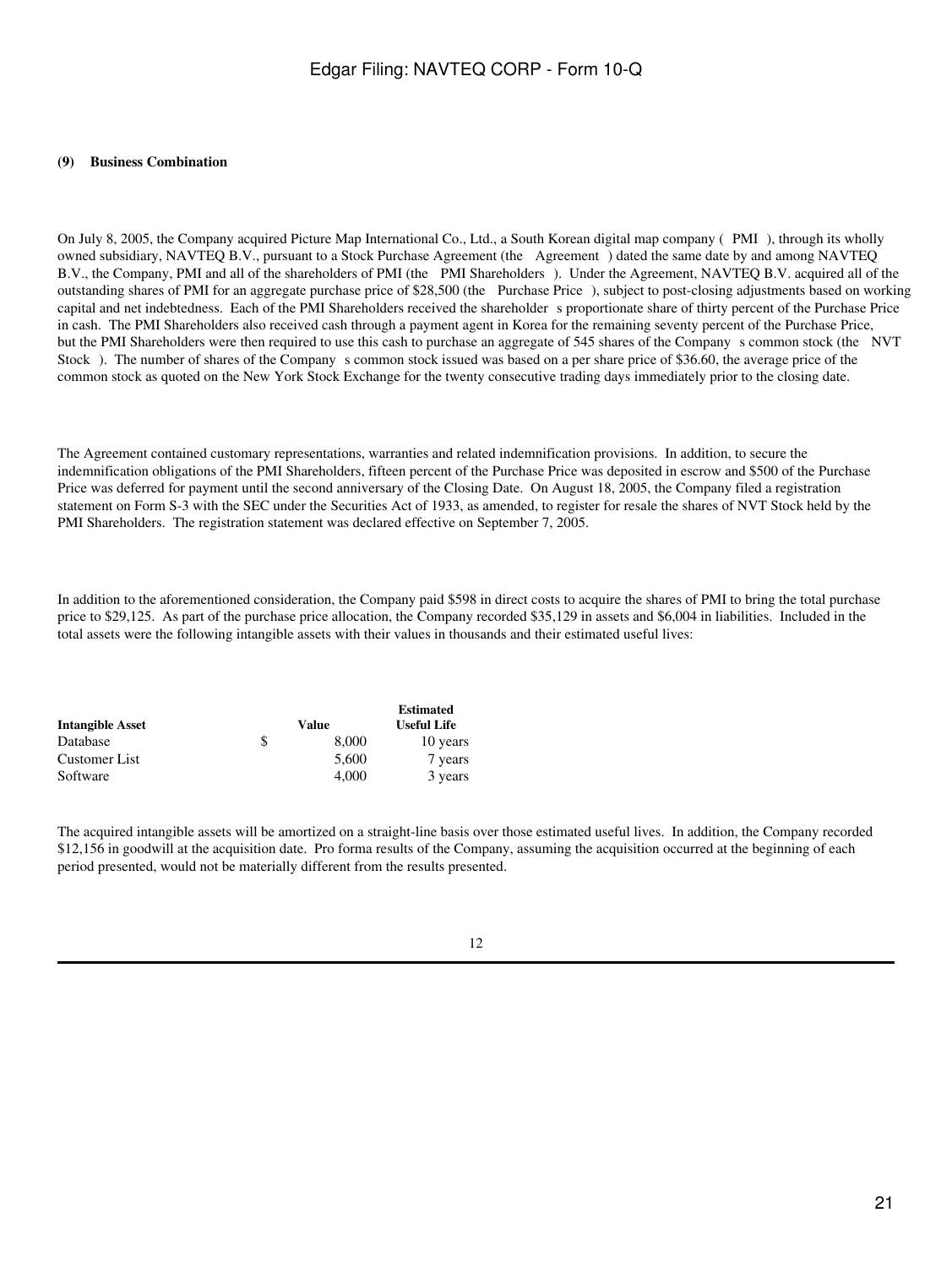#### **(10) Litigation**

On April 22, 2005, Tele Atlas N.V. and Tele Atlas North America (Tele Atlas) filed a complaint against the Company in the United States District Court for the Northern District of California. The complaint alleges that the Company has violated Sections 1 and 2 of the Sherman Act, Section 3 of the Clayton Act, and Sections 16720, 16727 and 17200 of the California Business and Professions Code, and that the Company has intentionally interfered with Tele Atlas s contractual relations and prospective economic advantage with third parties, by allegedly excluding Tele Atlas from the market for digital map data for use in navigation system applications in the United States through exclusionary and predatory practices. On August 16, 2005, Tele Atlas filed an amended complaint based on these same causes of action. Specifically, in its amended complaint, Tele Atlas alleges that the Company controls a predominant share of variously defined markets for digital map data and has entered into exclusive contracts with digital map data customers for the purpose of acquiring or maintaining an illegal monopoly in these alleged markets. Tele Atlas also contends that these allegedly exclusive contracts have interfered with Tele Atlas current and prospective business relationships and amount to unfair competition under California state law. In addition, Tele Atlas alleges that the Company, through its license under U.S. Patent No. 5,161,886, controls a predominant share of the alleged relevant technology market consisting of methods for displaying portions of a topographic map from an apparent perspective view outside and above a vehicle in the United States, and allegedly has entered into patent licenses and/or other arrangements in a manner that violates the aforesaid laws. Tele Atlas seeks preliminary and permanent injunctive relief, unspecified monetary, exemplary and treble damages, and costs and attorneys fees of suit. Based on a review of the amended complaint, the Company believes that the allegations are without merit. The Company, however, is continuing to evaluate this matter with counsel. The Company intends to take all necessary steps to vigorously defend itself against this action; however, because this matter is in a very early stage, the Company cannot predict its outcome or potential effect, if any, on its business, financial position or results of operations. A negative outcome could adversely affect our business, results of operations and financial condition. Even if the Company prevails in this matter, the Company may incur significant costs in connection with its defense, experience a diversion of management time and attention, realize a negative impact on its reputation with its customers and face similar governmental and private actions based on these allegations.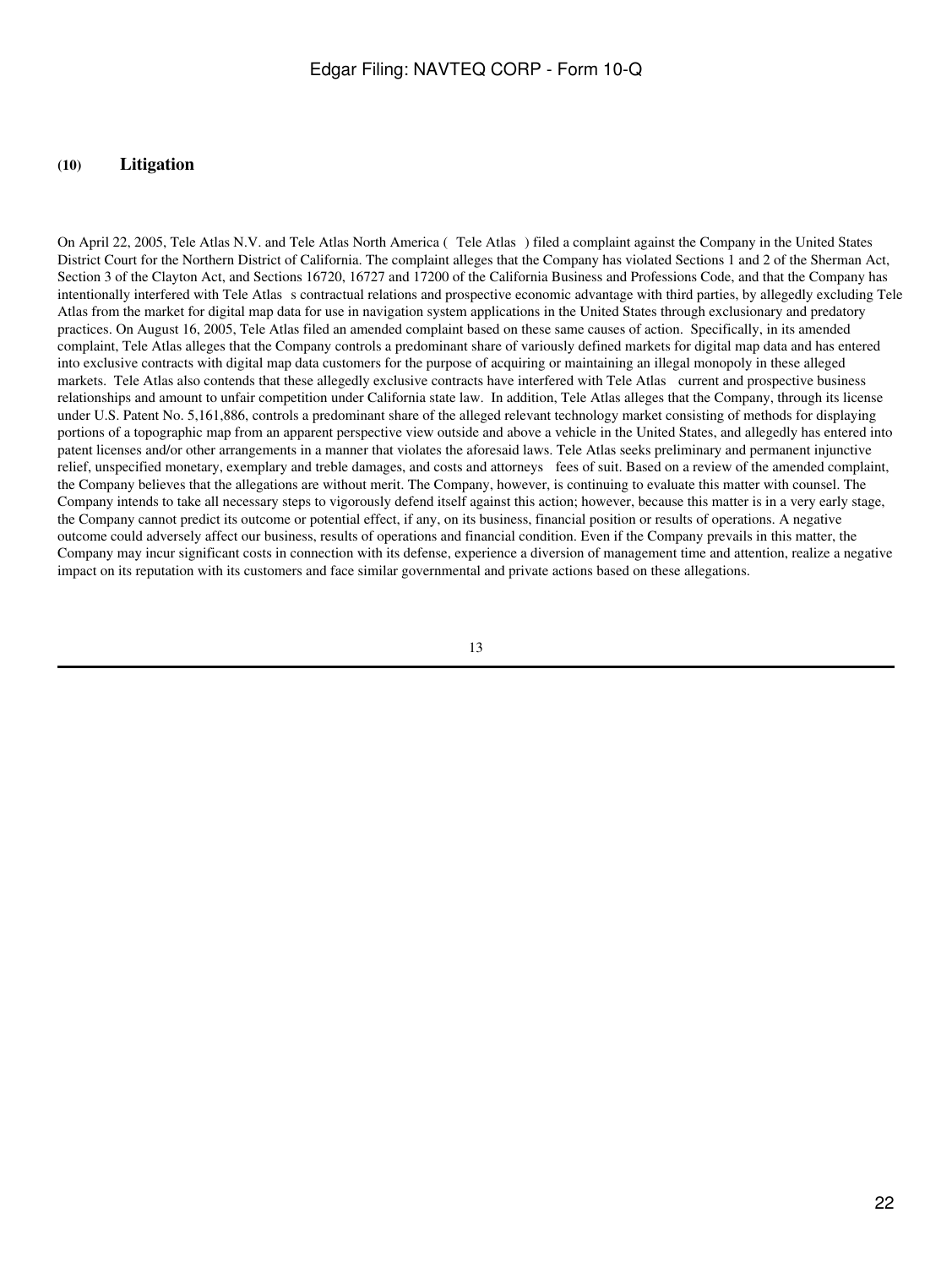#### **Item 2. Management s Discussion and Analysis of Financial Condition and Results of Operations**

#### **(Amounts in thousands, except per share amounts)**

You should read the following discussion and analysis of our financial condition and results of operations in conjunction with our condensed consolidated financial statements and the related notes thereto contained elsewhere in this document. Certain information contained in this discussion and analysis and presented elsewhere in this document, including information with respect to our plans and strategy for our business, includes forward-looking statements that involve risk and uncertainties. In evaluating these statements, you should specifically consider the various risk factors identified herein and in the Company s Quarterly Report on Form 10-Q for the quarter ended June 26, 2005, that could cause actual results to differ materially from those expressed in such forward-looking statements.

#### **Overview**

We are a leading provider of comprehensive digital map information for automotive navigation systems, mobile navigation devices and Internet-based mapping applications. Our map database enables providers of these products and services to offer dynamic navigation, route planning, location-based information services and other geographic information-based products and services to consumer and commercial users.

In connection with a registration rights agreement between Philips Consumer Electronic Services B.V. (Philips B.V.) and us, Philips B.V. exercised its first demand registration right on April 16, 2004. Pursuant to this request, we filed a Registration Statement on Form S-1 (Reg. No. 333-114637) on April 20, 2004 with the Securities and Exchange Commission to register our common stock in an initial public offering, which became effective on August 5, 2004. The initial public offering was completed on August 11, 2004. At closing, Philips B.V. and NavPart I B.V., received all of the proceeds from the sale of shares in the offering. Philips B.V. exercised its second demand registration right on March 11, 2005. Pursuant to this request, we filed a Registration Statement on Form S-3 (Reg. No. 333-123628) on March 28, 2005 with the Securities and Exchange Commission to register our common stock held by Philips B.V. in a secondary public offering, which became effective May 5, 2005. Our selling stockholder, Philips B.V., received all of the proceeds from the sale of shares in the offering. In the offering, Philips B.V. sold 33,101 shares of common stock, which represented its entire remaining interest in the Company.

*Revenue*

We generate revenue primarily through the licensing of our database in North America and Europe. The largest portion of our revenue comes from digital map data used in self-contained hardware and software systems installed in vehicles. We believe that there are two key factors that affect our performance with respect to this revenue: the number of automobiles sold for which navigation systems are either standard or an option ( $\alpha$  adoption) and the rate at which car buyers select navigation systems as an option ( $\alpha$  take-rate).

The adoption of navigation systems in automobiles and the take-rates have increased during recent years, and we expect that these will continue to increase for at least the next few years as a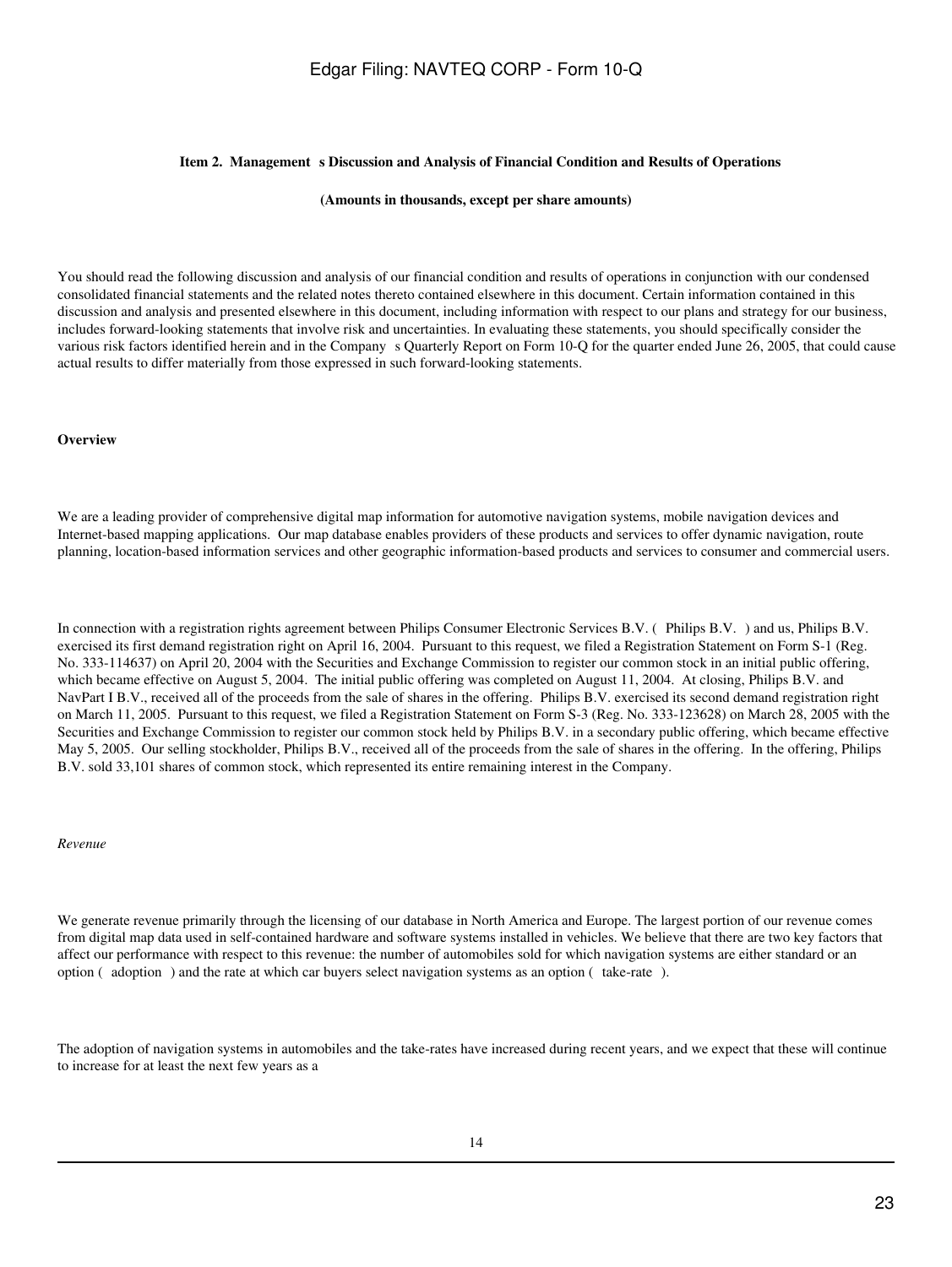result of market acceptance by our customers of products and services that use our database. As the adoption of navigation systems in automobiles and the take-rates increase, we believe each of these can have a positive effect on our revenue, subject to our ability to maintain our license fee structure and customer base.

In addition, the market for products and services that use our database is evolving, and we believe that much of our future success depends upon the development of a wider variety of products and services that use our database. This includes growth in location-enabled mobile devices, such as mobile phones, personal digital assistants (PDAs), personal navigation devices (PNDs) and other products and services that use digital map data. While use of our map database in mobile phones and in location-based products and services is still largely in development and just beginning to enter the marketplace, there are a number of personal digital assistants and personal navigation devices currently on the market in both Europe and North America that use our map database for turn-by-turn route guidance, including products offered by Garmin, Dell and Thales. Our revenue growth is driven, in part, by the rate at which consumers and businesses purchase these products and services, which in turn is affected by the availability and functionality of such products and services. We believe that both of these factors have increased in recent years and will continue to increase for at least the next few years. However, even if these products and services continue to be developed and marketed by our customers and gain market acceptance, we may not be able to license the database at prices that will enable us to maintain profitable operations. Moreover, the market for map information is highly competitive, and competitive pressures in this area may result in price reductions for our database, which could materially adversely affect our business and prospects.

We have also experienced, and expect to continue to experience, difficulty in maintaining the license fees we charge for our digital map database due to a number of factors, including automotive and mobile device customer expectations of continually lower license fees each year and a highly competitive environment. As a consequence of Tele Atlas acquisition of GDT in July 2004, there may be additional price pressure on our license fees in order for us to compete effectively with the combined company. In addition, governmental and quasi-governmental entities are increasingly making map data information with higher quality and greater coverage available free of charge or at lower prices. Customers may determine that the data offered by such entities is an adequate alternative to our map database for some of their applications. Additionally, the availability of this data may encourage new entrants into the market by decreasing the cost to build a map database similar to ours. In response to these pressures, we are focused on:

Offering a digital map database with superior quality, detail and coverage;

 Providing value-added services to our customers such as distribution services and technical and marketing support; and

 Enhancing and extending our product offering by adding additional content to our map database such as integrated real-time traffic data, enhancements to support advanced driver assistance systems applications that improve vehicle safety and performance, and enriched points of interest, such as restaurant reviews, hours of operation and parking availability.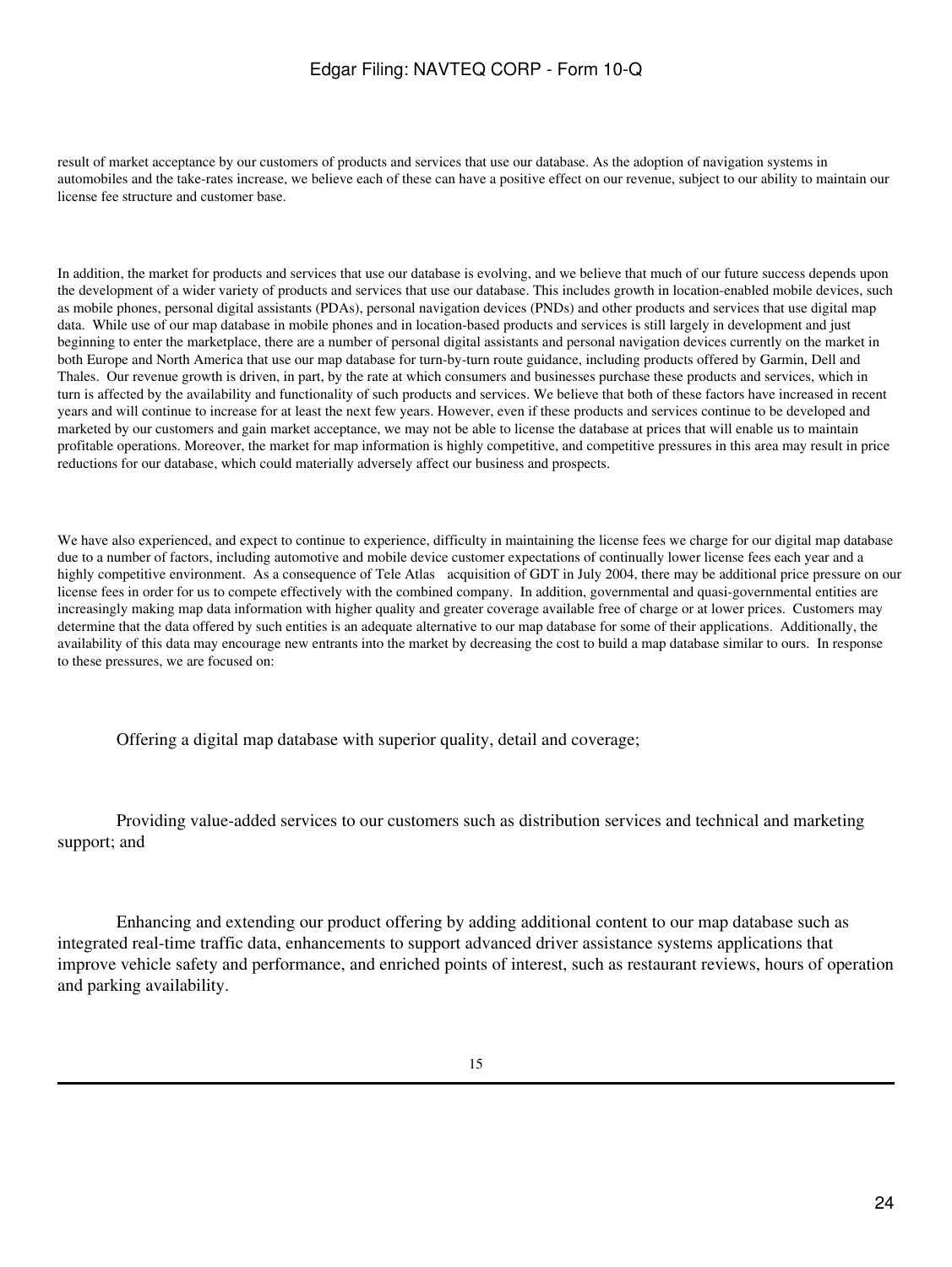We also believe that in the foreseeable future the effect on our revenue and profitability of any decreases in our license fees will be offset by volume increases as the market for products and services that use our database grows, although we cannot assure you that these increases will occur.

#### *Operating Expenses*

Our operating expenses are comprised of database creation and distribution costs and selling, general and administrative expenses. Database creation and distribution costs primarily include the purchase and licensing of source maps and employee compensation related to the construction, maintenance and delivery of our database. Selling, general and administrative expenses primarily include employee compensation, marketing, facilities and other administrative expenses.

Our operating expenses have increased as we have made investments related to the development, improvement and commercialization of our database. We anticipate that operating expenses will continue to increase as our growth and development activities continue, including further development and enhancement of our database and increasing our sales and marketing efforts.

During 2004 and 2005, we granted restricted stock units (RSUs) to certain directors and employees under our 2001 Stock Incentive Plan. The RSUs are securities that require us to deliver one share of common stock to the holder for each vested unit. Compensation expense is recognized ratably over the vesting periods of each tranche of the RSUs using a fair value equal to the fair market value of our common stock on the date of the grant. We recognized \$2,831 and \$1,889 of compensation expense related to these restricted stock units during the quarters ended September 26, 2004 and September 25, 2005, respectively. We recognized \$3,960 and \$6,316 of compensation expense related to these restricted stock units during the nine months ended September 26, 2004 and September 25, 2005, respectively.

We have historically obtained software, software-related consulting services, treasury services, tax consulting services, insurance services and purchasing services on favorable terms through our participation in Koninklijke Philips Electronics N.V. s (Philips) programs, which we believe have resulted in operating expense savings for us of approximately \$2,000 to \$2,500 per year. Pursuant to the separation agreement that we entered into with Philips and effective upon closing of our initial public offering, we can no longer obtain software, software-related consulting services, treasury services, tax consulting services and insurance from or through Philips. In addition, we ceased participating in Philips purchasing programs after March 31, 2005. To the extent we are unable to obtain goods and services at prices and/or terms as favorable as those previously available to us, we expect that we will incur increased operating expenses in future periods.

*Income Taxes*

Prior to 2003, we had fully provided a valuation allowance for the potential benefits of our net operating loss and interest expense carryforwards as we believed it was more likely than not that the benefits would not be realized. During the fourth quarter of 2003, we reversed the valuation allowance related to the net operating loss carryforwards and other temporary items as we believed it was more likely than not that we would be able to use the benefit to reduce future tax liabilities. The reversal resulted in recognition of an income tax benefit of \$168,752 in 2003 and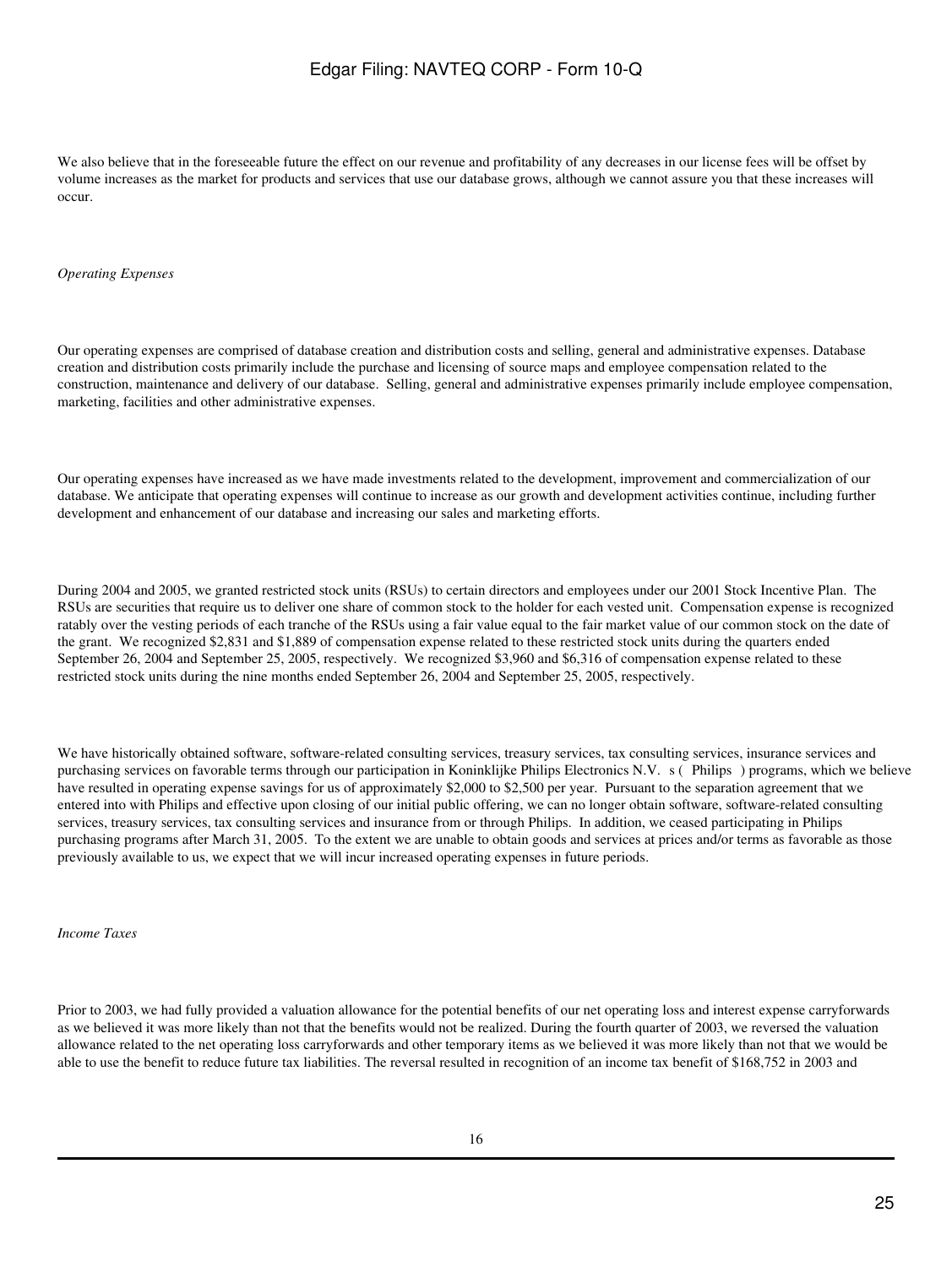a corresponding increase in the deferred tax asset on the consolidated balance sheet.

In addition, as of June 26, 2005, we had U.S. interest expense carryforwards for both Federal and state income tax purposes of approximately \$200,993. As of June 27, 2004, we had fully reserved for the tax benefits related to interest expense carryforwards as we believed it was more likely than not that the benefits would not be realized. At such time, we believed it was more likely than not that we would not realize the benefit associated with the interest expense carryforwards due to (1) restrictions placed on the deductibility of the interest as a result of Philips controlling interest in us and (2) uncertainty about our ability to generate sufficient incremental future taxable income in the United States to offset the additional interest expense deductions. During the third quarter of 2004, Philips relinquished its controlling interest in us after our initial public offering. We are now allowed to deduct the deferred interest expense in tandem with our net operating loss carryforwards. As a result, we reevaluated, in the third quarter of 2004, whether it was more likely than not that the tax benefits associated with our net operating loss carryforwards together with our interest expense carryforwards would be realized. Based on that evaluation, we determined the amount of net deferred tax assets that we believed it was more likely than not that we would realize. Our estimate of the deferred tax assets that we expected were more likely than not to be realized did not require us to record an adjustment to the balance of the related valuation allowance prior to the third quarter of 2005.

During the third quarter of 2005, we recorded an income tax benefit of \$83,270 related to the reversal of the valuation allowance on a portion of our deferred tax assets. We also recorded the reversal of tax benefits of \$2,633 related to deferred compensation. In addition, we reversed the valuation allowance on deferred tax assets associated with stock-based compensation, which resulted in an increase to additional paid-in capital of \$34,552. We reassessed the realizability of the deferred tax assets and made the determination that it is more likely than not that we would be able to realize the benefits of the deferred tax assets related to net operating loss carryforwards and deferred interest credits in the United States. In reaching the determination, we considered both positive and negative evidence. Positive evidence included our strong recent revenue growth and operating performance, expectations regarding the generation of future taxable income, the length of available carryforward periods, our market position and the expected growth of the market. Negative evidence included our history of operating losses through 2001 and the likelihood of increased competition and loss of a significant customer. From that analysis, we determined that sufficient evidence existed to conclude that it was more likely than not that the benefits of certain of the deferred tax assets will be realized. Accordingly, we reversed the related valuation allowance. As of September 25, 2005, we had a valuation allowance for deferred tax assets of \$3,243 related to Canadian net operating loss carryforwards and research and experimental tax credits.

During the fourth quarter of 2004, legislation in The Netherlands was enacted that reduces statutory corporate income tax rates from 34.5% to 30% over a four-year period starting in 2005.

*Cash and Liquidity*

Prior to the year ended December 31, 2002, we had been unprofitable on an annual basis since our inception, and, as of September 25, 2005, we had an accumulated deficit of \$324,550. We had historically financed our operations with borrowings from Philips and the sale of preferred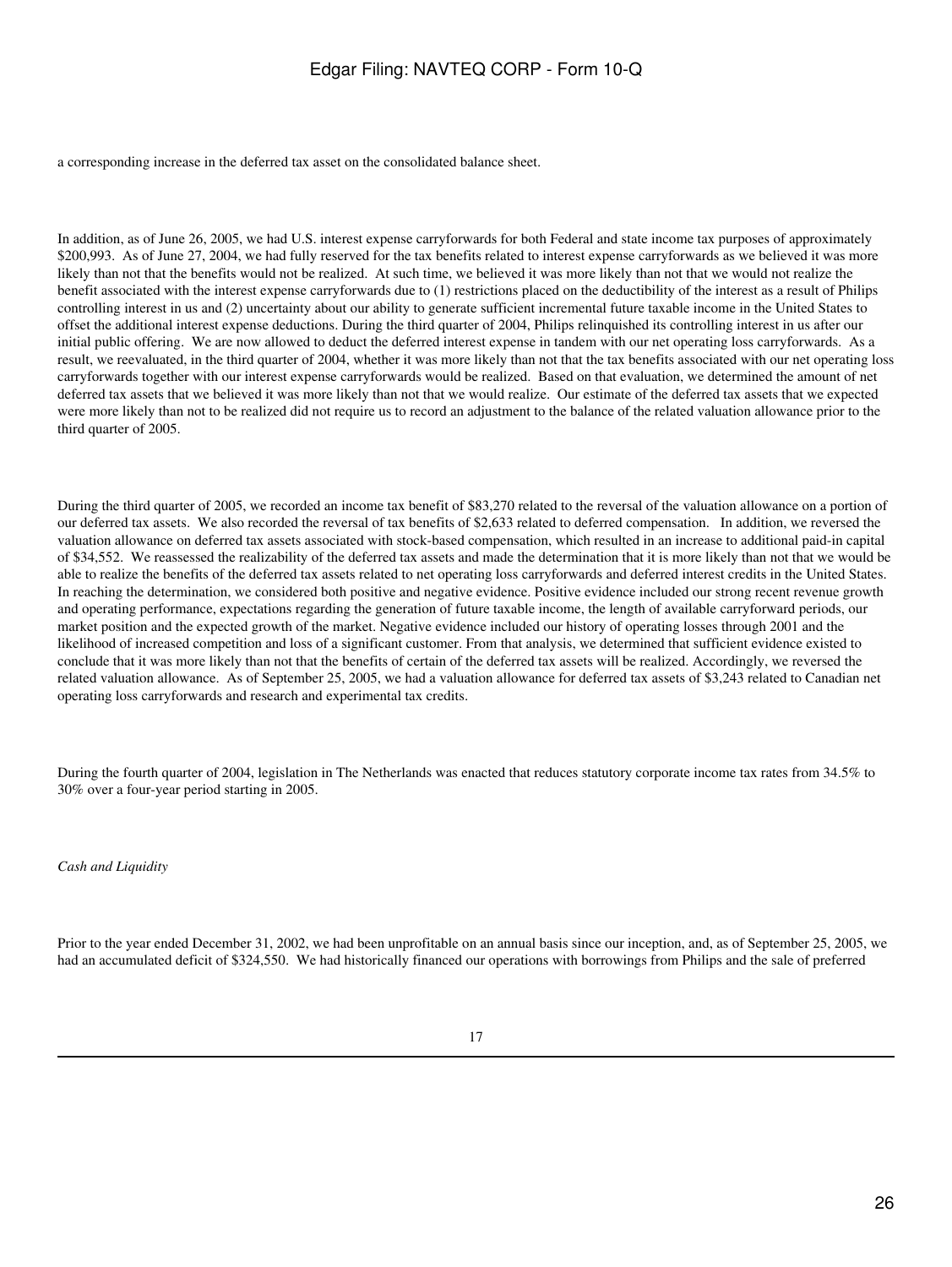stock to Philips. Philips has no obligation to provide us with any additional financing in the future.

As of September 25, 2005, our balance of cash and cash equivalents and marketable securities was \$159,010, compared to our cash and cash equivalents and marketable securities as of December 31, 2004 in the amount of \$103,031, which represents an increase of \$55,979. In addition, we have generated positive cash flow from operations for the past fifteen quarters.

*Foreign Currency Risk*

Material portions of our revenue and expenses have been generated by our European operations, and we expect that our European operations will account for a material portion of our revenue and expenses in the future. Substantially all of our international revenue and expenses are denominated in foreign currencies, principally the euro. As a result, our financial results could be affected by factors such as changes in foreign currency exchange rates or weak economic conditions in Europe and other foreign markets in which we have operations. Accordingly, fluctuations in the value of those currencies in relation to the U.S. dollar have caused and will continue to cause dollar-translated amounts to vary from one period to another. In addition to currency translation risks, we incur currency transaction risk whenever one of our operating subsidiaries enters into either a purchase or a sales transaction using a currency other than the local currency in which it receives revenue and pays expenses.

Historically, we had not engaged in activities to hedge our foreign currency exposures. On April 22, 2003, we entered into a foreign currency derivative instrument to hedge certain foreign currency exposures related to intercompany transactions. See Item 3. Quantitative and Qualitative Disclosures About Market Risk. For the quarter ended September 25, 2005, we generated approximately 65% of our net revenue and incurred approximately 51% of our total expenses in foreign currencies. Our European operations reported revenue of \$77,215 for the quarter ended September 25, 2005, with every one cent change in the exchange rate of the euro against the dollar resulting in approximately a \$630 change in our quarterly revenue and approximately a \$280 change in our quarterly operating income. For the nine months ended September 25, 2005, we generated approximately 67% of our net revenue and incurred approximately 50% of our total expenses in foreign currencies. Our European operations reported revenue of \$231,216 for the nine months ended September 25, 2005, approximately \$5,683 (or approximately 2% of total revenue) of which was a result of an increase in the exchange rate of the euro against the dollar, as compared to the first nine months of 2004, with every one cent change in the exchange rate of the euro against the dollar resulting in approximately a \$1,800 change in our first nine months revenue and approximately a \$860 change in our first nine months operating income. Our analysis does not consider the implications that such fluctuations could have on the overall economic activity that could exist in such an environment in the United States or Europe.

*Customer Concentration*

Material portions of our revenue have been generated by a small number of customers, and we expect that a small number of customers will account for a material portion of our total revenue for the foreseeable future. Approximately 20% of our revenue for the quarter ended September 25, 2005 was from two customers, accounting for approximately 12% and 8%, respectively, of our revenue. Approximately 23% of our revenue for the nine months ended September 25, 2005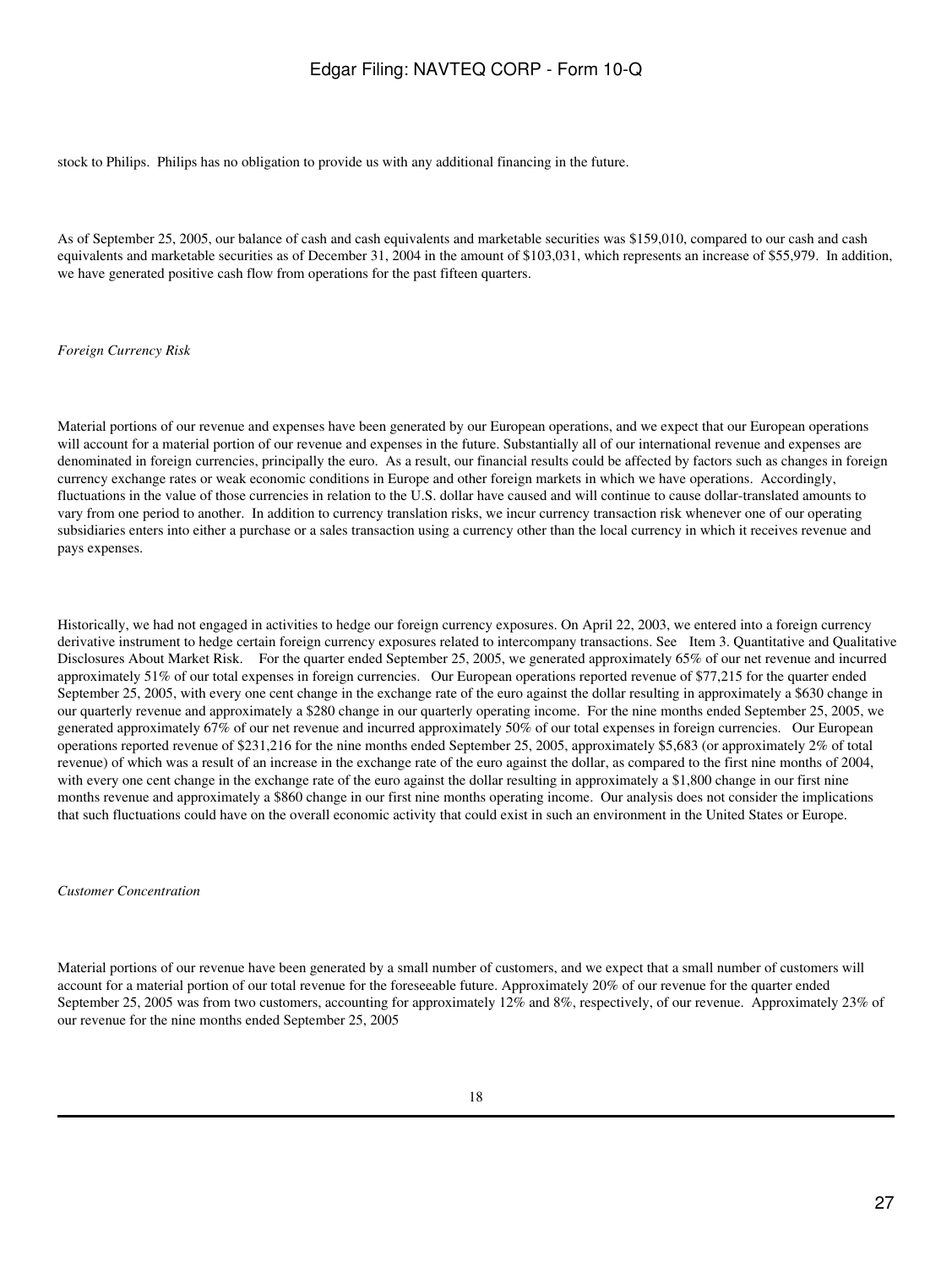was from two customers, accounting for approximately 15% and 8%, respectively, of our revenue. Our top fifteen customers accounted for approximately 74% of our revenue for the quarter ended September 25, 2005. Our top fifteen customers accounted for approximately 78% of our revenue for the nine months ended September 25, 2005.

The majority of our significant customers are automobile manufacturers and suppliers to automobile manufacturers. Conditions in the market for new automobiles in general and conditions affecting specific automobile manufacturers and suppliers may affect sales of vehicle navigation systems incorporating our database. Fluctuations in the automotive market have occurred in the past and are likely to occur in the future. To the extent that our future revenue depends materially on sales of new automobiles equipped with navigation systems enabled by digital maps, our business may be vulnerable to these fluctuations.

*Reverse Stock Split*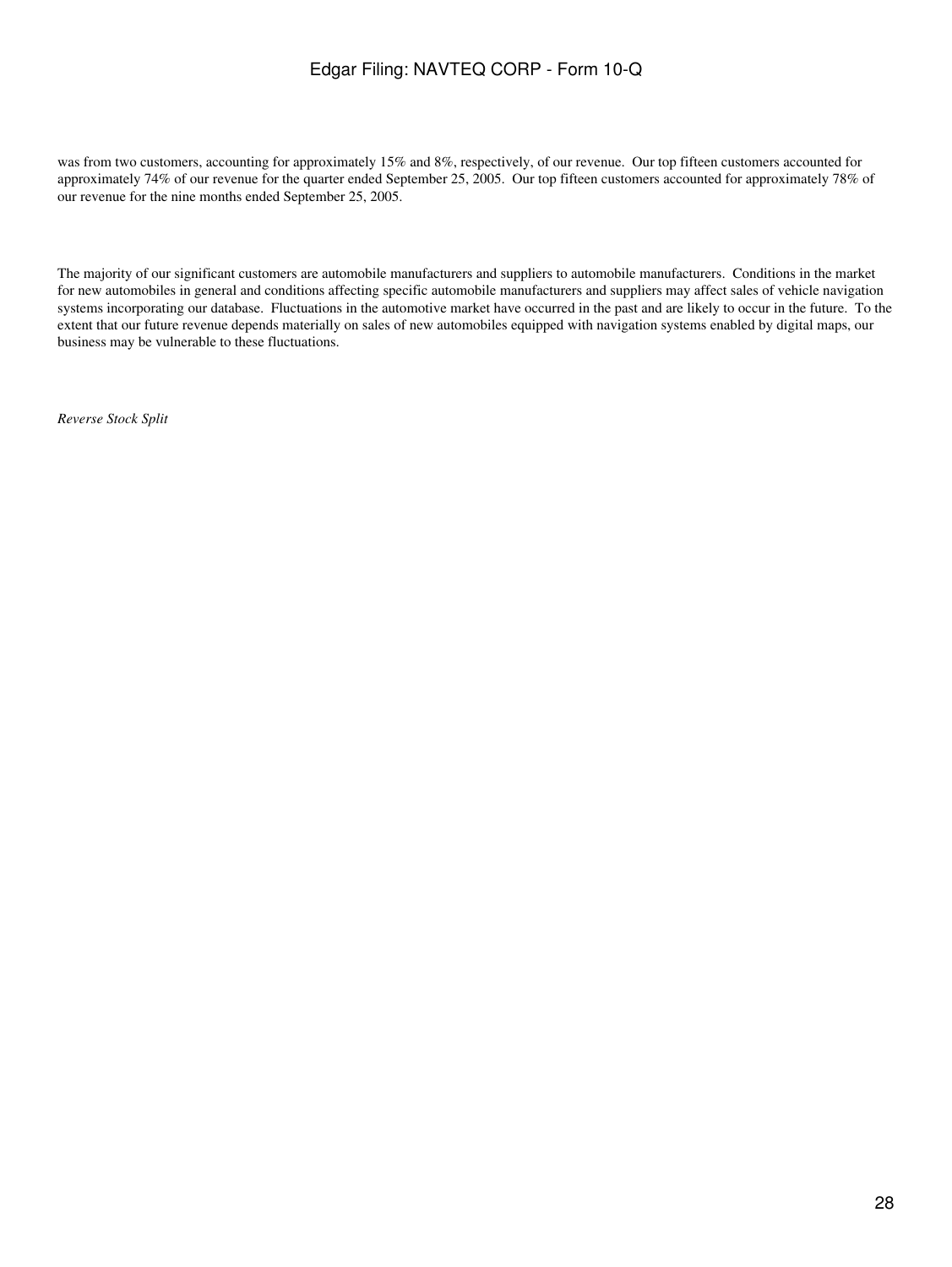On April 27, 2004, our board of directors and stockholders approved a reverse split of our common stock. The ratio for our reverse split was 1-for-14, as determined by our board of directors. We amended our amended and restated certificate of incorporation on August 5, 2004 to effect the reverse split and to change the number of authorized shares of common stock to 400,000. All previously reported share amounts have been retroactively adjusted to give effect to the reverse split.

#### **Critical Accounting Estimates**

Our discussion and analysis of our financial condition and results of operations are based upon our condensed consolidated financial statements, which have been prepared in accordance with U.S. generally accepted accounting principles. The preparation of these financial statements requires that we make estimates and judgments that affect the reported amounts of assets, liabilities, revenue and expenses, and related disclosure of contingent assets and liabilities. On an ongoing basis, we evaluate our estimates based on historical experience and make various assumptions that we believe to be reasonable under the circumstances, the results of which form the basis for making judgments about the carrying values of assets and liabilities that are not readily apparent from other sources. Actual results may differ from these estimates under different assumptions or conditions. We believe that, of the significant policies used in the preparation of our condensed consolidated financial statements, the following are critical accounting estimates, which may involve a higher degree of judgment and complexity. Management has discussed the development and selection of these critical accounting estimates with our Audit Committee, and our Audit Committee has reviewed this disclosure.

*Revenue Recognition*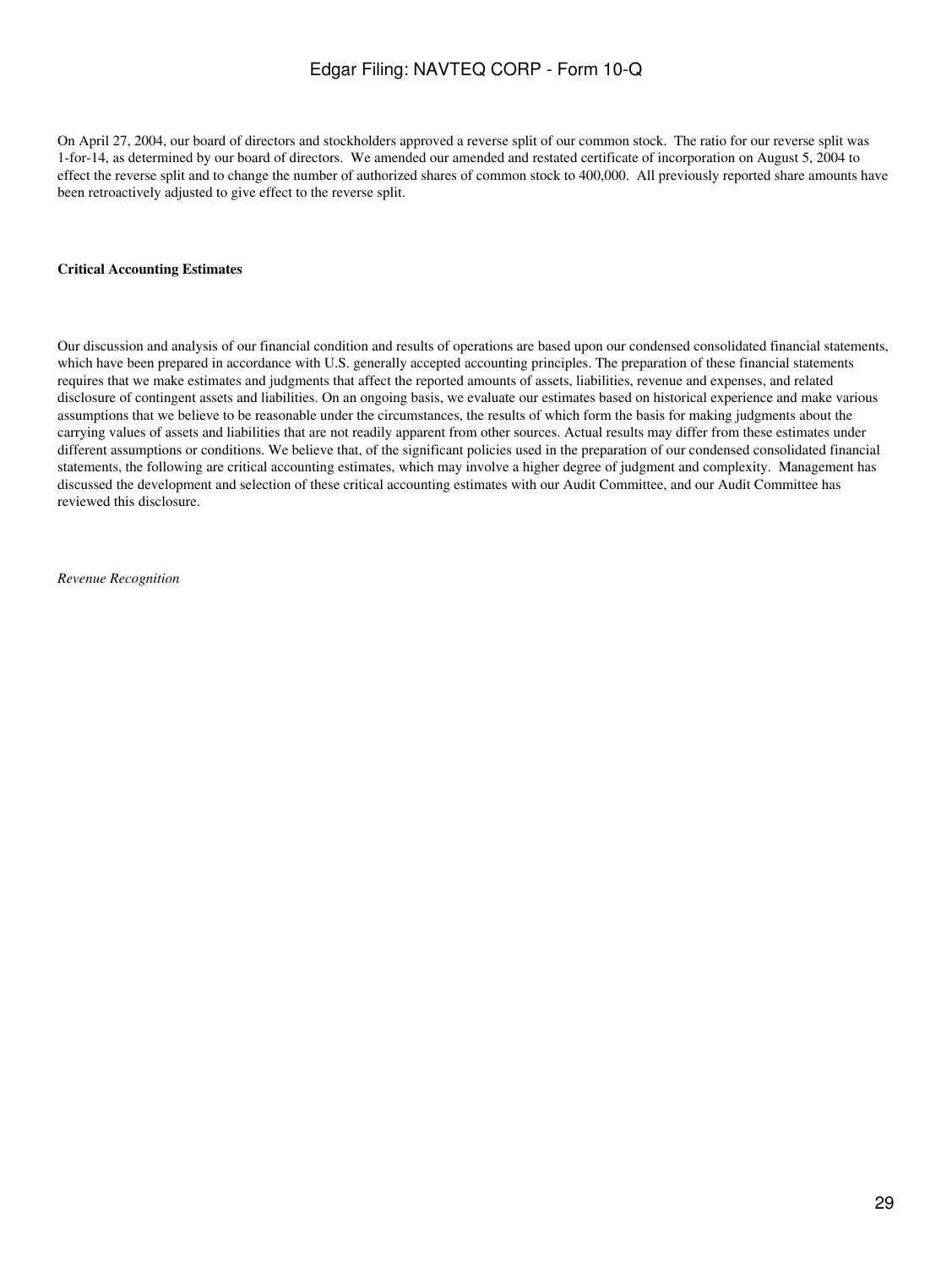We derive a substantial majority of our revenue from licensing our database. We provide our data to end-users through multiple distribution methods, primarily media or server-based. For example, our customers produce copies of our data on various media, such as CD-ROMs, DVDs and other storage media. Our customers then distribute those media to end-users directly and indirectly through retail establishments, automobile manufacturers and their dealers, and other redistributors. The media may be sold by our customer separately from its products, bundled with its products or otherwise incorporated into its products. We also produce copies of our data and distribute those copies to end-users both directly and indirectly through automobile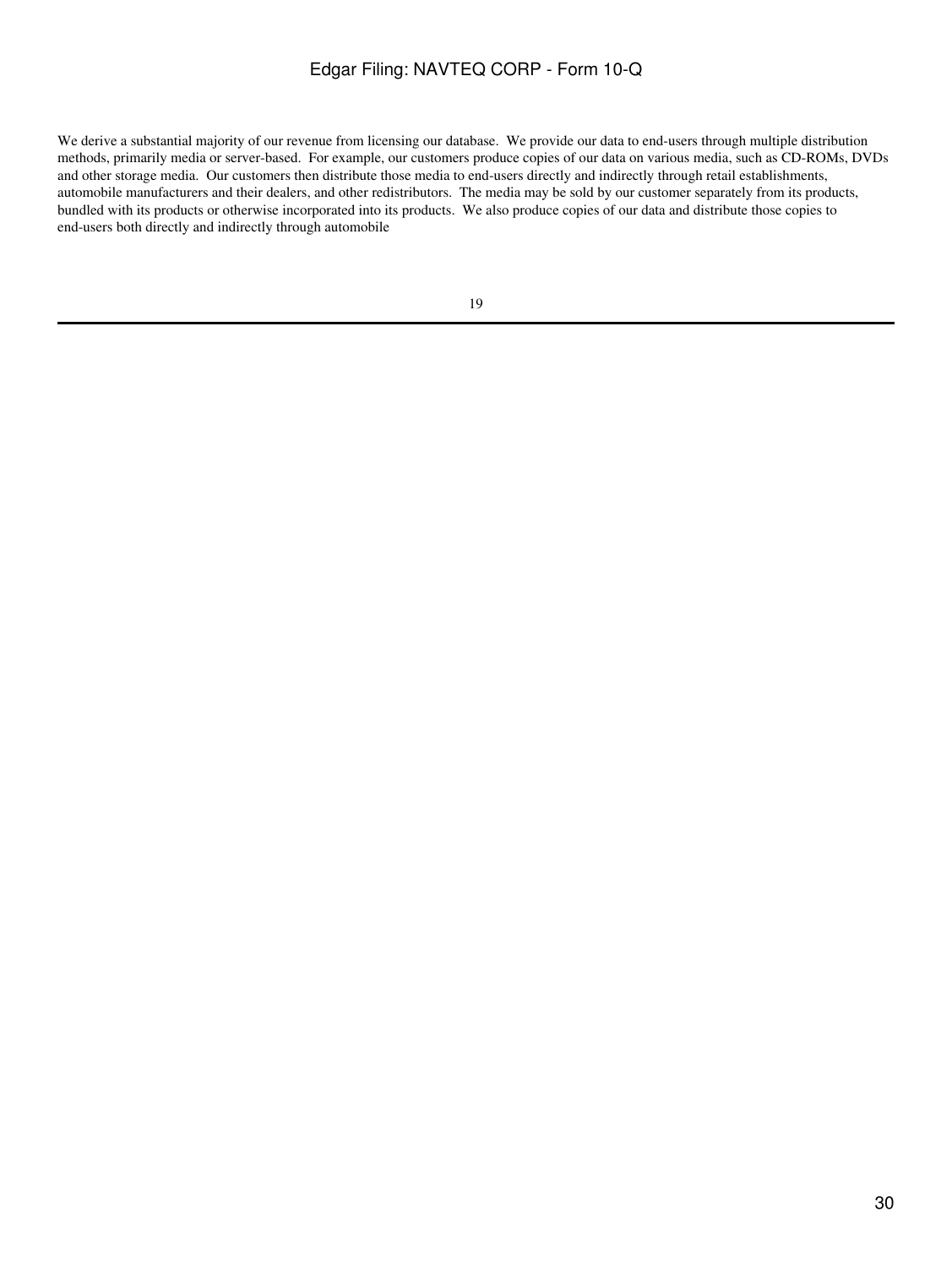manufacturers and their dealers. In those cases where we produce and distribute copies to end-users, the copies are either compiled into our customers proprietary format for use with the customers products or are in our common database physical storage format. Additionally, some of our customers store our data on servers and distribute information, such as map images, driving directions and route guidance, derived from our data over the Internet and through other communication networks.

Revenue is recognized net of provisions for estimated uncollectible amounts and anticipated returns. Our map database licensing agreements provide evidence of our arrangements with our customers, and identify key contract terms related to pricing, delivery and payment. We do not recognize revenue from licensing our database until delivery has occurred and collection is considered probable. We provide for estimated product returns at the time of revenue recognition based on our historical experience for such returns, which have not been material. As a result, we do not believe there is significant risk of recognizing revenue prematurely.

For revenue distributed through the media-based method, license fees from usage (including license fees in excess of the nonrefundable minimum fees) are recognized in the period in which they are reported by the customer to us. Prepaid licensing fees are recognized as revenue in the period in which the distributor or customer reports that it has shipped our database to its customer. Revenue for direct sales is recognized when the database is shipped to the end-user.

For revenue distributed through the server-based method, revenue includes amounts that are associated with nonrefundable minimum licensing fees, license fees from usage (including license fees in excess of nonrefundable minimum fees), recognition of prepaid licensing fees from our distributors and customers and direct sales to end-users. Nonrefundable minimum annual licensing fees are received upfront and represent a minimum guarantee of fees to be received from the licensee (for sales made by that party to end-users) during the period of the arrangement. We generally cannot determine the amount of up-front license fees that have been earned during a given period until we receive a report from the customer. Accordingly, we amortize the total up-front fee paid by the customer ratably over the term of the arrangement. When we determine that the actual amount of licensing fees earned exceeds the cumulative revenue recognized under the amortization method (because the customer reports licensing fees to us that exceed such amount), we recognize the additional licensing revenue.

Revenue from licensing arrangements consisting of an original database plus a second copy of the database is allocated equally to the two shipments of our database to the customer. The second copy of the database is considered to have a value equal to that of the original database provided under such arrangements, which is consistent with their relative fair values. Licensing arrangements that entitle the customer to unspecified updates over a period of time are recognized as revenue ratably over the period of the arrangement.

*Allowance for Doubtful Accounts*

We record allowances for estimated losses from uncollectible accounts based upon specifically identified amounts that we believe to be uncollectible. In addition, we record additional allowances based on historical experience and our assessment of the general financial condition of our customer base. If our actual collections experience changes, revisions to our allowances may be required. We have a number of customers with individually large amounts due at any given balance sheet date. Any unanticipated change in the creditworthiness of one of these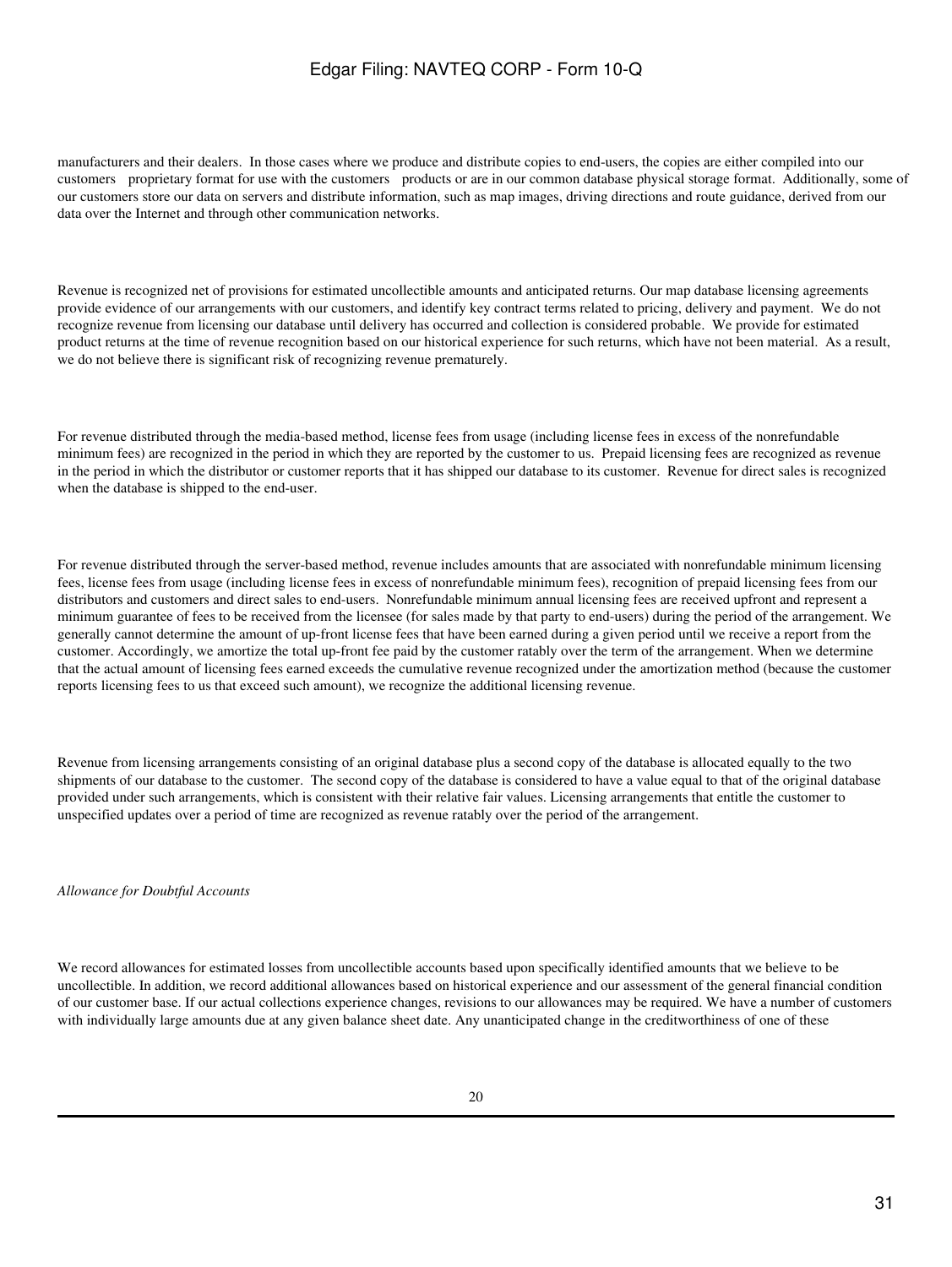customers or other matters affecting the collectibility of amounts due from such customers could have a material adverse effect on our results of operations in the period in which such changes or events occur.

The allowance for doubtful accounts as reflected in our condensed consolidated balance sheet reflects our best estimate of the amount of our gross accounts receivable that will not be collected. Our actual level of bad debts has been relatively stable in recent years, which we believe is due to our practice of requiring customer prepayments in certain instances together with prompt identification of potential problem accounts. We continue to refine our estimates for bad debts as our business grows, and while our credit losses have historically been within both our expectations and the provision recorded, fluctuations in credit loss rates in the future may impact our financial results.

*Database Creation, Distribution and Software Development Costs*

We have invested significant amounts in creating and updating our database and developing related software applications for internal use. Database creation and distribution costs consist of database creation and updating, database licensing and distribution, and database-related software development. Database creation and updating costs are expensed as incurred. These costs include the direct costs of database creation and validation, costs to obtain information used to construct the database, and ongoing costs for updating and enhancing the database content. Database licensing and distribution costs include the direct costs related to reproduction of the database for licensing and per-copy sales and shipping and handling costs. Database-related software development costs consist primarily of costs for the development of software as follows: (i) applications used internally to improve the effectiveness of database creation and updating activities, (ii) enhancements to internal applications that enable our core database to operate with emerging technologies, and (iii) applications to facilitate customer use of our database. Costs of internal-use software are accounted for in accordance with American Institute of Certified Public Accountants (AICPA) Statement of Position (SOP) No. 98-1, Accounting for the Costs of Computer Software Developed or Obtained for Internal Use. Accordingly, certain application development costs relating to internal-use software have been capitalized and are being amortized on a straight-line basis over the estimated useful lives of the assets. It is possible that our estimates of the remaining economic life of the technology could change from the current amortization periods. In that event, impairment charges or shortened useful lives of internal-use software could be required.

#### *Impairment of Long-lived Assets*

As of December 31, 2004 and September 25, 2005, our long-lived assets primarily consisted of property and equipment, internal-use software, and acquired intangible assets. We review long-lived assets for impairment whenever events or changes in circumstances indicate that the carrying amount of an asset may not be recoverable. Recoverability of assets to be held and used is measured by comparison of the carrying amount of an asset to estimated undiscounted future cash flows expected to be generated by the asset. If the carrying amount of an asset exceeds its estimated future cash flows, an impairment charge is recognized in the amount by which the carrying amount of the asset exceeds the fair value of the asset. Significant management judgment is required in determining the fair value of our long-lived assets to measure impairment, including projections of future discounted cash flows.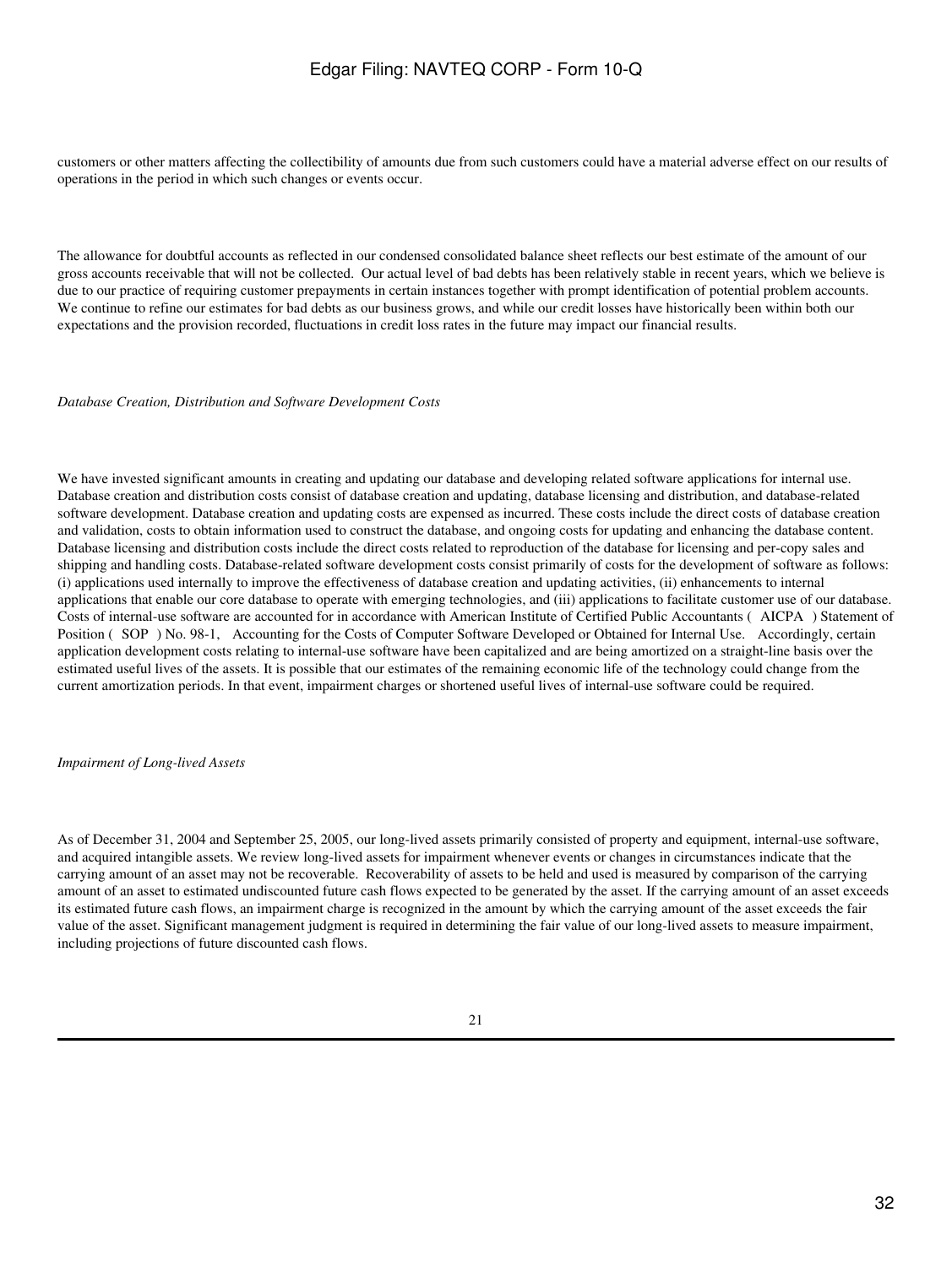#### *Realizability of Deferred Tax Assets*

The assessment of the realizability of deferred tax assets involves a high degree of judgment and complexity. In assessing the realizability of deferred tax assets, management considers whether it is more likely than not that some portion or all of the deferred tax assets will not be realized. The realization of deferred tax assets is dependent upon the generation of future taxable income during the periods in which temporary differences, as determined pursuant to Statement of Financial Accounting Standards (SFAS) No. 109, Accounting for Income Taxes, become deductible. Management considers the scheduled reversal of deferred tax liabilities, projected future taxable income, and tax planning strategies in making this assessment. Management s evaluation of the realizability of deferred tax assets must consider both positive and negative evidence, and the weight given to the potential effects of positive and negative evidence is based on the extent to which it can be objectively verified. We have generated significant taxable losses since our inception, and prior to the year ended December 31, 2003, management had concluded that a valuation allowance against substantially all of our deferred tax assets was required. However, our European operations generated taxable profits throughout 2002, and, for the year ended December 31, 2003, both our European and U.S. operations generated taxable income. During 2003, we assessed the realizability of our deferred tax assets by weighing both positive and negative evidence. Positive evidence included qualitative factors such as growing market acceptance of navigation products in Europe and North America, particularly in automobiles, our leading competitive positions in both Europe and the U.S., and the significant time required and cost involved in building a database such as ours. Positive quantitative evidence included our strong operating performance in both Europe and the U.S., our projections of our future operating results that indicate that we will be able to generate sufficient taxable income to fully realize the benefits of our existing loss carryforwards before they expire, and the length of carryforward periods related to our net operating losses, approximately half of which have no statutory expiration date. Negative evidence included our history of operating losses through 2001, and the likelihood of increased competition and the loss of a large customer. After evaluating the available evidence, management determined that sufficient objective evidence existed to conclude that it is more likely than not that a portion of the deferred tax assets would be realized. Accordingly, we reversed the valuation allowance related to net operating loss carryforwards and other temporary items in Europe and the United States, resulting in the recognition of an income tax benefit of \$168,752 in 2003.

As of June 27, 2004, we had fully reserved for the tax benefits related to interest expense carryforwards as we believed it was more likely than not that the benefits would not be realized. At that time, we believed it was more likely than not that we would not realize the benefit associated with the interest expense carryforwards due to (1) restrictions placed on the deductibility of the interest as a result of Philips controlling interest in us and (2) our ability to generate sufficient incremental future taxable income in the United States to offset the additional interest expense deductions. During the third quarter of 2004, Philips relinquished its controlling interest in us after our initial public offering. We were then allowed to deduct the deferred interest expense in tandem with our net operating loss carryforwards. Consequently, we reevaluated, in the third quarter of 2004, whether it was more likely than not that the tax benefits associated with our net operating loss carryforwards and our interest expense carryforwards would be realized. Our evaluation considered both positive and negative evidence, and the weight given to the potential effects of positive and negative evidence was based on the extent to which it can be objectively verified in the same manner as described above for the evaluation completed in 2003.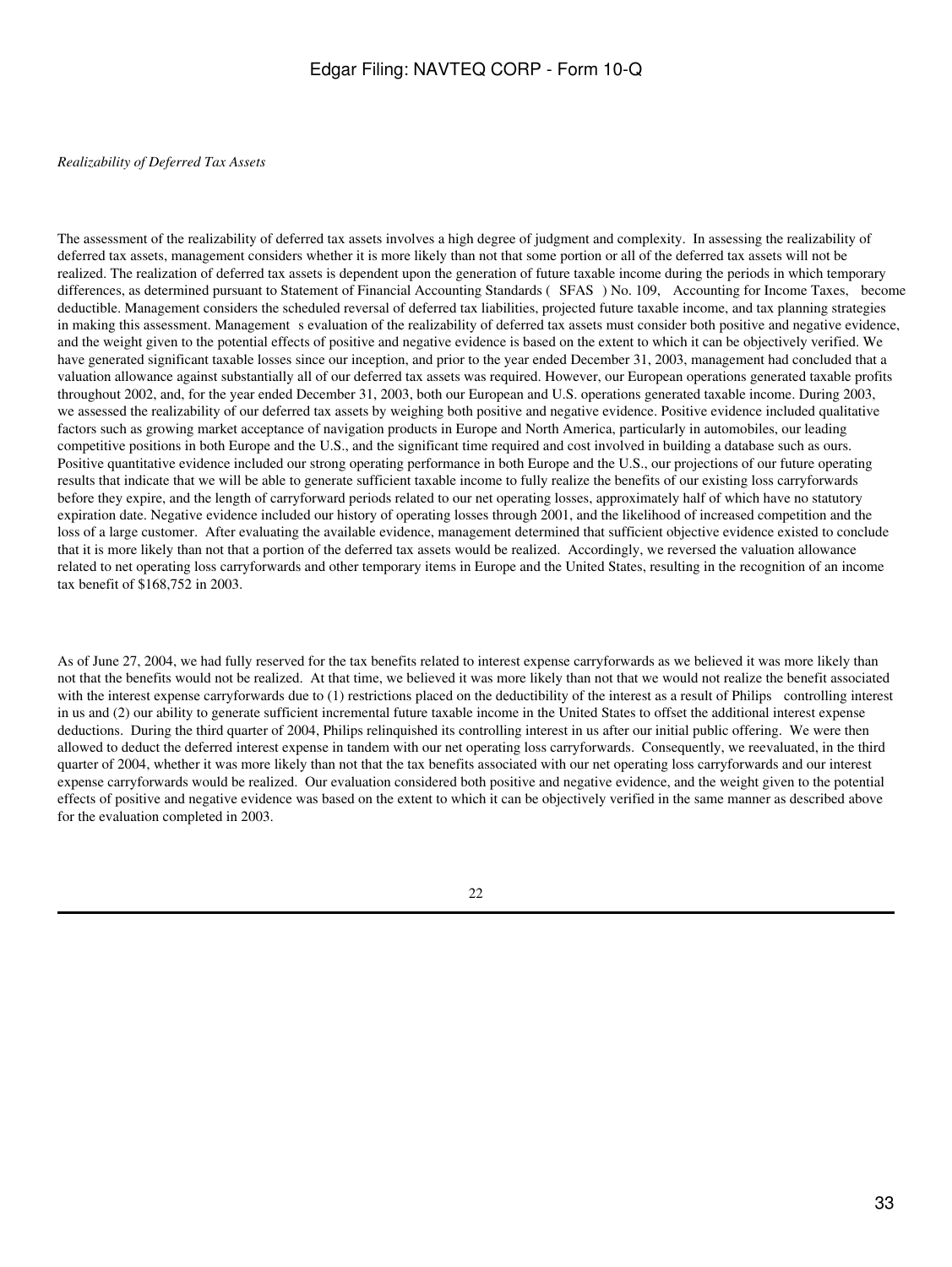Based on this evaluation, we determined the amount of net deferred tax assets that we believed was more likely than not that we will realize. The amount that was determined did not require us to record an adjustment to the balance of the related valuation allowance.

During the third quarter of 2005, we reassessed the realizability of the deferred tax assets and made the determination that it is more likely than not that we would be able to realize the benefits of the deferred tax assets related to net operating loss carryforwards and deferred interest credits in the United States. In reaching the determination, we considered both positive and negative evidence. Positive evidence included our strong recent revenue growth and operating performance, expectations regarding the generation of future taxable income, the length of available carryforward periods, our market position and the expected growth of the market. Negative evidence included our history of operating losses through 2001 and the likelihood of increased competition and loss of a significant customer. From that analysis, we determined that sufficient evidence existed to conclude that it was more likely than not that the benefits of certain of the deferred tax assets will be realized. Accordingly, we reversed the related valuation allowance and recorded a income tax benefit of \$83,270. In addition, we reversed the valuation allowance on deferred tax assets associated with stock-based compensation, which resulted in an increase to additional paid-in capital of \$34,552.

As of September 25, 2005, we had a valuation allowance for deferred tax assets of \$3,243 related to Canadian net operating loss carryforwards, and research and experimental tax credits.

We cannot assure you that we will continue to experience taxable income at levels consistent with recent performance in some or all of the jurisdictions in which we do business. In the event that actual taxable income differs from our projections of taxable income by jurisdiction, changes in the valuation allowance, which could impact our financial position and net income, may be required.

#### **Results of Operations**

### *Comparison of Quarters and Nine Months Ended September 26, 2004 and September 25, 2005*

*Operating Income, Net Income and Earnings Per Share of Common Stock*. Our operating income increased from \$22,099 during the third quarter of 2004 to \$30,423 in the third quarter of 2005, due primarily to our revenue growth in 2005. This revenue growth was partially offset by higher operating expenses. Our net income increased from \$13,596 in the third quarter of 2004 to \$101,115 in the third quarter of 2005 due to the higher operating income, the reduction of our effective income tax rate, and an income tax benefit recorded primarily related to the reversal of the valuation allowance on a portion of our deferred tax assets. Basic earnings per share of common stock were \$0.16 and \$1.11 for the third quarters of 2004 and 2005, respectively. Diluted earnings per share of common stock were \$0.15 and \$1.07 for the third quarters of 2004 and 2005, respectively.

Our operating income increased from \$62,878 during the first nine months of 2004 to \$92,696 in the first nine months of 2005, due primarily to our revenue growth in 2005. This revenue growth was partially offset by higher operating expenses. Our net income increased from \$38,638 in the first nine months of 2004 to \$143,164 in the first nine months of 2005 due to the higher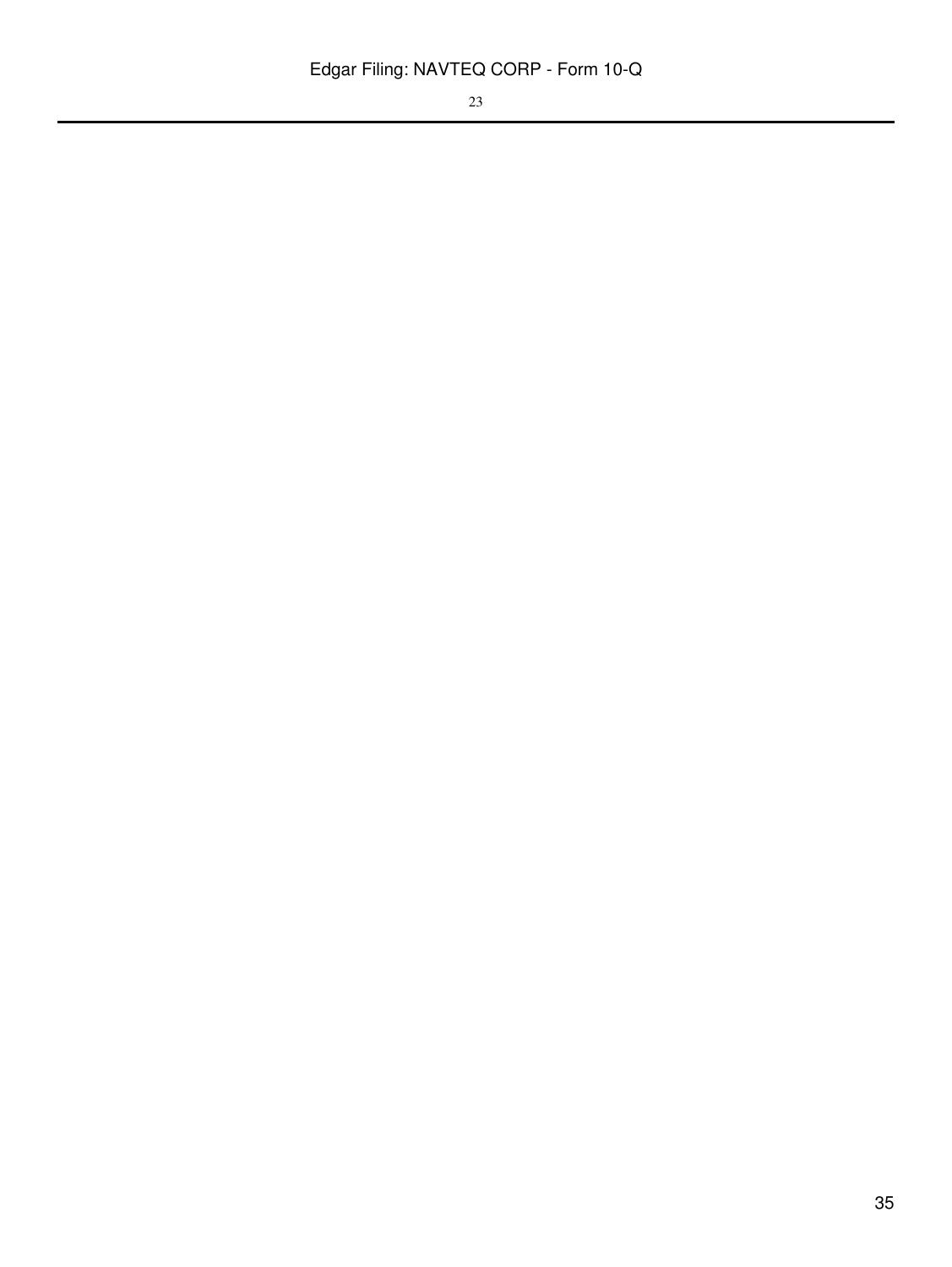operating income, the reduction of our effective income tax rate, and an income tax benefit recorded primarily related to the reversal of the valuation allowance on a portion of our deferred tax assets. Basic earnings per share of common stock were \$0.45 and \$1.60 for the first nine months of 2004 and 2005, respectively. Diluted earnings per share of common stock were \$0.42 and \$1.52 for the first nine months of 2004 and 2005, respectively.

The following tables highlight changes in selected financial statement line items, which are material to our results of operations. An analysis of the factors affecting each line is provided in the paragraphs that appear after the table. In addition, the percentage change for income tax expense (benefit) as compared to the prior year is not specified below. We believe that these percentages are not meaningful since the changes are unusually large due to non-recurring items affecting each item as more fully described in the narrative section for each.

|                                              | <b>Ouarter Ended</b>  |                       |               |            |
|----------------------------------------------|-----------------------|-----------------------|---------------|------------|
|                                              | September 26,<br>2004 | September 25,<br>2005 | <b>Change</b> | $%$ Change |
| Net revenue                                  | 97.793                | 123,005               | 25.212        | 25.8%      |
| Database creation and distribution costs     | 48.166                | 57,377                | 9.211         | 19.1%      |
| Selling, general and administrative expenses | 27,528                | 35,205                | 7.677         | 27.9%      |
| Income tax expense (benefit)                 | 8.334                 | (69, 490)             | (77, 824)     |            |

|                                              | <b>Nine Months Ended</b> |                       |          |            |
|----------------------------------------------|--------------------------|-----------------------|----------|------------|
|                                              | September 26,<br>2004    | September 25,<br>2005 | Change   | $%$ Change |
| Net revenue                                  | 273,858                  | 350.534               | 76.676   | 28.0%      |
| Database creation and distribution costs     | 133.140                  | 159.380               | 26,240   | 19.7%      |
| Selling, general and administrative expenses | 77.840                   | 98.458                | 20.618   | 26.5%      |
| Income tax expense (benefit)                 | 23,682                   | (47, 828)             | (71,510) |            |

*Net Revenue*. The increase in net revenue was due to a significant increase in database licensing, resulting primarily from increased unit sales to customers. Growth occurred in all geographic regions during the third quarter and first nine months of 2005. European revenue increased 13.0% from \$68,323 in the third quarter of 2004 to \$77,215 in the third quarter of 2005, and increased 22.0% from \$189,450 in the first nine months of 2004 to \$231,216 in the first nine months of 2005. North American revenue increased 45.0% from \$29,470 in the third quarter of 2004 to \$42,737 in the third quarter of 2005, and increased 37.7% from \$84,408 in the first nine months of 2004 to \$116,265 in the first nine months of 2005. European and North American revenue both increased primarily due to an increase in unit sales to vehicle navigation system vendors, automobile manufacturers and mobile device manufacturers. Differences in foreign currency translation increased revenue within the European operations by approximately \$5,683 due to the strengthening of the euro during the first nine months of 2005 as compared to the comparable period in 2004. Excluding the effect of foreign currency translation, European revenue would have grown 19.0% for the first nine months of 2005. Approximately 27% of our revenue in the third quarter of 2004 came from two customers (accounting for approximately 18% and 9% of net revenue, respectively), while approximately 20% of our revenue for the third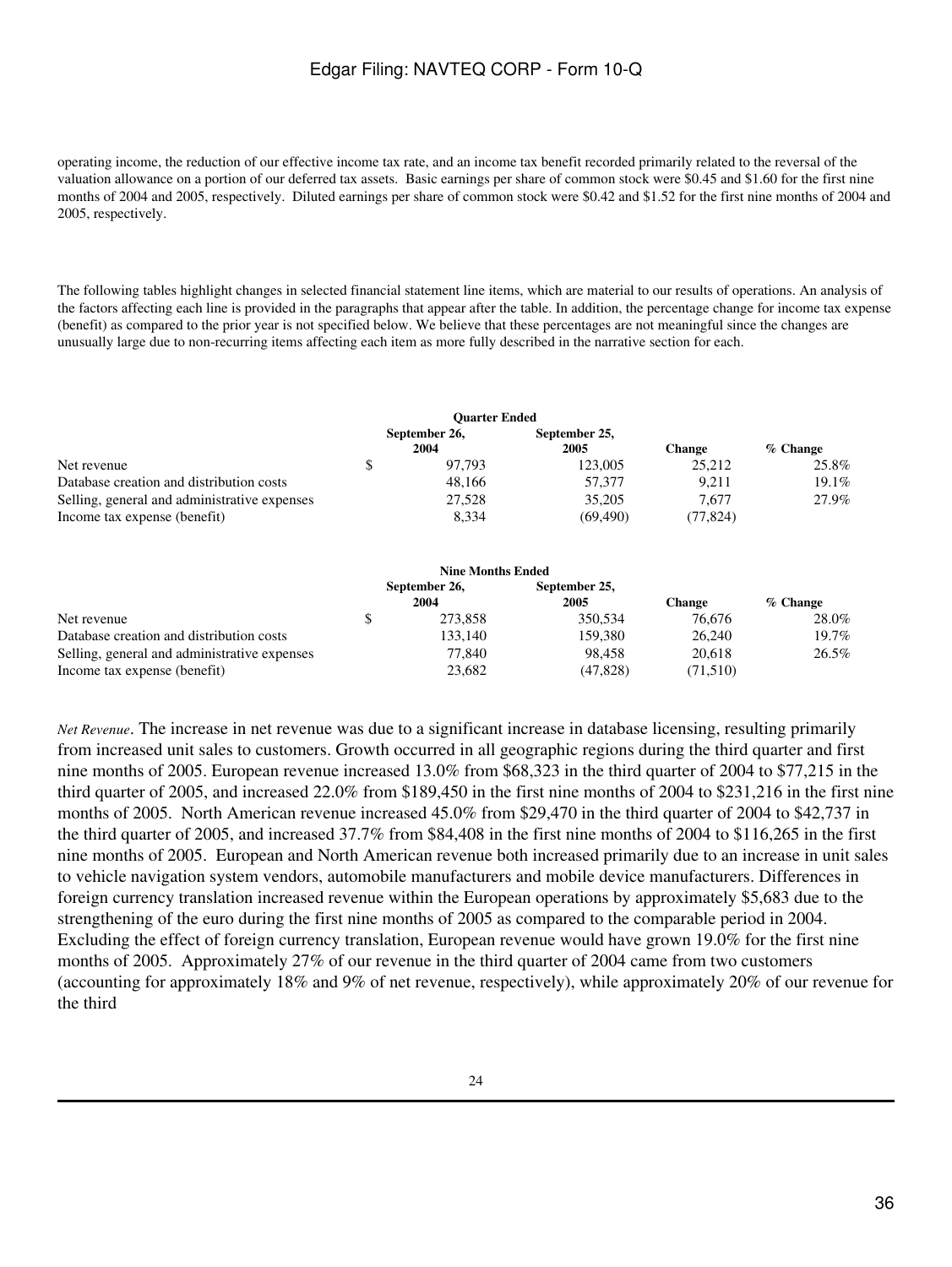quarter of 2005 came from two customers (accounting for approximately 12% and 8% of net revenue, respectively). Approximately 28% of our revenue in the first nine months of 2004 came from two customers (accounting for approximately 18% and 10% of net revenue, respectively), while approximately 23% of our revenue for the first nine months of 2005 came from two customers (accounting for approximately 15% and 8%) of net revenue, respectively).

*Database Creation and Distribution Costs*. The increase in database creation and distribution costs was due primarily to increased production costs associated with the higher sales where we provided distribution services, an increased investment in our database due to geographic expansion and quality improvements and additional costs incurred by our Korean subsidiary, which was acquired during the third quarter of 2005. Included in database creation and distribution costs during the first nine months of 2005 was approximately \$700 of costs related to our obligation to match social taxes on employee stock option exercises. In addition, there was an unfavorable foreign currency translation effect within European operations of approximately \$1,952 due to the strengthening euro for the first nine months of 2005. Reducing these expenses was the capitalization of \$3,404 and \$2,820 of development costs for internal-use software in the third quarters of 2004 and 2005, respectively, and the capitalization of \$9,101 and \$8,948 of development costs for internal-use software in the first nine months of 2004 and 2005, respectively.

*Selling, General and Administrative Expenses*. The increase in selling, general and administrative expenses was due primarily to our investments in growing our worldwide sales force and expanding the breadth of our product offerings and expenses related to improving our infrastructure to support future growth. Included in selling, general and administrative costs during the first nine months of 2005 was approximately \$2,000 of costs related to our obligation to match social taxes on employee stock option exercises. Stock-based compensation expense of \$1,827 and \$6,268 was recorded in selling, general and administrative expense in the third quarter and the first nine months of 2005, respectively, compared to \$2,565 and \$3,694 in the third quarter and the first nine months of 2004, respectively. During the first nine months of 2004, we incurred expenses of \$1,013 related to our initial public offering. An unfavorable foreign currency translation effect due to the strengthening euro of approximately \$697 for the first nine months of 2005 as compared to the comparable period in 2004 also contributed to the increased expenses within European operations.

*Income Tax Expense.* The decrease in income tax expense is primarily due to the income tax benefit of \$83,270 recorded in the third quarter of 2005, as a result of the reversal of the valuation allowance on a portion of our deferred tax asset. We also recorded the reversal of tax benefits of \$2,633 related to deferred compensation. Excluding the effects of the net income tax benefit recorded in the third quarter of 2005, the effective tax rate in the third quarter and the first nine months of 2005 was 35.25% as compared to 38.0% in the third quarter and first nine months of 2004. The decrease in the effective tax rate was primarily due to legislation in The Netherlands enacted during the fourth quarter of 2004 that reduces statutory corporate income tax rates from 34.5% to 30% over a four-year period starting in 2005.

*Liquidity and Capital Resources*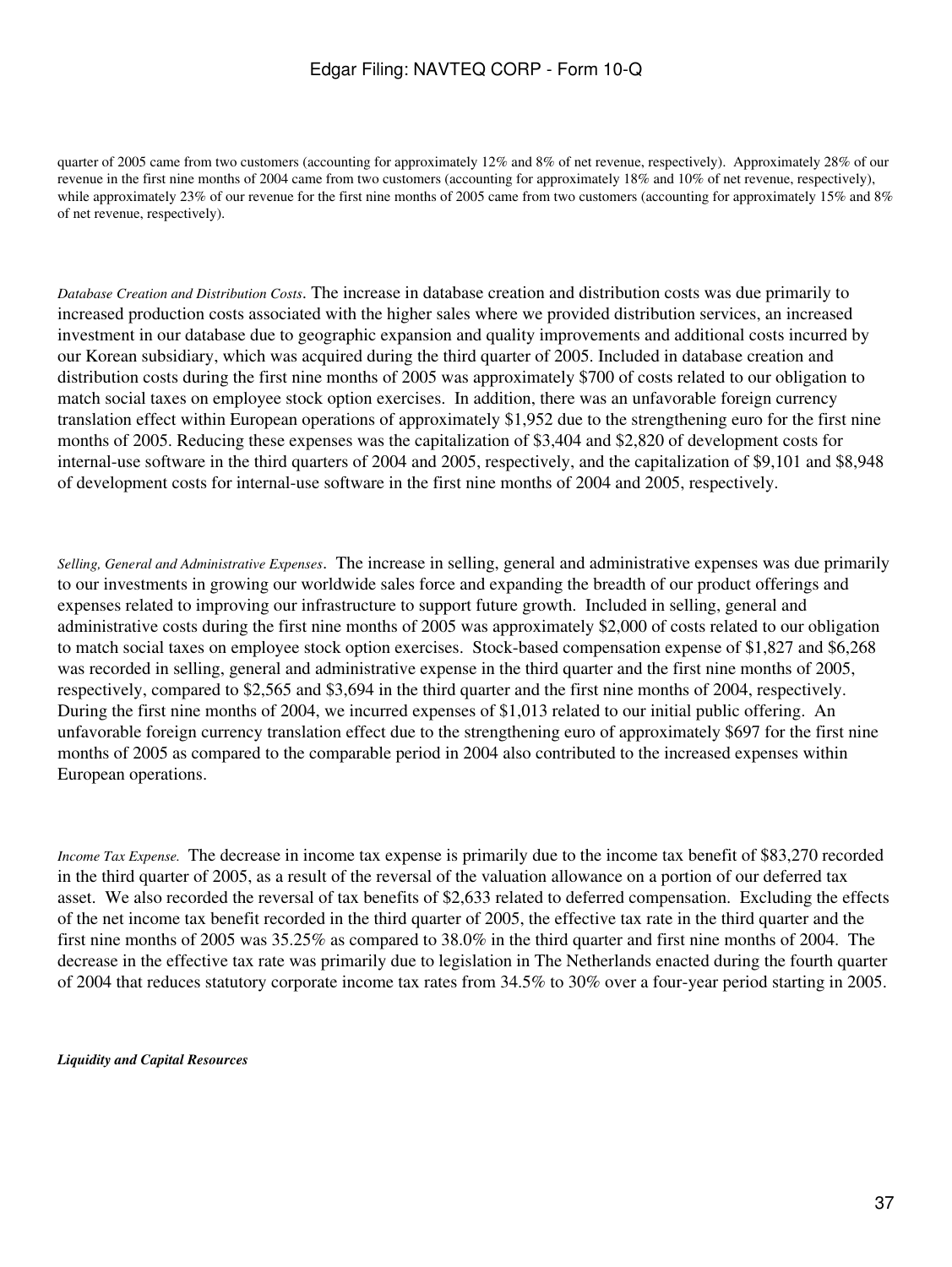Since 2002, we have financed our operations through cash generated from operating income. As of September 25, 2005, cash and cash equivalents and marketable securities totaled \$159,010.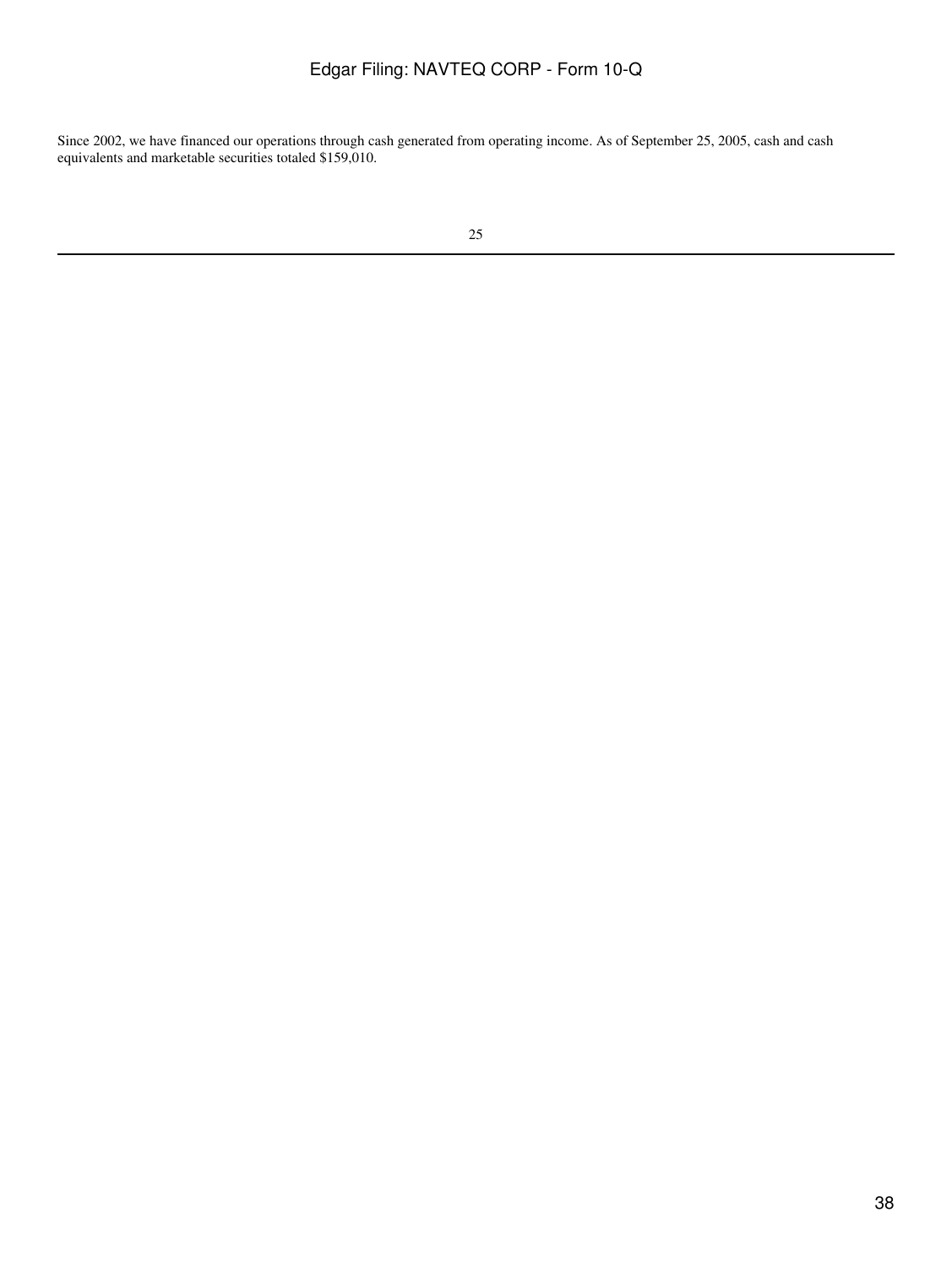On November 9, 2004, we obtained, through our operating subsidiary for North America, a revolving line of credit that is scheduled to mature on December 1, 2005. Pursuant to the terms of the line of credit, we may borrow up to \$25,000 at an interest rate of either U.S. LIBOR plus 0.5% or the greater of the prime rate or the Federal funds rate plus 0.5%. We are required to pay to the bank a quarterly facility fee of 7.5 basis points per annum on the average-daily-unused commitment. We have guaranteed our operating subsidiary s obligations under this facility. As of September 25, 2005, we had no borrowings against this line of credit.

Since the first quarter of 2002, our operations have continued to produce positive cash flows. The cash flows have been driven by increased demand for our products and our ability to deliver these products profitably and collect receivables from our customers effectively. These funds have allowed us to make investments required to grow the business and have provided us excess cash. We previously deposited cash in excess of our short-term operational needs with Philips pursuant to deposit agreements. The deposit agreements with Philips expired on August 11, 2004, at which time we invested cash balances in excess of our short-term operational needs in cash equivalents and marketable securities of high credit quality.

We believe that our current cash resources on hand, temporary excess cash deposited in cash equivalents and marketable securities, and cash flows from operations, together with funds available from the revolving line of credit, will be adequate to satisfy our anticipated working capital needs and capital expenditure requirements at our current level of operations for at least the next twelve months. We do, however, consider additional debt and equity financing from time to time and may enter into these financings in the future.

Cash and cash equivalents increased by \$9,855 during the nine months ended September 25, 2005. The changes in cash and cash equivalents are as follows for the nine months ended:

|                                                 | September 26,<br>2004 | September 25,<br>2005 |
|-------------------------------------------------|-----------------------|-----------------------|
| Cash provided by operating activities           | 71.606                | 77.480                |
| Cash used in investing activities               | (199)                 | (70, 589)             |
| Cash provided by (used in) financing activities | (46, 353)             | 5.147                 |
| Effect of exchange rates on cash                | (2)                   | (2,183)               |
| Increase in cash and cash equivalents           | 25,052                | 9,855                 |

#### *Operating Activities*

In the first nine months of both 2004 and 2005, we generated positive cash flow from operations. In both periods, cash flow from operations was driven by improved operating results, which in turn was driven by increased demand for our products. Our accounts receivable balance increased \$11,373 and \$32,919 in the first nine months of 2004 and 2005, respectively, due to revenue growth and the timing of billing toward the end of each respective period. During the first nine months of 2004, deferred revenue increased \$19,770 due to the advance payment of \$30,000 by one of our customers. Deposits and other assets increased \$8,635 in the first nine months of 2004 due to payments for third party content for our database.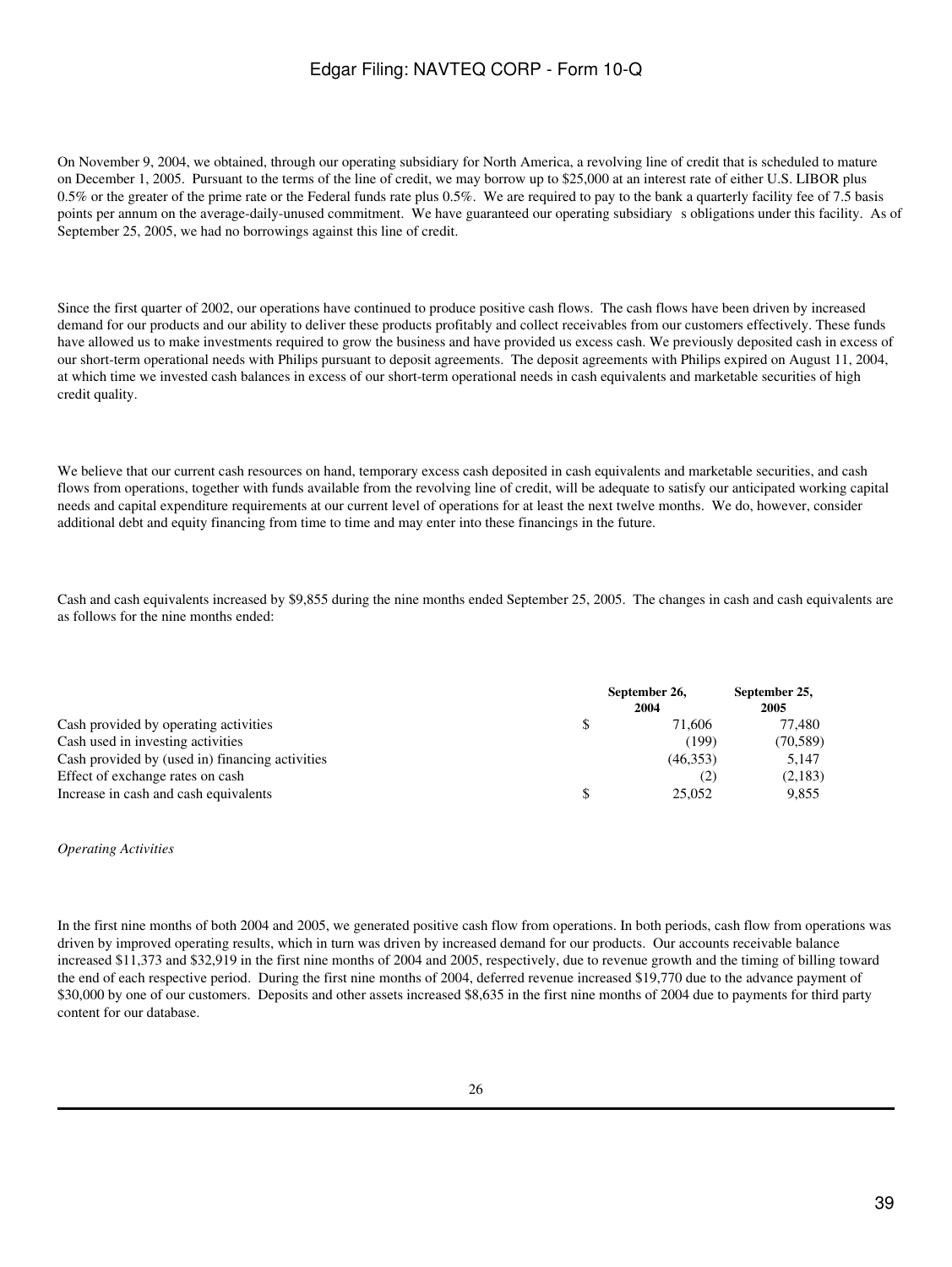#### *Investing Activities*

Cash used in investing activities has primarily consisted of capitalized costs related to software developed for internal use, investments in marketable securities and capital expenditures. We experienced temporary excess funds that were provided from operations in the first nine months of 2005. We invested those excess funds in cash equivalents and marketable securities. During the first nine months of 2005 and 2004, we invested \$47,120 and \$46,973, respectively, in marketable securities.

Costs for software developed for internal use have been capitalized in accordance with SOP 98-1 and are related to applications used internally to improve the effectiveness of database creation and updating activities, enhancements to internal applications that enable our core database to operate with emerging technologies and applications to facilitate usage of our map database by customers. Capitalized costs totaled \$9,101 and \$8,948 for the first nine months of 2004 and 2005, respectively. We expect the capitalized costs related to software developed for internal use to be approximately \$11,000 to \$12,000 for the full year of 2005.

We have continued to invest in property and equipment to meet the demands of growing our business by expanding our facilities and providing the necessary infrastructure. Capital expenditures totaled \$9,268 and \$5,086 during the first nine months of 2004 and 2005, respectively. We expect total capital expenditures to be approximately \$8,000 to \$10,000 for the full year of 2005.

On July 8, 2005, we acquired Picture Map International Co., Ltd., a South Korean digital map company (PMI), through our wholly owned subsidiary, NAVTEQ B.V., pursuant to a Stock Purchase Agreement (the Agreement) dated the same date by and among us, NAVTEQ B.V., PMI and all of the shareholders of PMI (the PMI Shareholders). Under the Agreement, NAVTEQ B.V. acquired all of the outstanding shares of PMI. We paid cash consideration to the PMI shareholders and direct costs related to the acquisition of \$8,234, net of cash acquired, and issued 545 shares of our common stock.

### **New Accounting Pronouncements**

In December 2004, the FASB issued SFAS No. 123(R), Share-Based Payment, to be effective for interim or annual periods beginning after June 15, 2005. On April 14, 2005, the Securities and Exchange Commission amended the compliance dates to require SFAS No.123(R) to be effective for fiscal years beginning after June 15, 2005. SFAS No. 123(R) supersedes APB Opinion No. 25 and requires all share-based payments to employees, including grants of employee stock options, to be recognized as an operating expense in the income statement. The cost will be recognized over the requisite service period based on fair values measured on grant dates. We will adopt the new standard using the modified prospective transition method, which permits recognition of expense on or after the effective date for the portion of outstanding awards for which the requisite service has not yet been rendered. We expect to record additional expense related to our share-based employee compensation programs in 2006, primarily as a result of adopting SFAS No. 123(R). However, we are still in the process of estimating the quantitative effect of this expense on our financial results.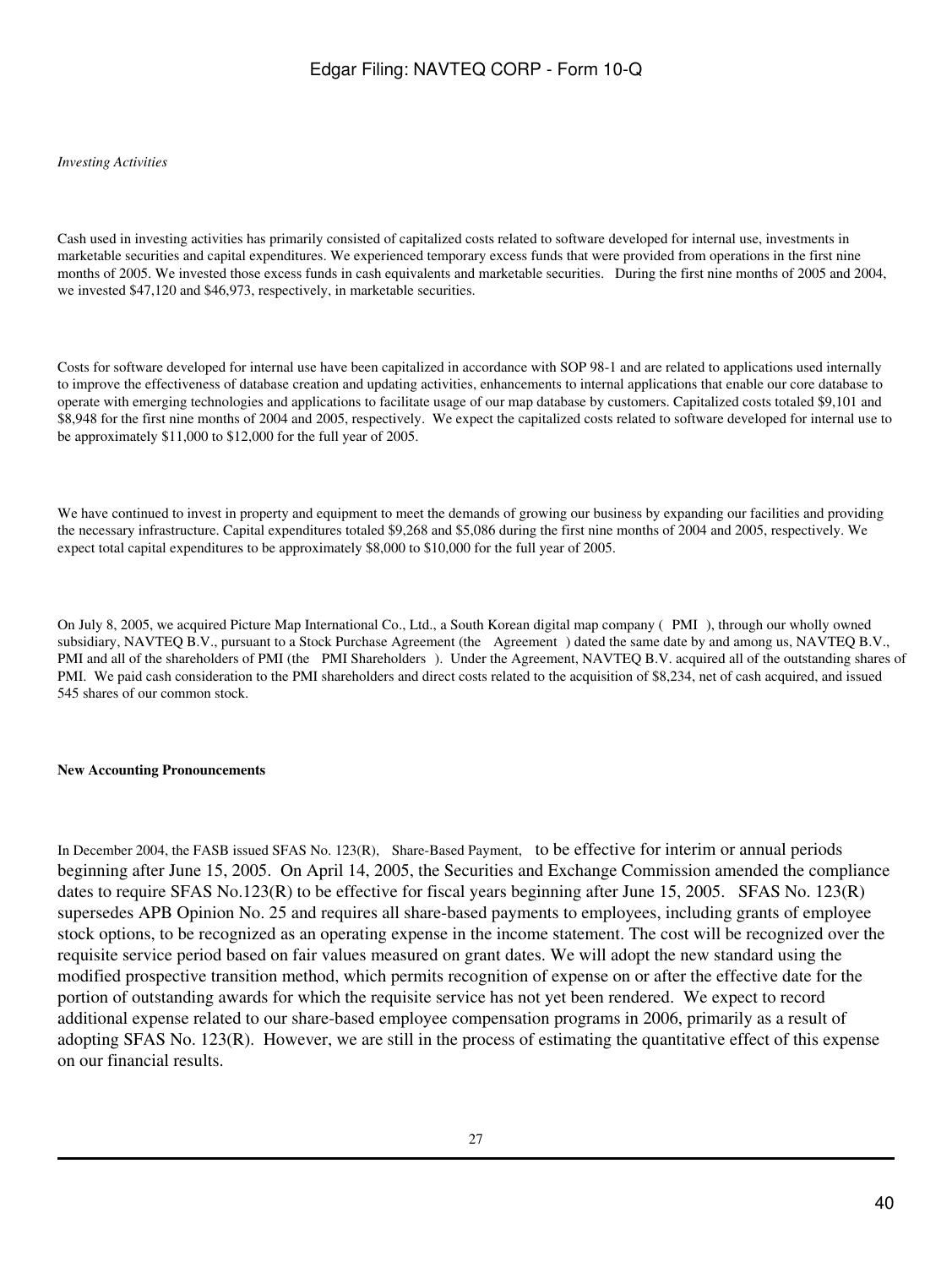### **Item 3. Quantitative and Qualitative Disclosures About Market Risk**

We invest our cash in highly liquid cash equivalents and marketable securities. We do not believe that our exposure to interest rate risk is material to our results of operations.

Material portions of our revenue and expenses have been generated by our European operations, and we expect that our European operations will account for a material portion of our revenue and expenses in the future. In addition, substantially all of our expenses and revenue related to our international operations are denominated in foreign currencies, principally the euro.

We are also subject to foreign currency exposure between the U.S. dollar and the euro on the expected repayment of an intercompany obligation. The intercompany balance is payable by one of our European subsidiaries to us and to one of our U.S. subsidiaries, and is due in U.S. dollars. Through December 31, 2002, this intercompany balance was considered permanent in nature, as repayment was not expected to occur in the foreseeable future. However, primarily as a result of improved operating performance in our European business, management concluded that cash flows would be sufficient to support repayment over the next several years. Accordingly, effective January 1, 2003, we adopted a plan for repayment and the loan was no longer designated as permanent in nature.

Prior to April 22, 2003, we had not engaged in activities to hedge our foreign currency exposures. On that day, we entered into a U.S. dollar/euro currency swap agreement (the Swap) with Philips to minimize the exchange rate exposure between the U.S. dollar and the euro on the expected repayment of the intercompany obligation. The Swap was assigned to an unaffiliated third party in the third quarter of 2004. The Swap was not designated for hedge accounting. Under the terms of the Swap, one of our European subsidiaries makes payments to the other party to the Swap in euros in exchange for the U.S. dollar equivalent at a fixed exchange rate of \$1.0947 U.S. dollar/euro. The U.S. dollar proceeds obtained under the Swap are utilized to make payments of principal on the intercompany loan. The outstanding principal balance under the intercompany loan was \$187.1 million at April 22, 2003. The Swap has a maturity date of December 22, 2006 and provides for settlement on a monthly basis in proportion to the repayment of the intercompany obligation. As of September 25, 2005, the outstanding intercompany obligation (net of payments) was \$70.9 million.

For purposes of specific risk analysis, we use sensitivity analysis to determine the effects that market risk exposures may have on the fair value of our Swap. The foreign currency exchange risk is computed based on the market value of future cash flows as affected by the changes in the rates attributable to the market risk being measured. The sensitivity analysis represents the hypothetical changes in value of the hedge position and does not reflect the opposite gain or loss on the underlying transaction. As of September 25, 2005, a 10% decrease in the value of the euro against the U.S. dollar with all other variables held constant would result in a decrease in the fair value of our Swap liability of \$7.8 million, while a 10% increase in the value of the euro against the U.S. dollar would result in an increase in the fair value of our Swap liability of \$7.8 million.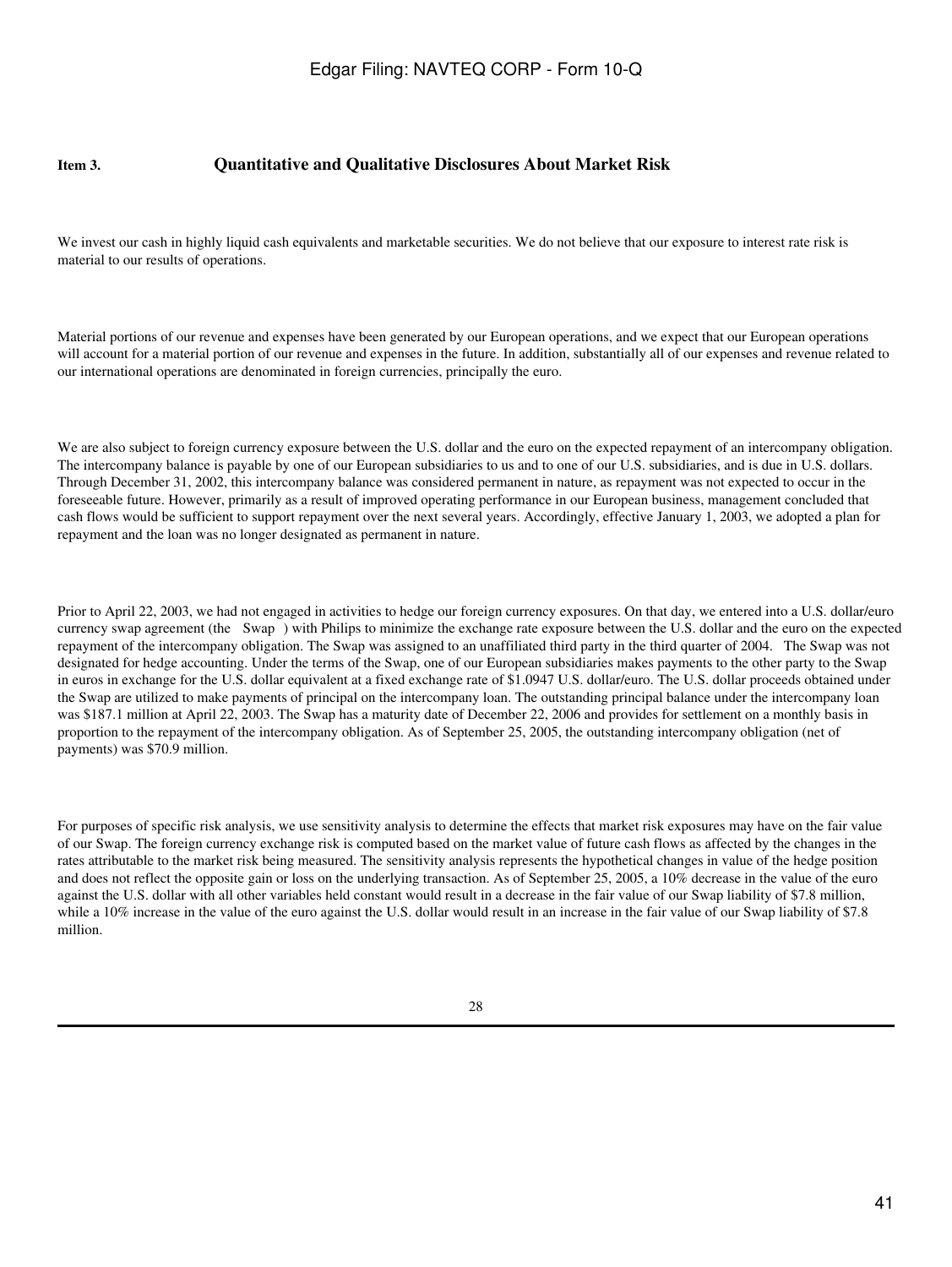### **Item 4. Controls and Procedures**

Disclosure Controls and Procedures. The Company s principal executive officer and principal financial officer have concluded that the Company s disclosure controls and procedures (as defined pursuant to Rule 13a-15(e) under the Securities Exchange Act of 1934), based on their evaluation of such controls and procedures as of the end of the period covered by this report, are effective to ensure that information required to be disclosed by the Company in the reports it files under the Securities Exchange Act of 1934, as amended, is recorded, processed, summarized and reported within the time periods specified in the rules and forms of the Securities and Exchange Commission and that such information is accumulated and communicated to the Companys management, including its principal executive officer and principal financial officer, as appropriate to allow timely decisions regarding required disclosure.

Internal Control over Financial Reporting. There have been no changes in the Companys internal control over financial reporting identified in connection with management s evaluation that occurred during the Company s last fiscal quarter that have materially affected, or are reasonably likely to materially affect, the Company s internal control over financial reporting.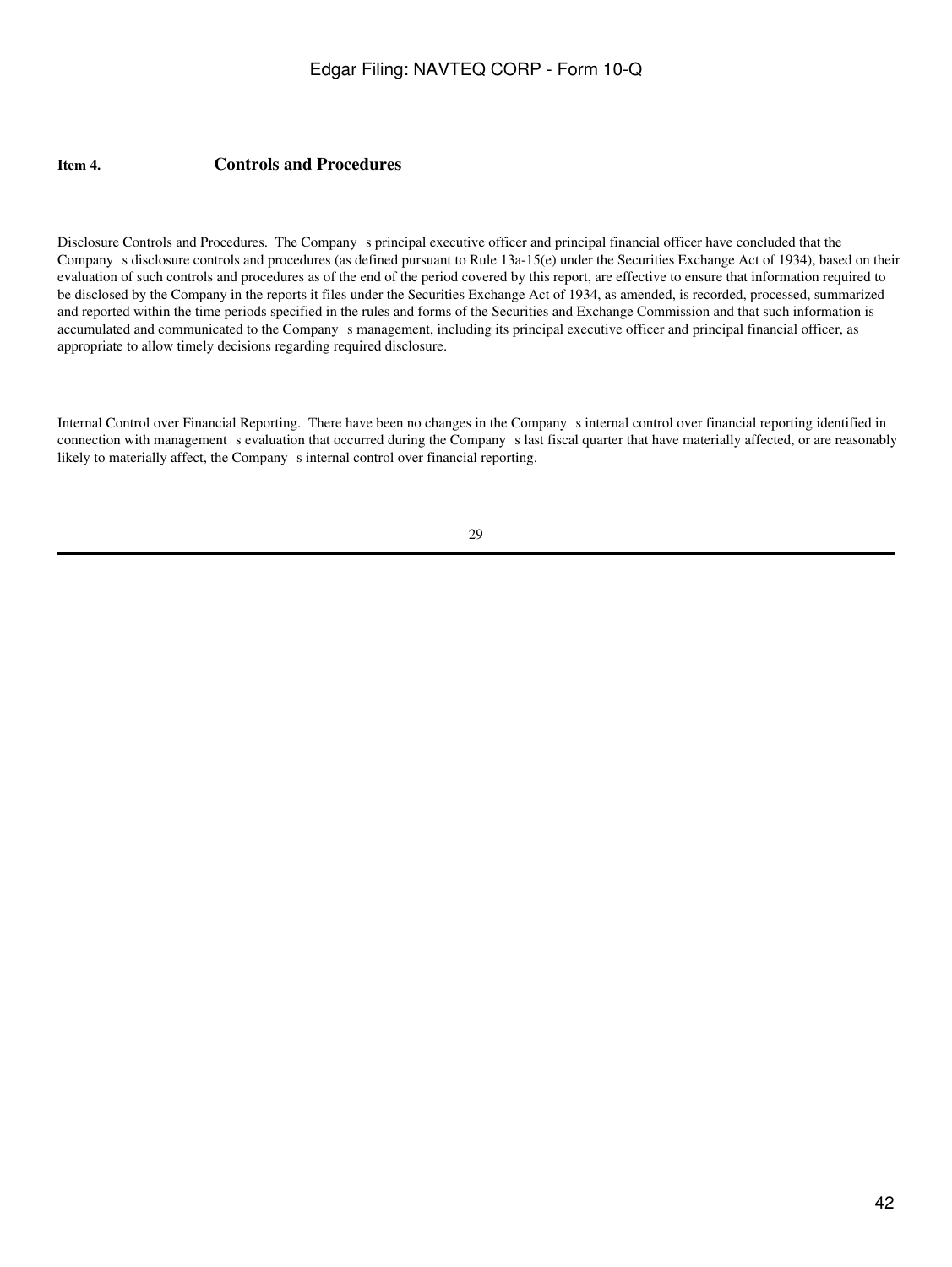**PART II**

**OTHER INFORMATION**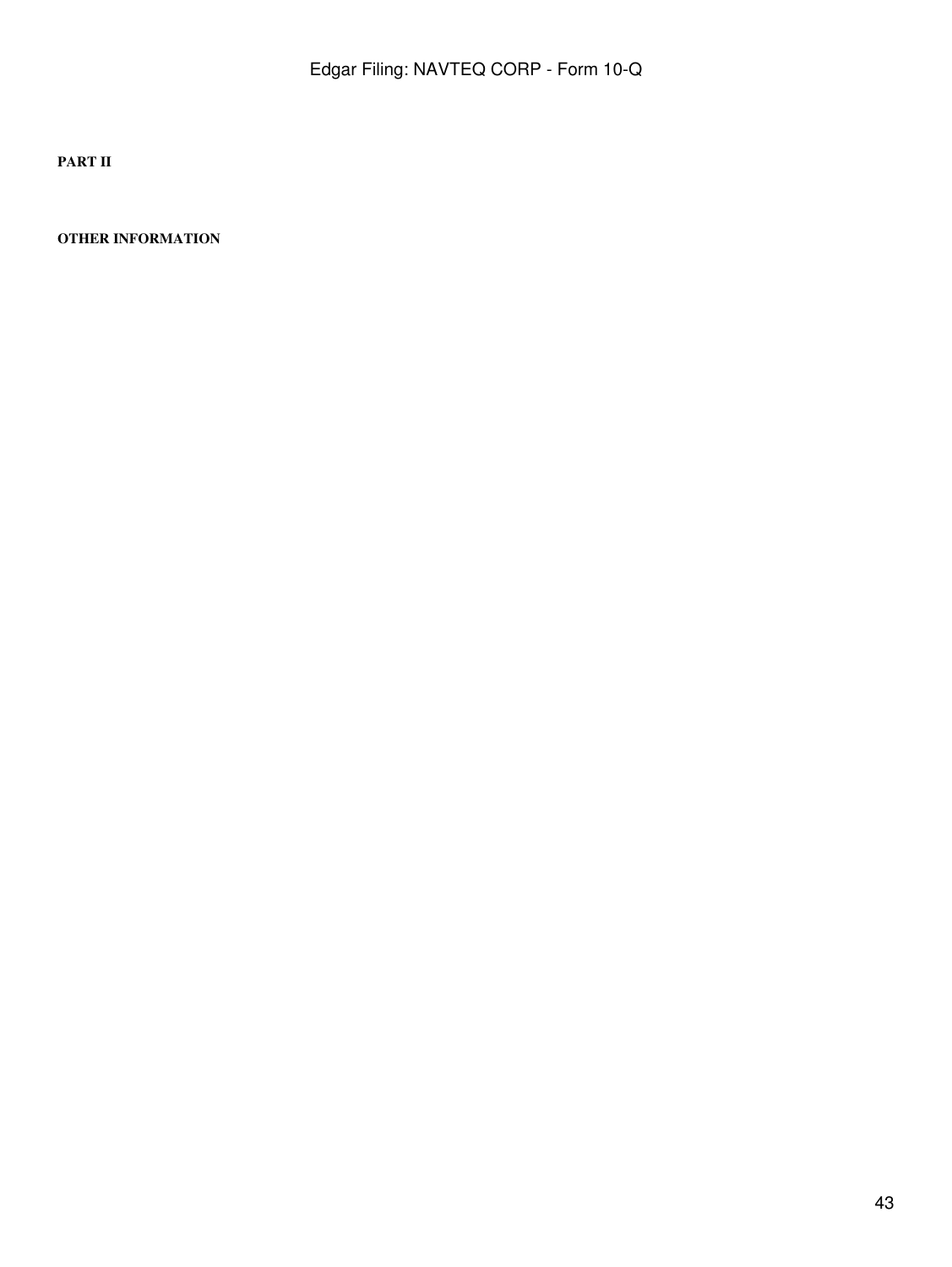Item 1. Legal Proceedings

See Note 10 to our Condensed Consolidated Financial Statements in Part I Item 1, which is hereby incorporated by reference.

Item 2. Unregistered Sales of Equity Securities and Use of Proceeds.

On July 8, 2005, we acquired Picture Map International Co., Ltd., a South Korean digital map company (PMI), through our wholly owned subsidiary, NAVTEQ B.V., pursuant to a Stock Purchase Agreement (the Agreement) dated the same date by and among us, NAVTEQ B.V., PMI and all of the shareholders of PMI (the PMI Shareholders). Under the Agreement, NAVTEQ B.V. acquired all of the outstanding shares of PMI for an aggregate purchase price of \$28,500,000 (the Purchase Price), subject to post-closing adjustments based on working capital and net indebtedness. Each of the PMI Shareholders received the shareholder s proportionate share of thirty percent of the Purchase Price in cash. The PMI Shareholders also received cash through a payment agent in Korea for the remaining seventy percent of the Purchase Price, but the PMI Shareholders were then required to use this cash to purchase an aggregate of 545,069 shares of our common stock (the NVT Stock). The number of shares of our common stock issued was based on a per share price of \$36.60, the average price of the common stock as quoted on the New York Stock Exchange for the twenty consecutive trading days immediately prior to the closing date. On August 18, 2005, we filed a registration statement on Form S-3, with the SEC under the Securities Act of 1933, as amended (Securities Act), to register for resale the shares of NVT Stock held by the PMI Shareholders. The registration statement was declared effective on September 7, 2005.

These securities were offered and sold by us in reliance upon exemption from the registration requirements provided by Regulation S of the Securities Act, as amended, relating to sales made outside of the United States and/or Section 4(2) of the Securities Act relating to sales not involving any public offering.

No underwriters were involved in the sales and the certificates representing the securities sold and issued contain legends restricting the transfer of the securities without registration under the Securities Act or an applicable exemption from registration

### **Item 6. Exhibits**

- 10.1 Addendum to BMW Group International terms and conditions for the purchase of production materials and automotive components by and between BMW of North America (Buyer) and NAVTEQ (Seller). (\*)
- 31.1 Certification of Principal Executive Officer pursuant to Section 302 of the Sarbanes Oxley Act of 2002.
	- 30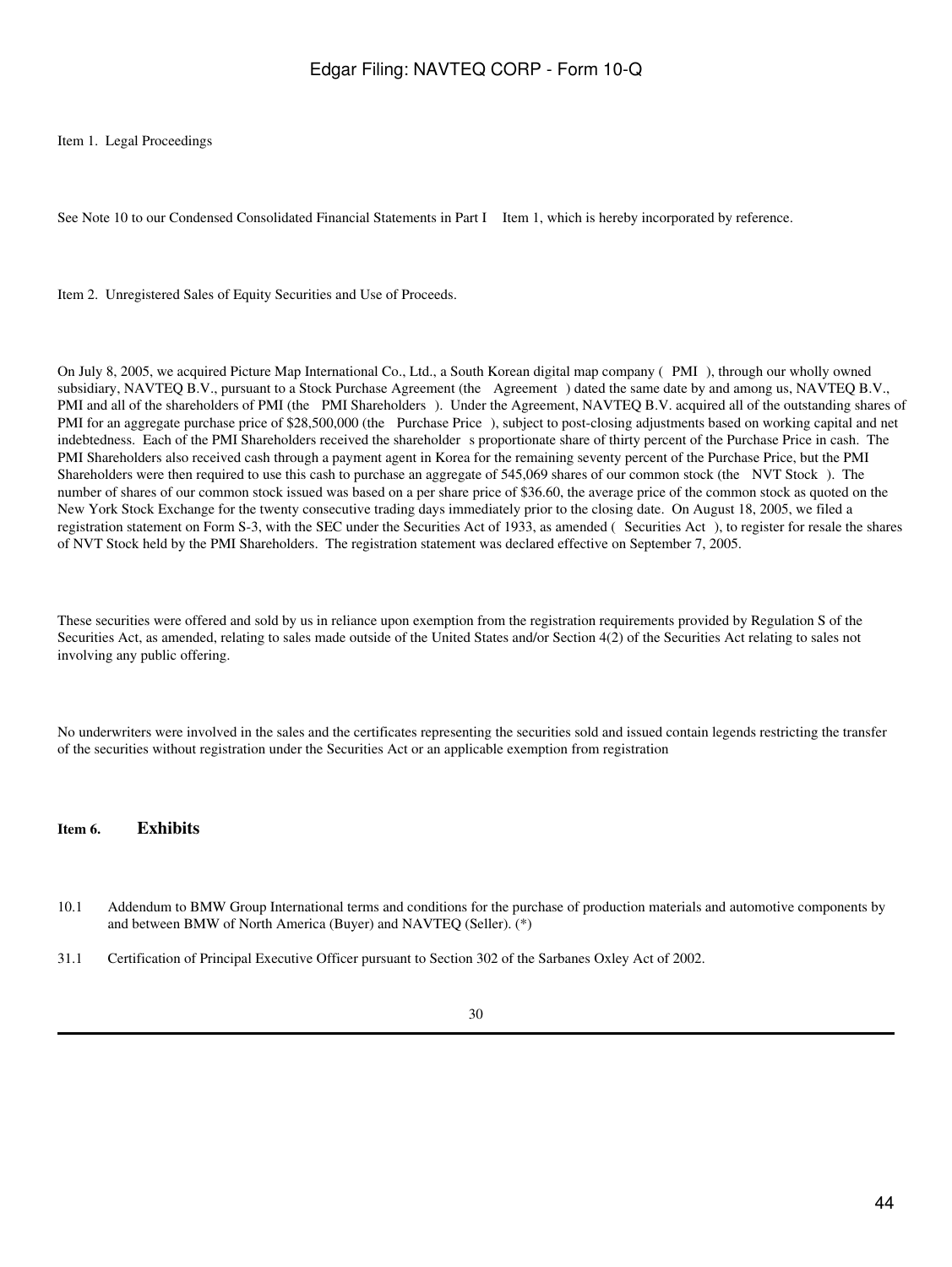- 31.2 Certification of Principal Financial Officer pursuant to Section 302 of the Sarbanes Oxley Act of 2002.
- 32.1 Certification of Principal Executive Officer pursuant to Section 906 of the Sarbanes Oxley Act of 2002.
- 32.2 Certification of Principal Financial Officer pursuant to Section 906 of the Sarbanes Oxley Act of 2002.

<sup>\*</sup> Portions omitted pursuant to a request for confidential treatment.